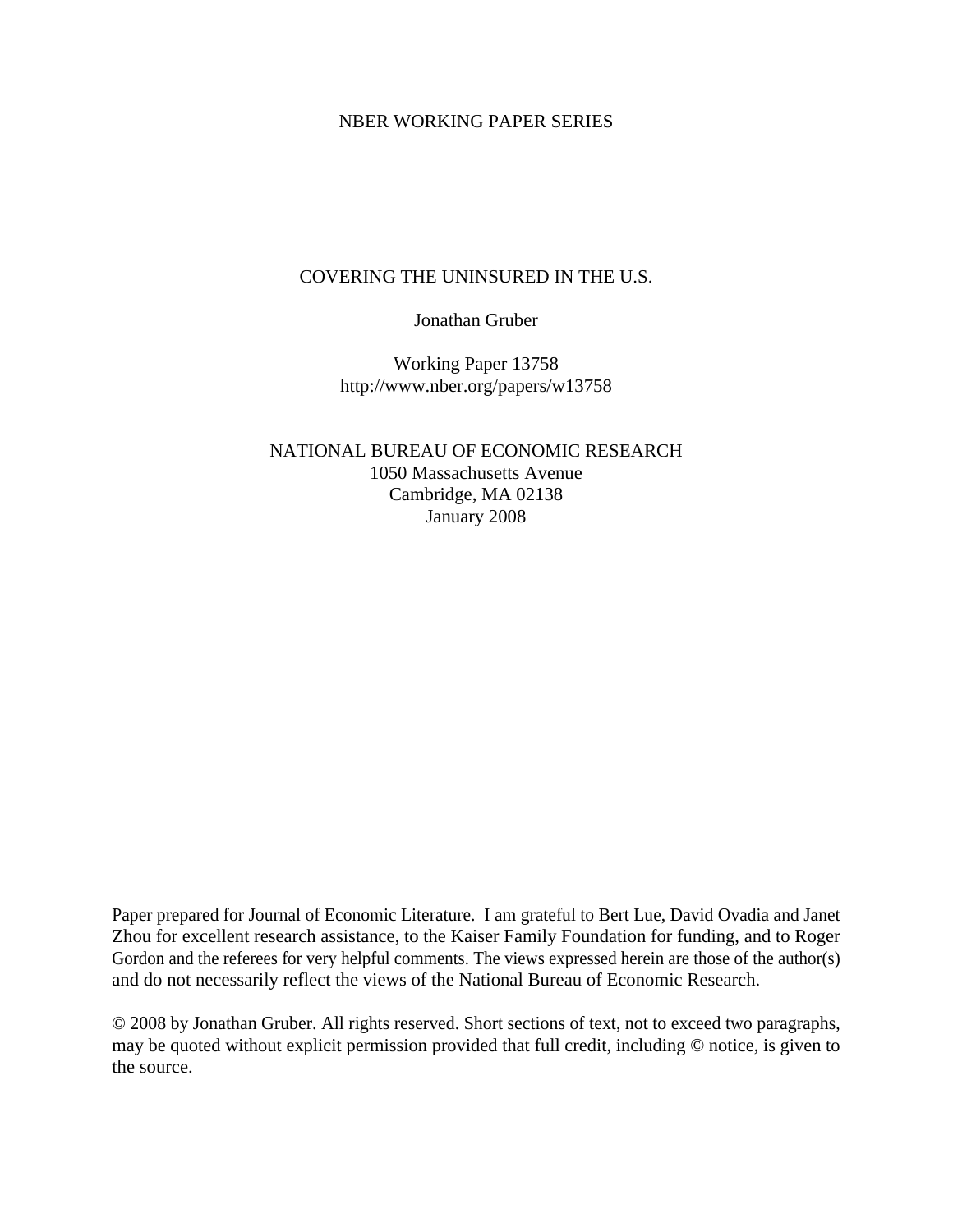Covering the Uninsured in the U.S. Jonathan Gruber NBER Working Paper No. 13758 January 2008 JEL No. H1,I1

# **ABSTRACT**

One of the major social policy issues facing the U.S. in the first decade of the 21st century is the large number of Americans lacking health insurance. This article surveys the major economic issues around covering the uninsured. I review the facts on insurance coverage and the nature of the uninsured; focus on explanations for why the U.S. has such a large, and growing, uninsured population; and discuss why we should care if individuals are uninsured. I then focus on policy options to address the problem of the uninsured, beginning with a discussion of the key issues and available evidence, and then turning to estimates from a micro-simulation model of the impact of alternative interventions to increase insurance coverage.

Jonathan Gruber MIT Department of Economics E52-355 50 Memorial Drive Cambridge, MA 02142-1347 and NBER gruberj@mit.edu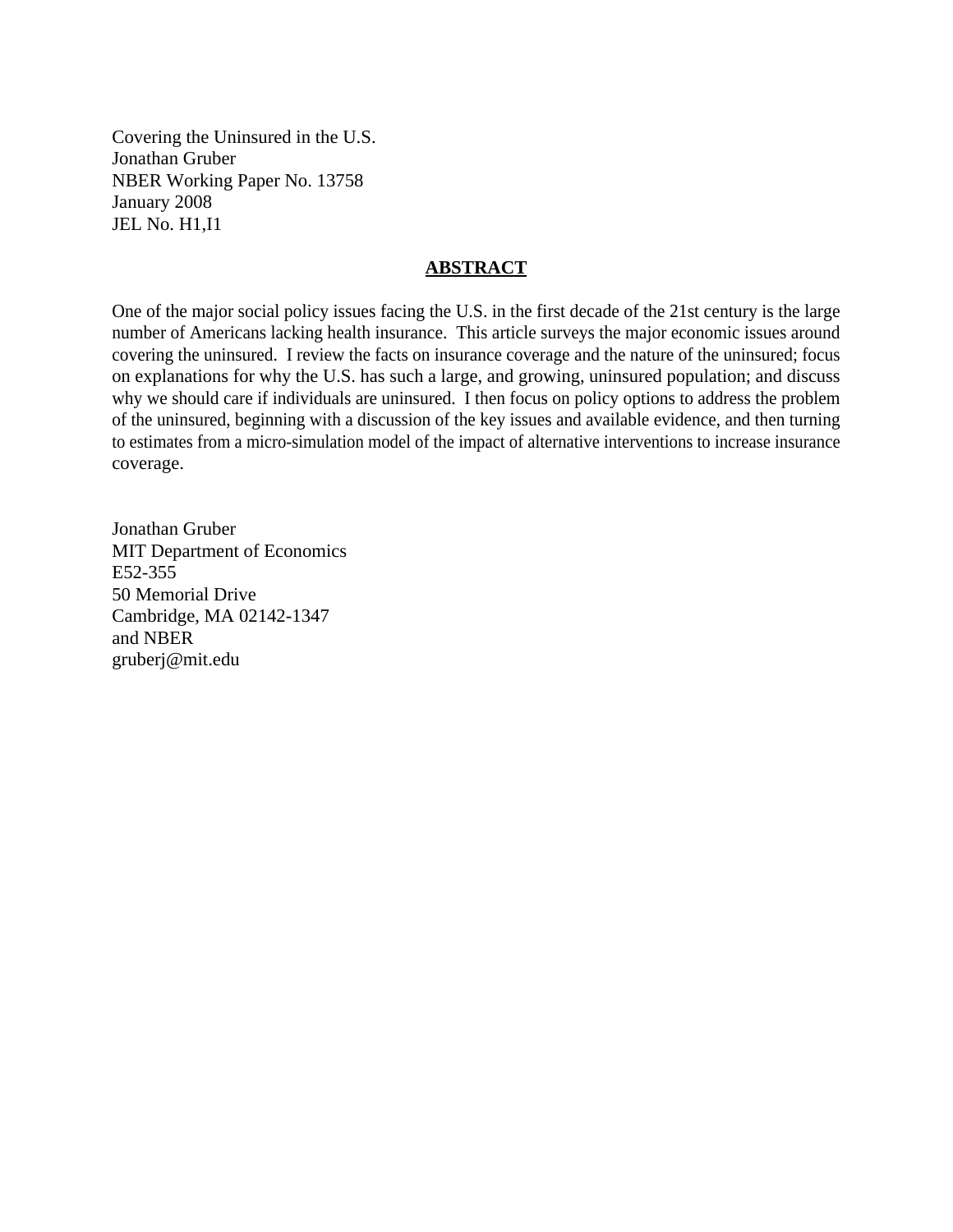One of the major social policy issues facing the U.S. in the first decade of the  $21<sup>st</sup>$  century is the large number of Americans lacking health insurance. While other industrialized nations guarantee universal health care for their citizens, in the U.S. 47 million persons, or 18% of the non-elderly population (the elderly are universally covered under the Medicare program) lack health insurance. As a result, the problem of the uninsured has been front and center in public policy debates and political campaigns for many years. The (failed) centerpiece of the early Clinton presidency was a plan for universal health coverage; 15 years later, each of the major Democratic candidates for President is proposing a plan for universal health coverage.

 Of course, health insurance is not the only "merit" good which is not universally consumed by the American public: a larger number of U.S. households do not own their own homes, for example, than the number of households that contain uninsured individuals. While homeownership is viewed as a valid goal for families, there is little demand for universal ownership. With health insurance, however, a number of arguments are used to justify universal coverage: financial and physical externalities to others, inefficiencies in labor markets from limited job-related coverage, myopia among the uninsured, and income redistribution to lower income groups that tend to be uninsured. Regardless of the validity of these arguments, strong advocacy for universal insurance coverage is here to stay.

 If public policy makers are to take on the problem of the uninsured, however, they must understand *why* individuals are uninsured, and *what* the government can do about it. Not that the U.S. government hasn't been heavily involved in insurance markets. The U.S. government currently accounts for almost half of all spending on health care in this nation. The regulatory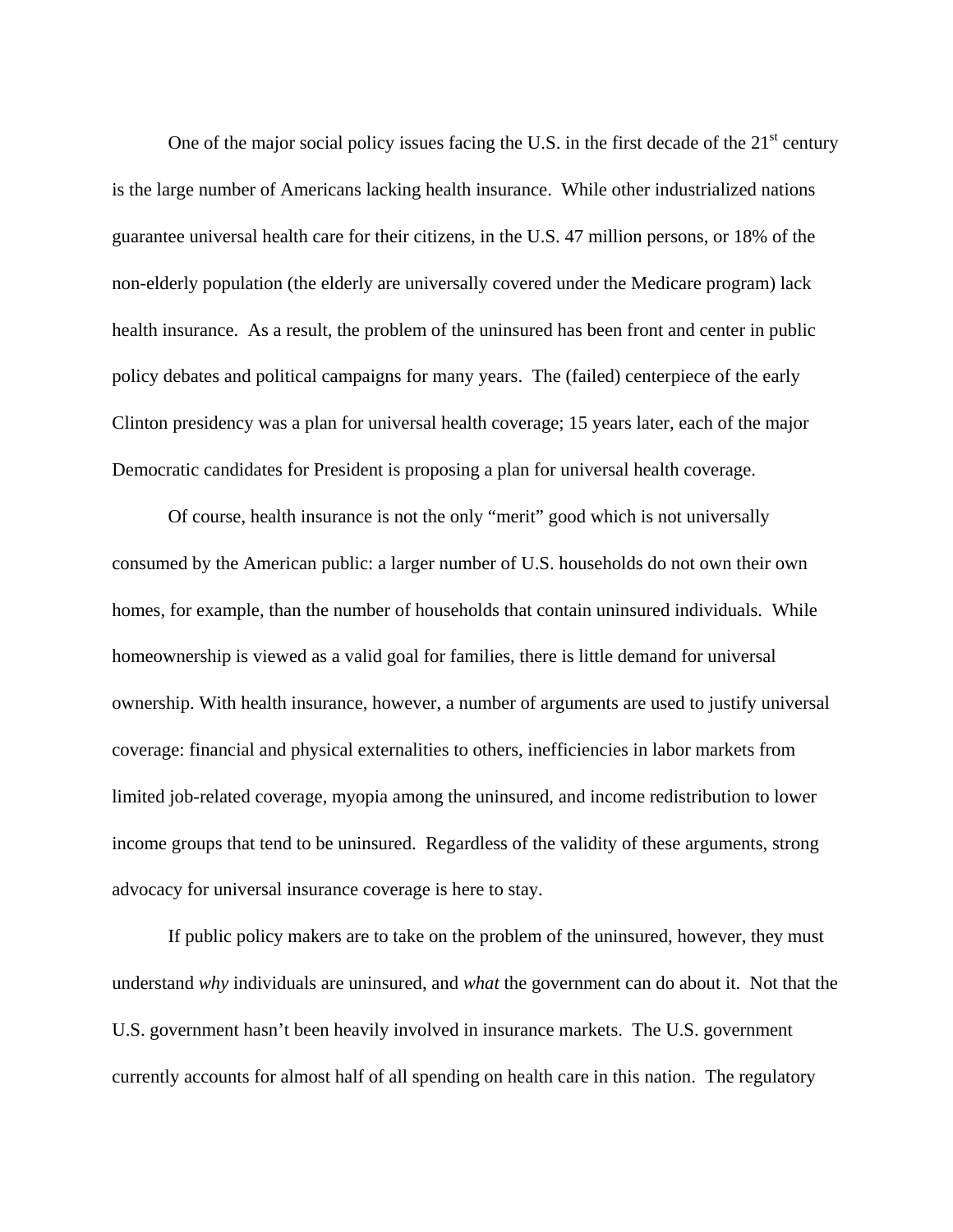role of the government is pervasive. And an enormous tax subsidy of over \$200 billion per year encourages the provision of health insurance through a particular form, the employer, which may not be optimal. Ex ante, it isn't clear if the right answer for improving health access in the U.S. is more government, less government, or just different government.

 Economic insights and past research has an enormous amount to say about this crucial debate. The purpose of this paper is to review the lessons and implications of those insights and research.

 I do so in several steps. I begin by reviewing the important facts on the insurance market in the U.S., and the nature of the uninsured. I then focus on explanations for why the U.S. has such a large, and growing, uninsured population, and I highlight the strange dichotomy between the apparent "overinsurance" of the majority of Americans with the "underinsurance" of a substantial minority. I then turn to the question whose answer has long been assumed by policy makers: should we care if individuals are uninsured? I review the various arguments for public policy intervention in this area, and conclude that externality-based arguments are unlikely to be significant enough to warrant major new interventions (or even the current level of intervention). Rather, arguments based on either irrationalities or redistribution are required to justify an expanded government role.

 The remainder of the paper focuses on policy options to address the problem of uninsurance. I begin with a discussion of the key equity and efficiency issues that must be addressed by any government intervention. I turn next to discussing the available evidence that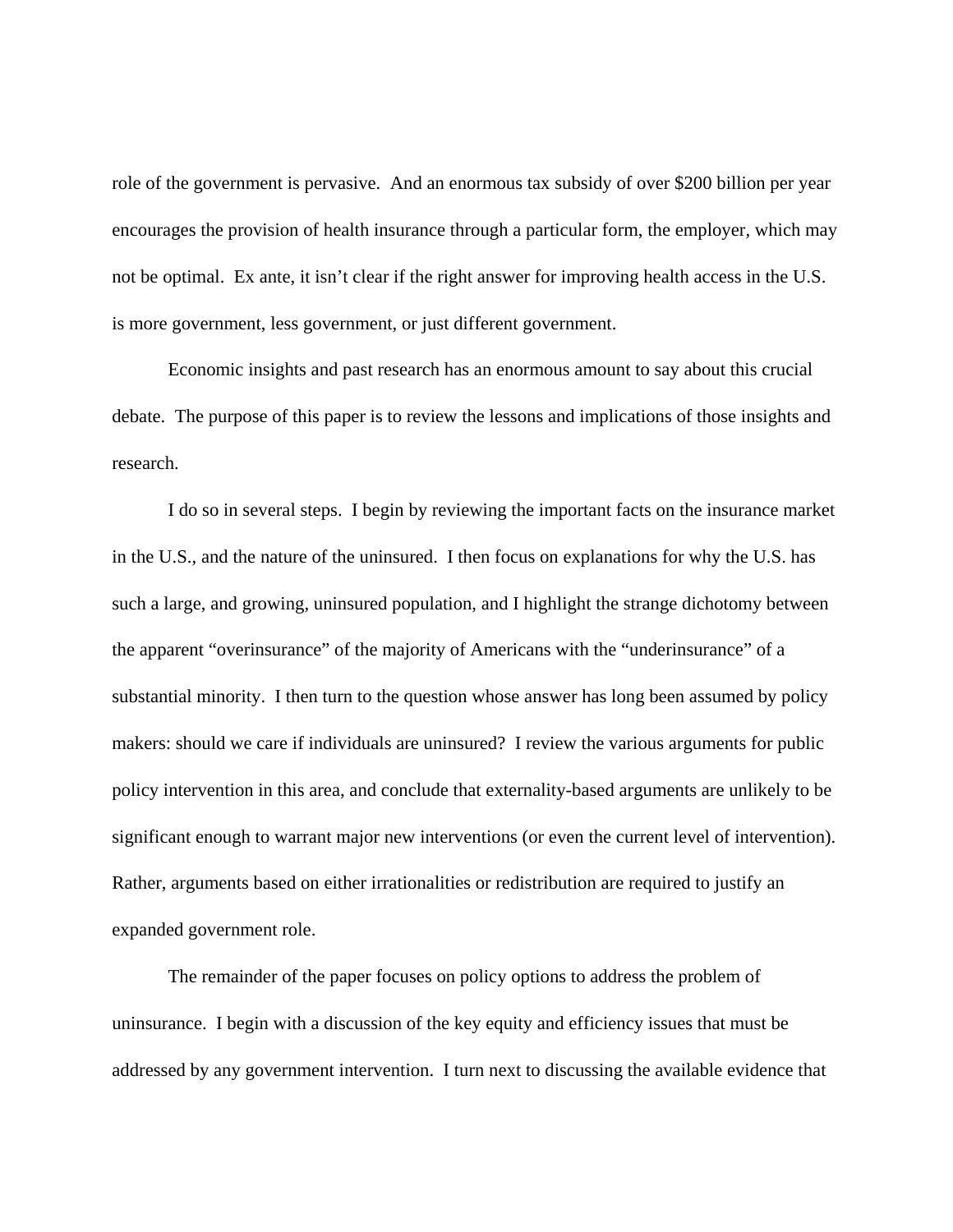can guide policy-makers as they try to meet these sometimes conflicting goals.

 I then use a micro-simulation model of the health economy to estimate the impact of alternative reforms to provide health insurance. I begin by considering incremental reforms of the type favored by the left (expanding public insurance) and the right (tax subsidies to private insurance). I then turn to more fundamental reforms to insurance markets designed to raise insurance coverage, including mandates on individuals to obtain insurance. I also discuss the use of the existing tax exclusion of employer-provided health insurance as a financing mechanism for these reforms.

#### **Part I: The Insurance Market in the United States**

 Health insurance markets are straightforward in principle. Individuals, or firms on their behalf, pay monthly premiums to insurance companies. In return, the insurance company pays the providers of medical goods and services for any goods and services used by the individual (the individual's medical claims). Under most health insurance plans, the patient pays part of the costs of medical goods and services, and the insurance company pays the remainder. There are three types of patient payments: deductibles (under which individuals face the full cost of their care, but up to some limit); copayments (under which individuals make some fixed payment when they get a medical good or service); and coinsurance (under which the patient pays a percentage of each medical bill).

 $\overline{a}$ 

<sup>&</sup>lt;sup>1</sup>Much of this section follows the discussion of health insurance markets in Gruber (2005a) and Gruber (2002).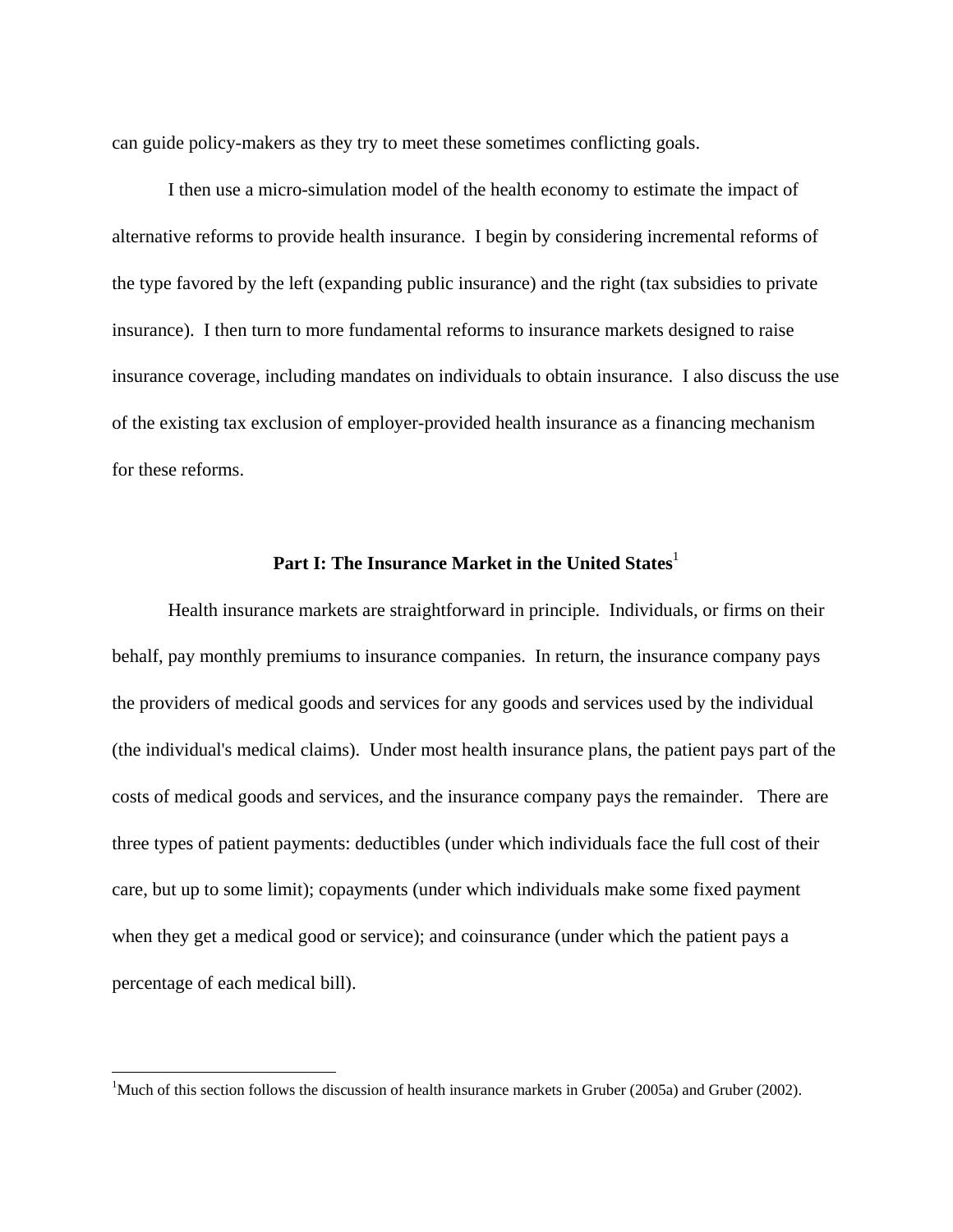### *Private (Mostly Employer) Insurance*

 $\overline{a}$ 

The distribution of insurance coverage in the U.S. is shown in Table  $1<sup>2</sup>$ . The most important source of health insurance in the U.S. is private insurance; 80% of the insured, or 177.8 million persons, have private health insurance. Within that group, the predominant source of private insurance is employer-provided health insurance. Only 10% of those with private insurance purchase insurance on their own, through the nongroup insurance market; nine of every ten privately-insured persons get their health insurance through their employers.

 Employers offer insurance to qualified employees in the firm, typically those who work full time and have completed some minimal service requirement (such as 0-6 months of employment at the firm). Employers also typically charge employees some share of the costs of insurance, averaging 16% of insurance cost for single plans and 27% for family plans (Gruber and Washington, 2005). As a result, take-up of health insurance by employees offered that insurance is incomplete, with enrollment rates averaging roughly 75% among those offered. Partly, this reflects the fact that individuals may be covered by other family members, so that overall only 7% of those offered insurance are actually uninsured (Gruber and Washington, 2005).<sup>3</sup>

There are two reasons why employers are the predominant source of insurance. The first is

<sup>&</sup>lt;sup>2</sup>There are three large nationally representative sources of data on insurance coverage in the U.S. The most commonly used source is the March Current Population Survey (CPS), which asks about insurance coverage in the previous year; that is the data used throughout this paper. Insurance coverage information is also collected by the Survey of Income and Program Participation (SIPP), for a smaller sample but on a more frequent (every four months) and longitudinal basis, and by the Medical Expenditure Panel Survey (MEPS), which collects more detailed data on insurance arrangements on a longitudinal basis as well.

<sup>&</sup>lt;sup>3</sup>There is an interesting set of issues around the decision of employers to pay premiums versus charging employees for those premium costs; see Gruber and Washington (1995) for a review of those issues.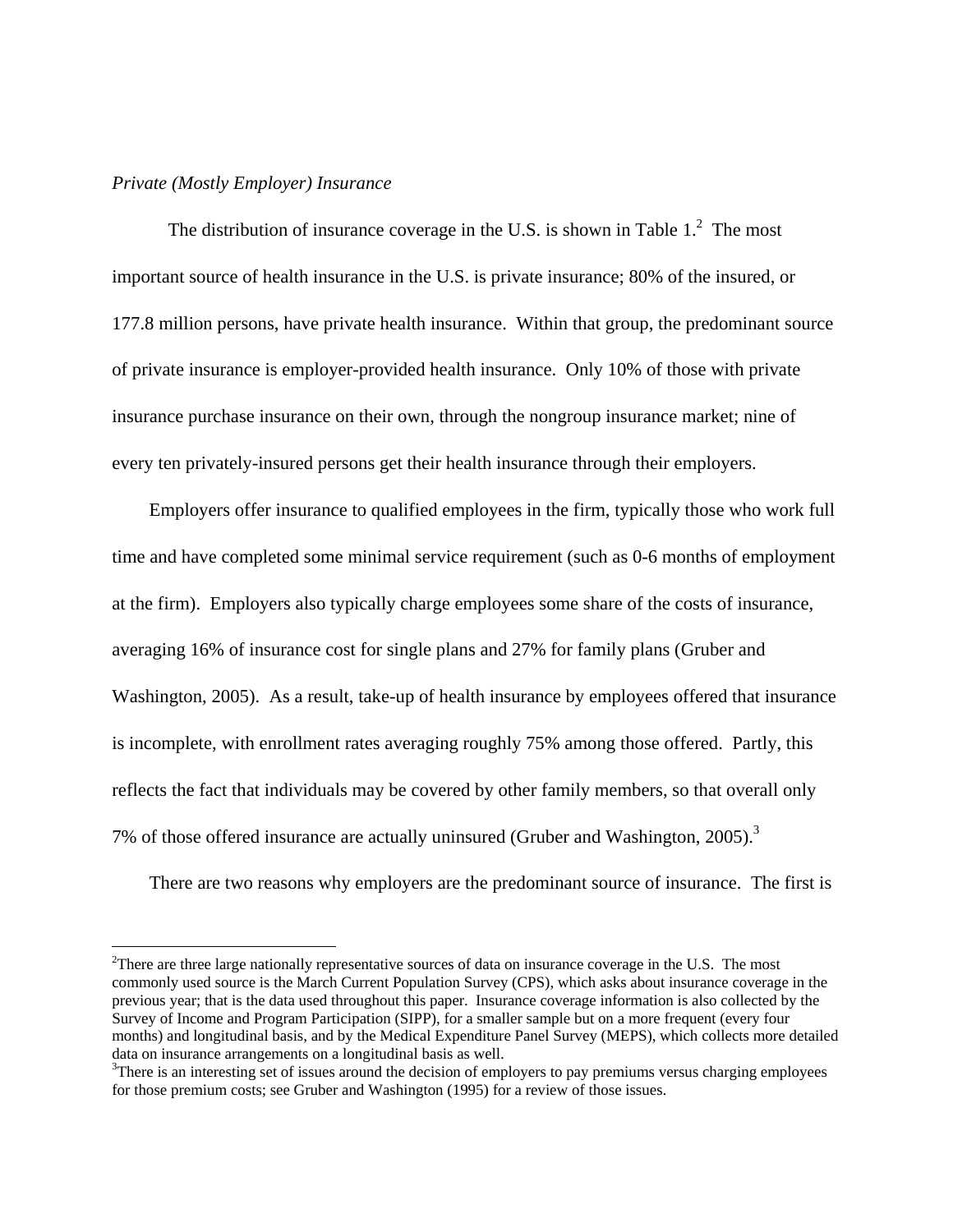risk pooling. The goal of insurers is to create large insurance pools with a predictable distribution of medical risk. Predictability of medical risk is increased when groups are large and are constructed for reasons independent of health (or at least independent of unobserved components of health). Employees of firms constitute a risk pool that has a good chance of meeting these two conditions. Individuals, on the other hand, do not; even if individuals are pooled together into a large group, insurers still can't be sure that those individuals didn't come to the insurer specifically because they are sick. The preference for large groups by insurers is reinforced by another aspect of insurance provision, administrative costs. Many of the costs of administering insurance are fixed; for individuals or small groups, these fixed administrative costs can amount to a large share of the premium.

 These issues are reflected in the pattern of private insurance coverage in the United States. Large employers in the U.S. almost universally offer health insurance to their employees; 98% of firms with more than 200 employees offer health insurance. Among smaller firms, however, health insurance offering rates are much lower; only 55% of firms with fewer than 10 employees offer insurance, and only 76% of firms with 10-24 employees offer insurance.

 The second reason why employers are the predominant providers of health insurance is that the tax code subsidizes health insurance purchase through the firm by excluding employer insurance spending from an individual's income, for both income and payroll tax purposes. This leads to a very large effective subsidy to the cost of health insurance for workers. The result of this subsidy is that there is a lower "tax price" of insurance:

 $TP = (1 - \tau_f - \tau_s - \tau_{ss} - \tau_{mc})$  $1+\tau_{ss}+\tau_{mc}$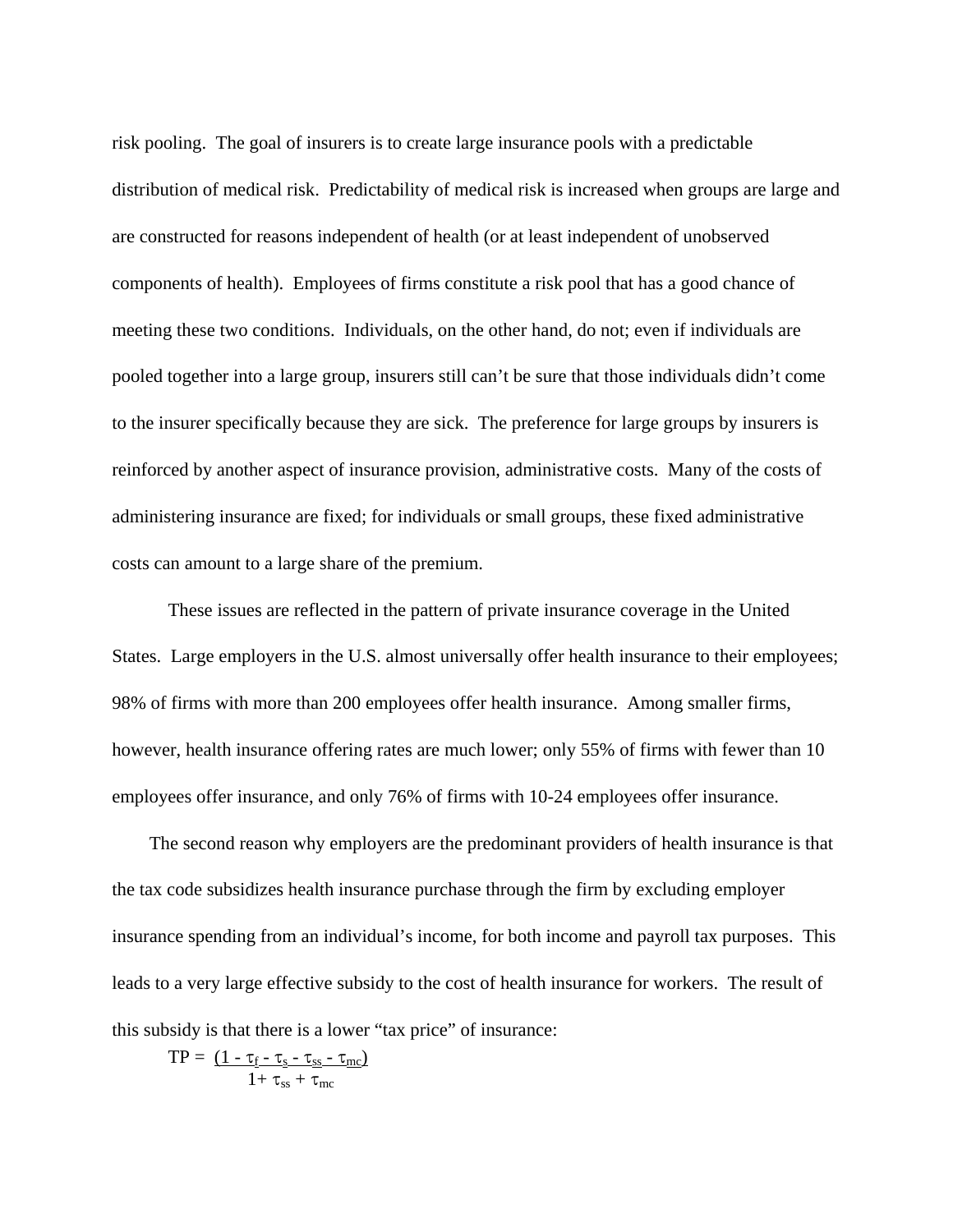where  $\tau_f$  is the federal income tax marginal rate;  $\tau_s$  is the state income tax marginal rate;  $\tau_{ss}$  is the marginal payroll tax rate for the OASDI program (the 6.2% tax rate that is levied equally on employees and employers); and  $\tau_{MC}$  is the marginal payroll tax rate for the Medicare HI program.<sup>4</sup> I differentiate the latter two programs because, beginning in the early 1990s, the taxable maximum for the HI program was increased above that for the OASDI program (and was eventually removed altogether); the marginal rate is zero above the taxable maximum for payroll taxation. For a typical worker in the 15% tax bracket, facing a 5% state tax rate and a 15.3% combined payroll tax rate, this tax price is roughly 0.65; a dollar of health insurance costs 35 cents less than a dollar of other goods purchased with after-tax wages.

 In addition, there are also tax subsidies available to employees for their spending on employer-provided health insurance, under section 125 of the Internal Revenue Code. Section 125 generally provides that an employee in a cafeteria plan will not have an amount included in gross income solely because the employee may choose among two or more benefits consisting of cash and qualified benefits. A qualified benefit generally is any benefit that is excludable from gross income under the Code, including health insurance, group-term life insurance, 401(k) plans, child care, and adoption assistance.

Perhaps as a result of these inherent advantages of the group insurance market, the

 $\overline{a}$ 

 $4$  The reason that the payroll tax rate is additive in the denominator is that the employer is indifferent between purchasing one dollar of benefits or paying wages of  $1/(1+\tau_{ss}+\tau_{mc})$ , since each dollar of wages requires a payroll tax payment as well.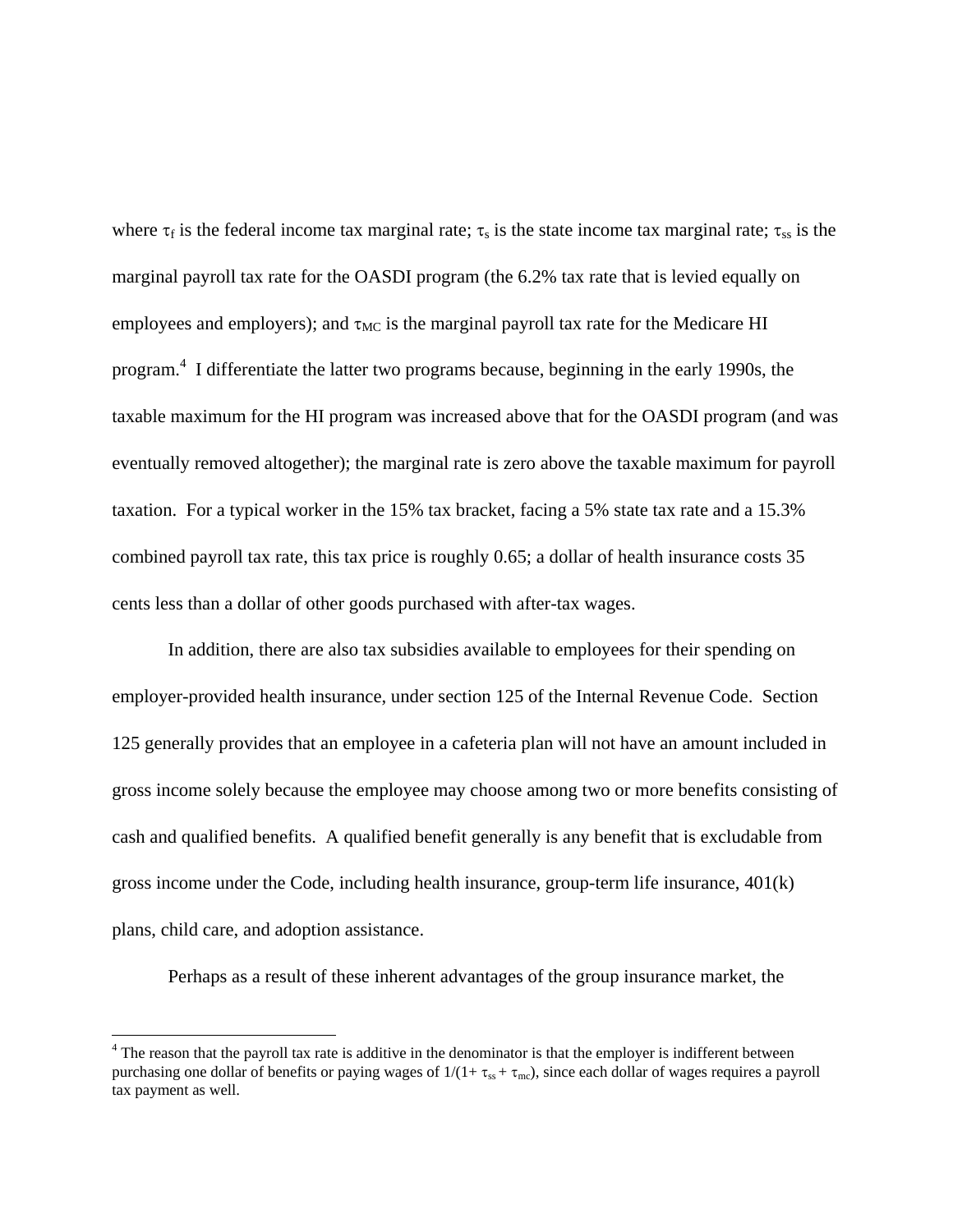nongroup insurance market has not provided a very hospitable environment for insurance purchase. Load factors in this market are high, and the generosity of the typical policy is much lower than in the group market (Gruber and Madrian, 1996). A recent study by the Kaiser Family Foundation found that, for those individuals in less than perfect health, it was often not possible to get coverage that was fully comprehensive, with the particular illness of the individual often being excluded from coverage by the policy. Prices were also very variable in this market, making it difficult to effectively anticipate the cost of insuring oneself.

 There is an existing tax subsidy to the nongroup market itself, for a particular group: the self-employed. Beginning in 1986, the self-employed were allowed to deduct 25% of their insurance premiums from their taxable income. This share has grown over time and is now 100%.

### *Public Health Insurance*

 $\overline{a}$ 

 There are two major public sources of health insurance. The first is the Medicare program, which provides health insurance for all people over age 65 and disabled persons under age 65. This federal program is financed by a payroll tax. After a two-year waiting period, Medicare insurance is also available to those receiving disability insurance.

 The other major public health insurance program in the U.S. is the Medicaid program which provides health care for the poor.<sup>5</sup> The federal and state governments share the financing

<sup>&</sup>lt;sup>5</sup> Eligibility for the medicaid program was enhanced by the Children's Health Insurance Program, enacted in 1997; I describe both here under the rubric of Medicaid. Details of the Medicaid program are provided in Gruber (2003).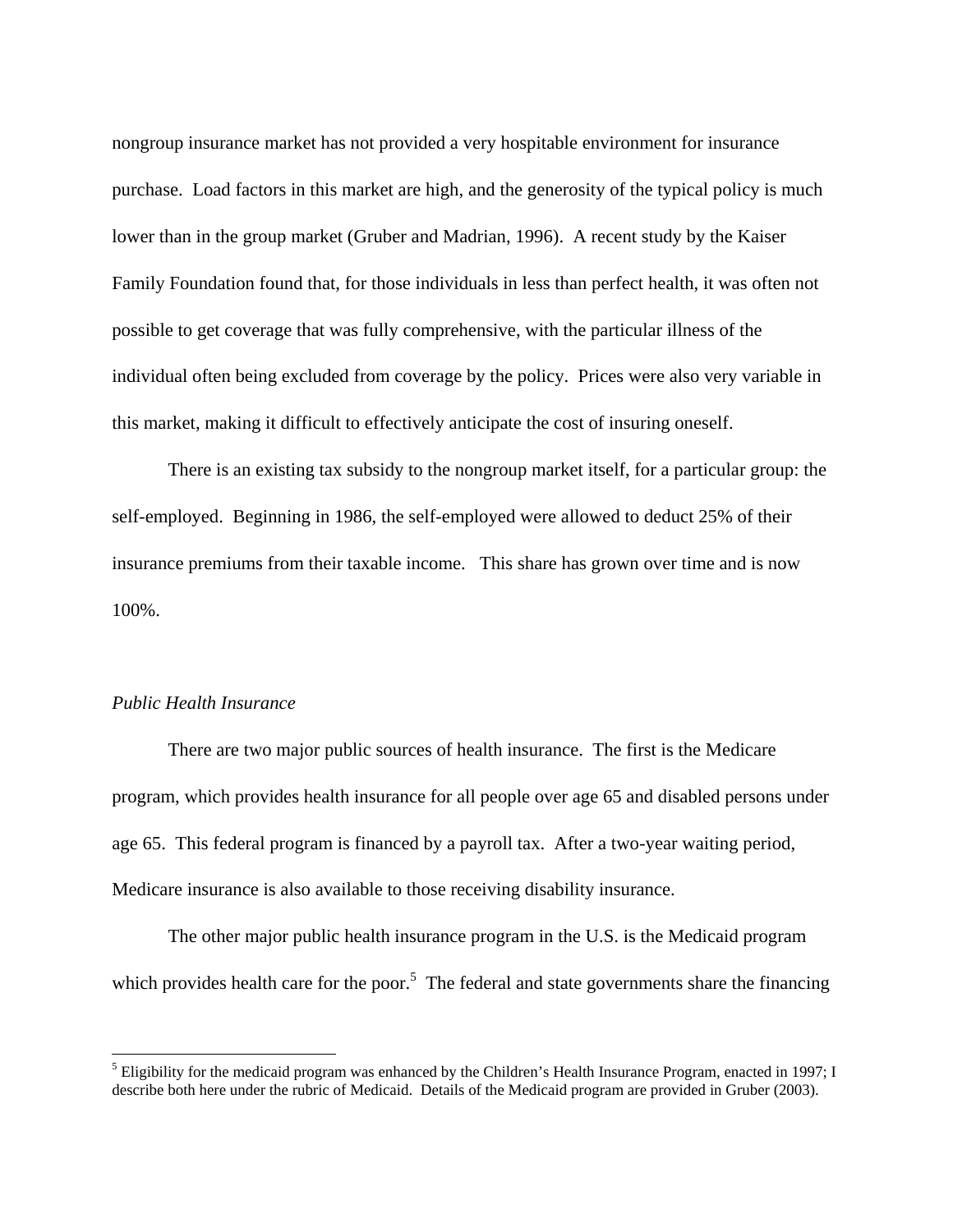of this program which is paid for out of general tax revenues. Medicaid benefits are targeted at several groups: those who qualify for cash welfare programs, mostly single mothers and their children; most children in the U.S. who are poor (typically below 200% of the federal poverty level); most poor pregnant women (for the expenses associated with their pregnancies); and the low-income elderly and disabled (for non-Medicare health costs and long-term care costs for facilities such as nursing homes). Medicaid is best known for its coverage of the young poor population, particularly mothers and children, who make up nearly 70% of program recipients. However, over two-thirds of the cost of the program is accounted for by the medical costs of the 25% of program recipients who are receiving long- term care, either from home health care or from institutions.

 Another large source of insurance in the U.S. is health insurance for those currently or formerly in the military and their dependents. Tri-Care is a program administered by the Department of Defense for military retirees and the families of active duty, retired, or deceased service members. CHAMPVA, the Civilian Health and Medical Program for the Department of Veterans Affairs, is a health care benefits program for disabled dependents of veterans and certain survivors of veterans. Together, these two programs provide health coverage for nearly 7 million Americans.

# *The Uninsured*

Finally, there are the 47 million in the U.S. without any insurance coverage at all. Who are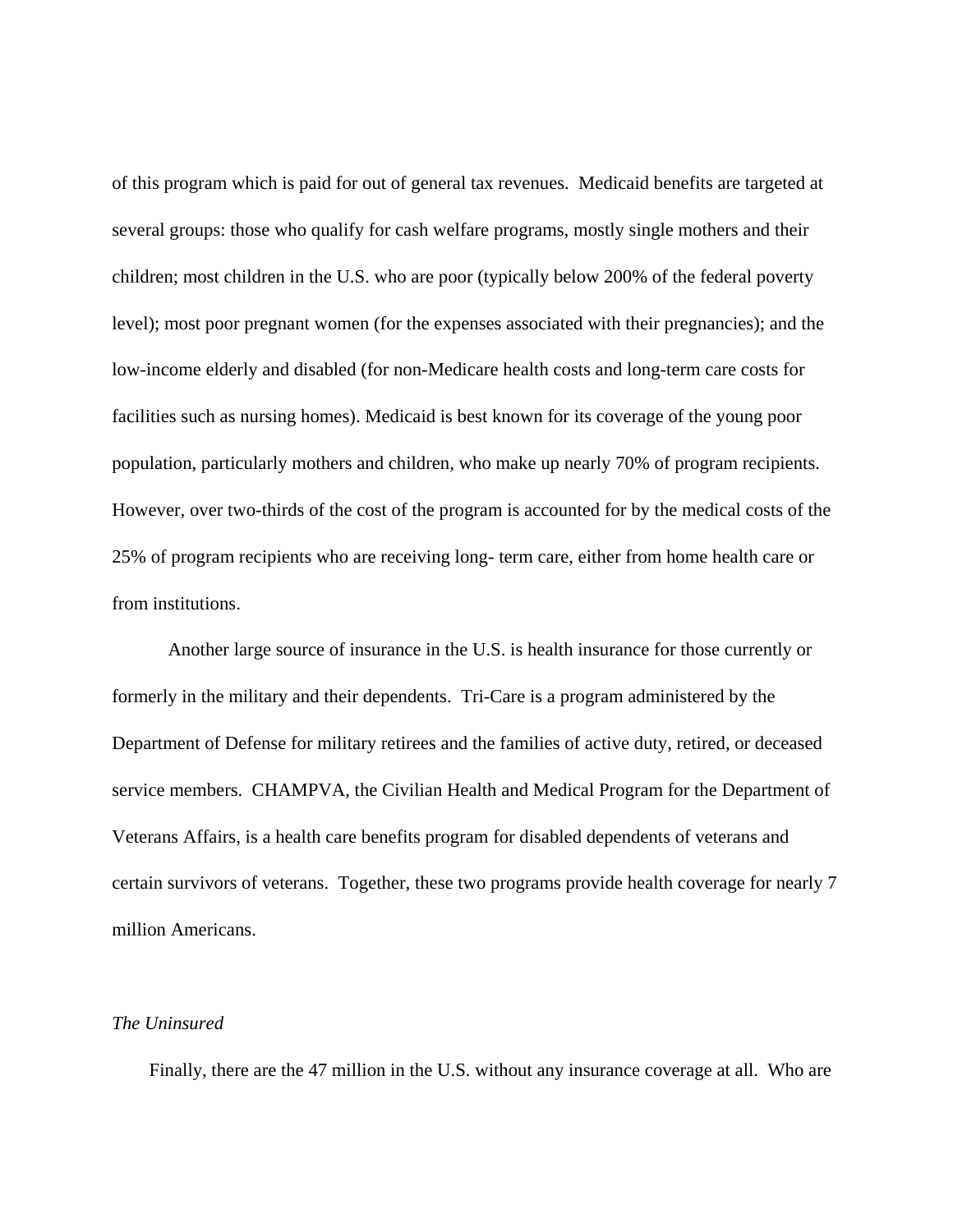they? According to the CPS data used this far, the uninsured have lower-than-average incomes; nearly two-thirds of the uninsured are in families with incomes below twice the poverty line. Not all the uninsured are poor, however: 20% of the uninsured are in families with incomes above \$50,000 per year. Seventy percent of the uninsured are in families where the family head is a full-time, full-year worker, but is either not offered health insurance or doesn't take it up to cover himself or his family members. Thus, the modal uninsured person is a member of what might be called the "working poor class": below median income, but not among the poorest in the nation. $6$ 

 In addition, there are important dynamics within the uninsured population that are missed by this point-in-time estimate. A problem with the CPS estimate is that it is a strange hybrid of a point-in-time estimate and a backwards look at the previous year.<sup>7</sup> Other surveys which are less widely cited provide different perspectives on the uninsured, as reviewed in CBO (2003). The CBO finds that other surveys that ask about uninsurance at particular point in the year provide estimates very similar to the CPS. But they also find that estimates of uninsurance over an *entire* calendar year are only about one-half to two-thirds as large as point-in-time estimates; correspondingly, estimates of the number of individuals uninsured *at any point* in the last year re on the order of 40-50% higher than point-in-time estimates. These findings highlight the dynamic nature of uninsurance.

 $\overline{a}$ 

<sup>6</sup> These facts are all derived from EBRI (2006).

 $<sup>7</sup>$  Technically, the CPS question asks respondents each March about whether they were uninsured during the entire</sup> previous year. In fact, most analysts suspect that respondents are replying about current insurance status, a contention supported by the discussion below.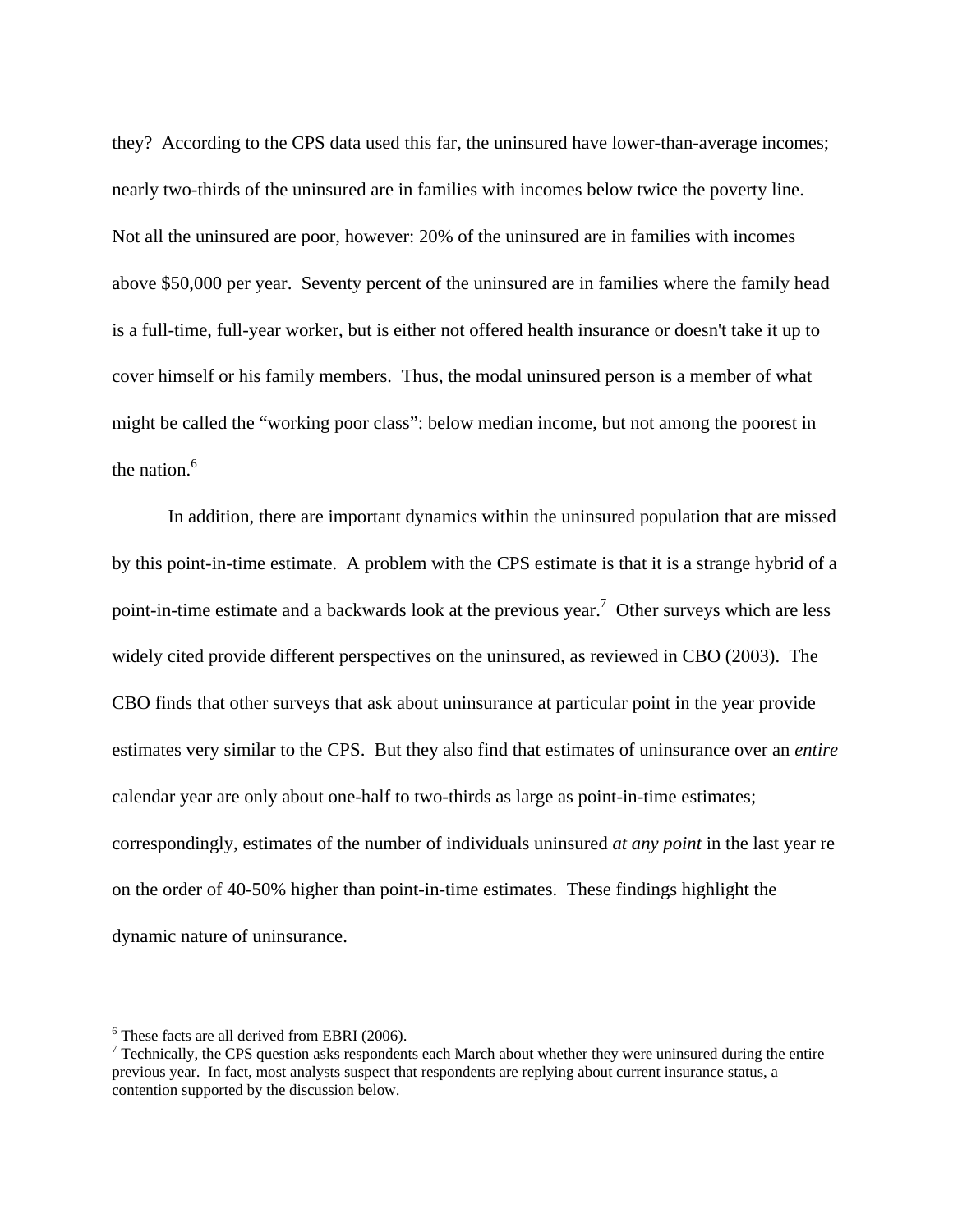#### **Part II: Why Are People Uninsured - and Overinsured?**

 To design sensible policy to address the problem of the uninsured, we must first understand why individuals are uninsured. Medical risks are the type of large and unpredictable risks for which full insurance would be optimal in a first best world. In a standard model with concave utility individuals would be willing to pay an actuarially fair premium to fully insure their medical risks. Clearly this is not the case for many Americans today. Why is that?

### *Actuarial Unfairness in the U.S. Insurance Market*

 Individuals may be unwilling to purchase insurance if it is not available at an actuarially fair price to the individual. This can occur for several reasons. The first is the administrative costs of insurance (along with the profit earned by insurers). Private insurance in the U.S. has administrative costs that average roughly 12% of premiums paid. In a standard expected utility model, such a deviation from actuarial fairness can cause individuals with a low level of risk aversion to forgo insurance.

 The second is irregularities in the insurance market. For example, even for very large groups of insured, insurance is not available on a per person basis. Traditionally, in fact, insurance was simply offered for singles and for families, regardless of family size. Under such a model, small families cross-subsidize large families, leading to actuarially unfair pricing. Even in today's insurance market, most insurance groups are offered policies for singles, married with no children, and married with children, so that such cross-subsidies still exist. The reasons for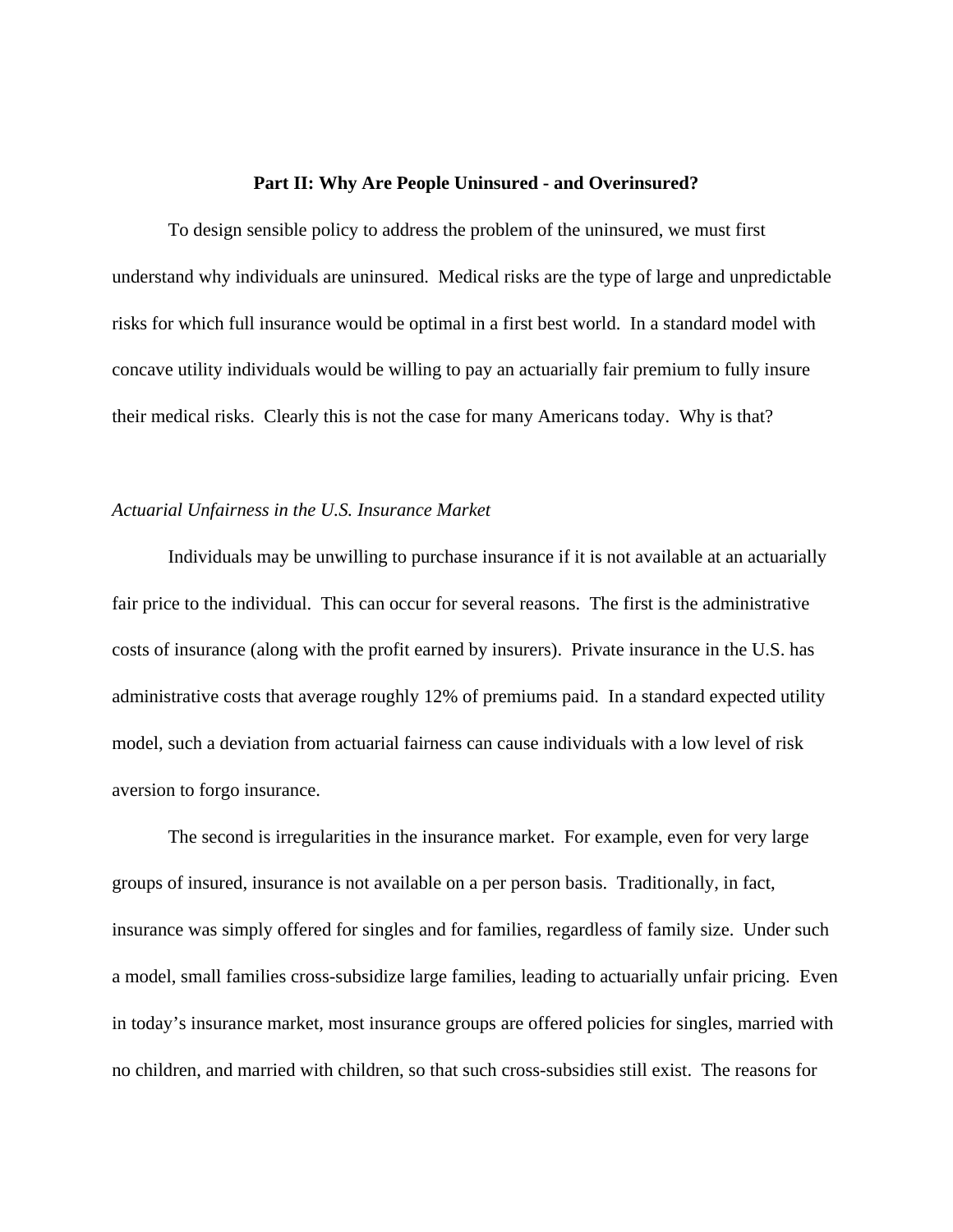this discreteness in insurance pricing are not clear, given the profits that could be made by finer pricing patterns and the relatively low (presumably) administrative costs of such patterns. This question is an interesting one for future research.

 A third reason for actuarially unfair pricing is adverse selection in the insurance market. As noted above, insurers operate with less than full information about those seeking insurance. This raises the cost of insurance in two ways. First, some share of the administrative costs of private insurance are the costs devoted to screening potential applicants to identify the costliest cases. Unfortunately, there is no good data available on the share of administrative costs absorbed by this function; gathering such data would be quite useful.

 The second way that adverse selection raises the cost of insurance is though the standard lemons pricing effect (Akerlof, 1970): prices will be higher to reflect the (presumably sickest) subset of individuals who choose to insure. There is very clear evidence of adverse selection within health insurance markets; see Cutler and Zeckhauser (2001) for a review of the literature and Cutler and Reber (1998) for a particularly compelling example. There is less clear evidence, however, on adverse selection *into* health insurance coverage. Indeed, there is surprisingly little work on the general question of whether those who choose to be insured are adversely selected; the two studies on this topic reviewed in Cutler and Zeckhauser (2001) reach mixed conclusions.

 Clearly, high prices of insurance are a major cause of uninsurance. Indeed, Chernew et al. (2006) estimate that two-thirds of the increase in the number of uninsured over the past decade can be traced to rising health insurance costs. Literature on this point, however, has not been able to distinguish rises in the underlying cost of medical care from changes in the value of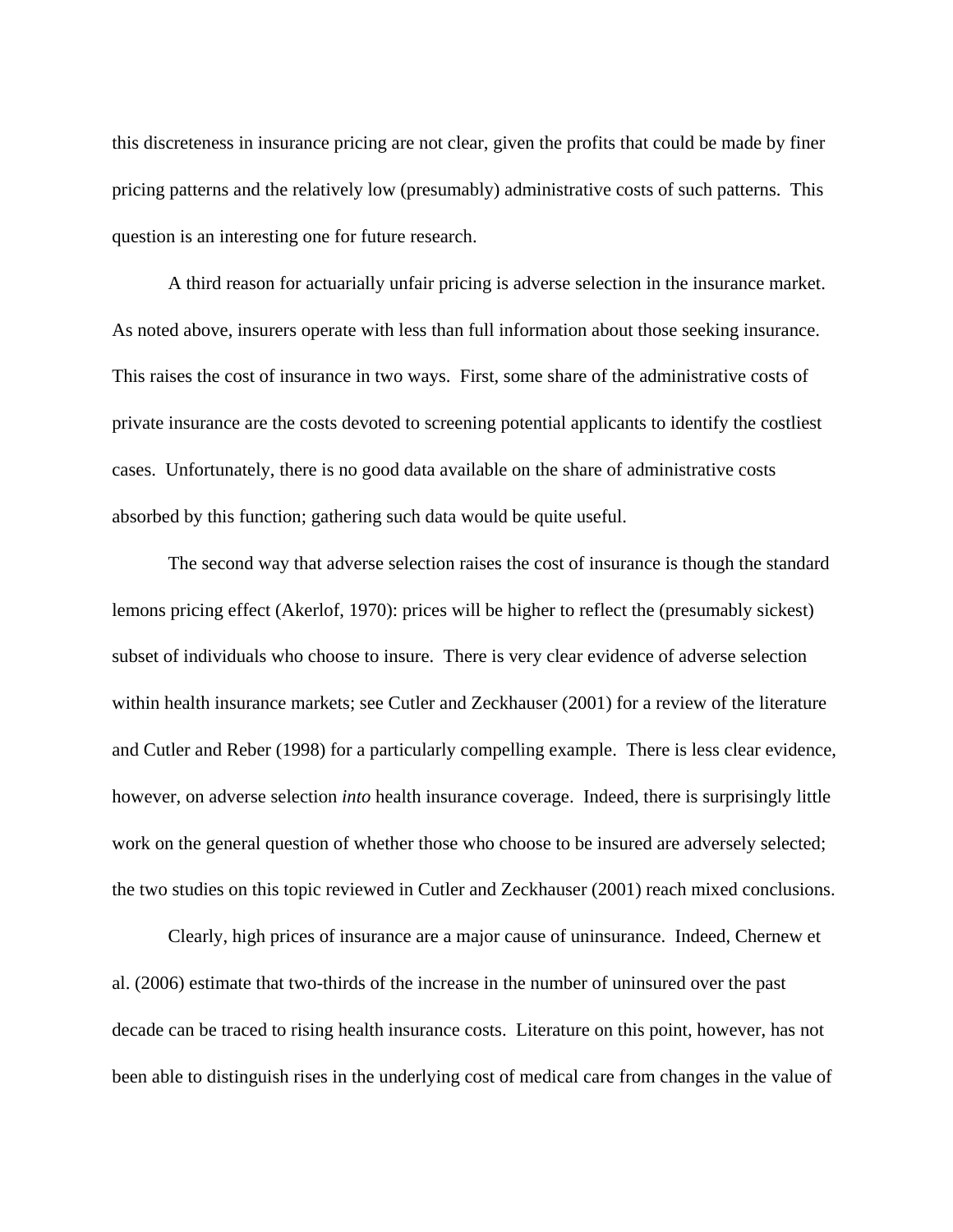insurance against risk. In a standard model, while rising insurance loads will lead to less insurance, a pure rise in the costs of treating medical illness should lead to *fewer* uninsured, not more. If individuals have a constant coefficient of relative risk aversion, then as medical costs rise they are effectively poorer. Being poorer should make them less likely to want to undertake the risk of being uninsured.

 Thus, the literature showing a negative correlation between insurance costs and insurance coverage is either uncovering a strong response to the non-actuarial piece of insurance costs, or capturing some non-standard mechanism through which higher medical costs affects insurance demand. One such mechanism could be liquidity constraints, with individuals (particularly young individuals, who make up a large share of the uninsured) unable to finance current health insurance purchases to a desired level by borrowing against future income. If the rise in income over the life cycle is faster than the rise in medical risk (or if individuals have access to non-age rated group insurance), then these liquidity constraints may ease later in life. Another mechanism could be problems of time inconsistency (Laibson, 1997; O'Donoghue and Rabin, 1999) whereby individuals overvalue short run insurance costs relative to downstream medical expenditure risk. Yet another mechanism could be failures in the insurance market which do not allow individuals to purchase the type of insurance they want against rising costs, forcing them to include aspects of insurance that are valued at below their costs. This last point is developed further below.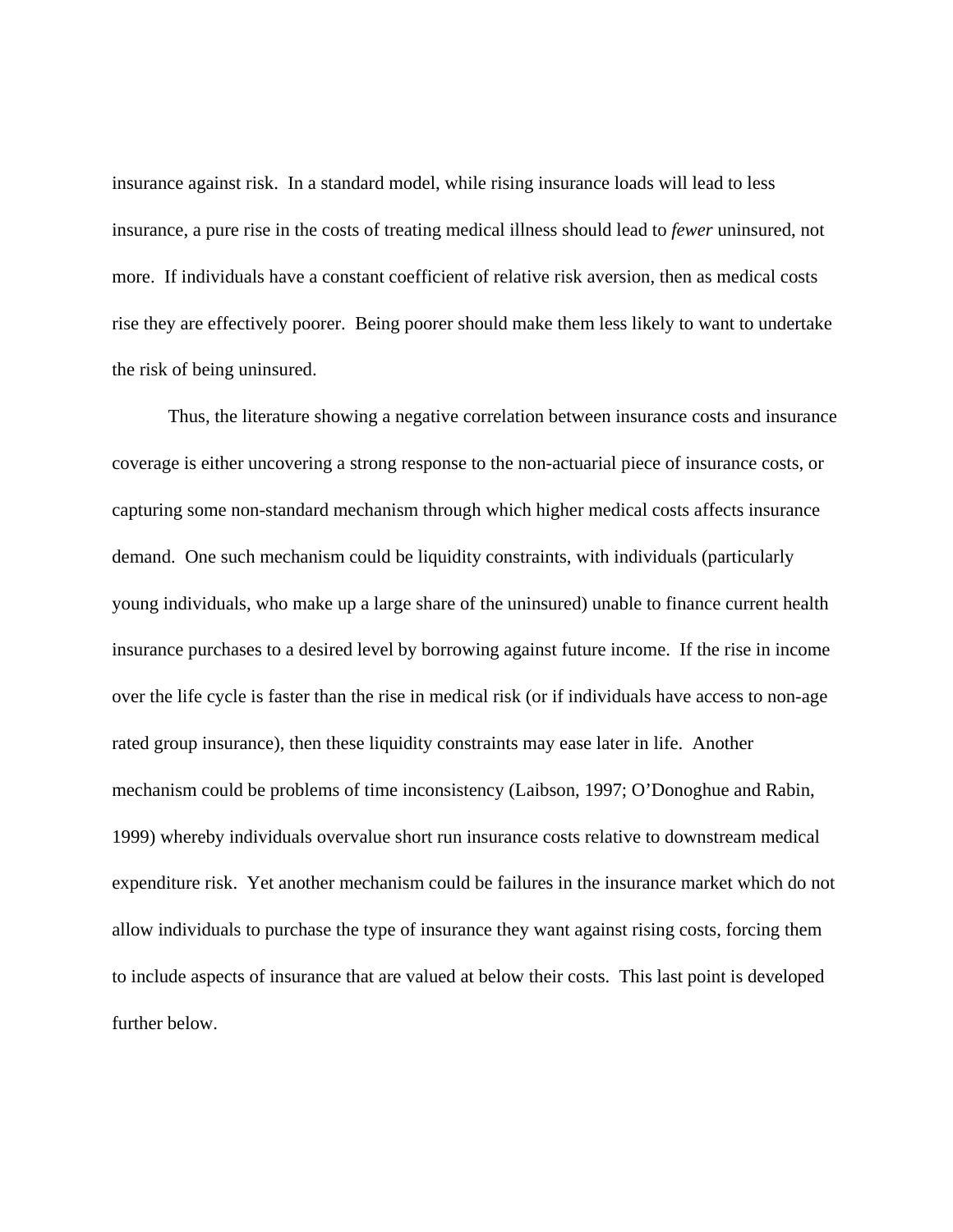### *Implicit Insurance Through Uncompensated Care*

 Even at an actuarially fair price, individuals may not be willing to purchase insurance if their medical risks are primarily catastrophic, due to the implicit insurance provided through hospital uncompensated care. Under federal law, any hospital that accepts reimbursement from Medicare must treat individuals who arrive in an emergent state, regardless of their ability to pay. Hospitals can try to collect the costs of such care from uninsured patients, but they can be avoided (in the limit through personal bankruptcy), becoming "uncompensated care" costs to the hospital. Such uncompensated care amounted to roughly \$30 billion for hospitals in 2005.<sup>8</sup>

 The existence of free care for catastrophes provides a valuable option to primarily healthy individuals whose only likely medical concerns are emergencies. Whether this effect is quantitatively important in driving insurance decisions is unclear, however. Findings in Rask and Rask (1995) and Herring (2000) suggests that individuals are more likely to be uninsured where more free care is delivered (although causality is somewhat difficult to interpret in this context), but LoSasso and Meyer (2006) find no effect of hospital uncompensated care on insurance status. If uncompensated care does deter insurance purchase, it can have a multiplier effect through adverse selection as well: if the (unobservably) healthiest individuals choose not to insure and instead to rely on free care, then insurers will have to raise prices above actuarially fair levels for the remaining individuals demanding insurance.

 $\overline{a}$ 

<sup>&</sup>lt;sup>8</sup> This fact is from Gruber and Rodriguez (forthcoming), who document that physicians, on net, provide no uncompensated care in the U.S.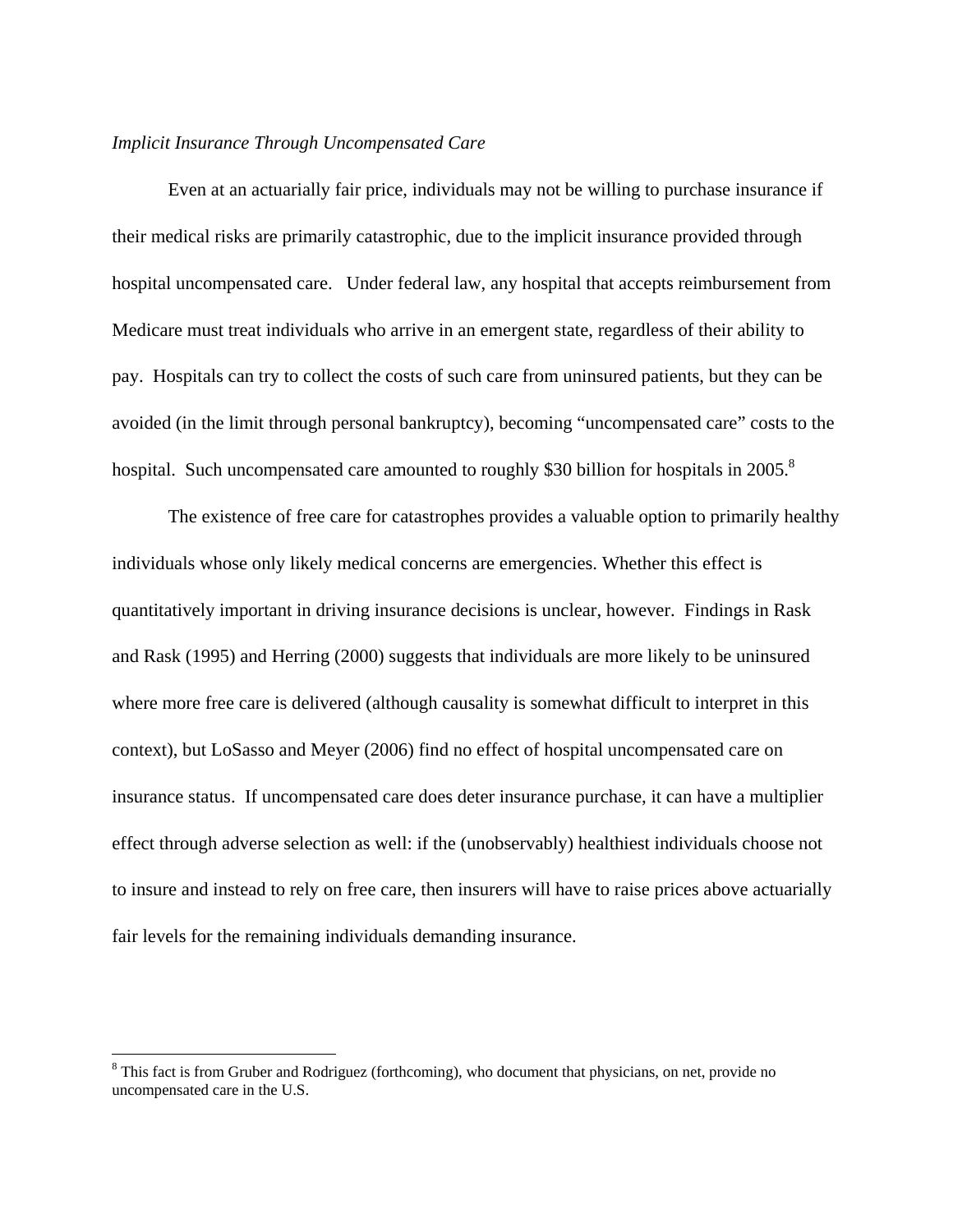# *Overinsurance and Limited Choice*

 Even in a world without adverse selection, full insurance is not optimal due to another informational imperfection: moral hazard. Under the theory of insurance outlined in Arrow (1963) and Pauly (1970), optimal insurance trades off the gains from consumption smoothing against the cost of moral hazard from distorting medical consumption. The result is a middle ground plan with some moral hazard and some risk spreading.

 The deadweight loss of excess medical consumption due to insurance is clearly documented by the results from the RAND Health Insurance Experiment (Manning et al., 1987). This experiment randomly assigned individuals to different levels of patient coinsurance and deductibles. The findings were striking: higher patient payments led to significantly less use of medical care with no adverse medical outcomes on average (although some adverse effects for low income and unhealthy individuals). Overall, the elasticity of medical care use with respect to its price was modest, at -0.2, but significant. Even at this small elasticity, Feldman and Dowd (1991) estimate the deadweight loss of insurance in the U.S. to be \$125 to \$400 billion in today's health economy.

 The finding of significant deadweight loss from moral hazard in the health insurance market suggests that the optimal health insurance policy is one in which individuals bear a large share of medical costs within some affordable range, and are only fully insured when costs become unaffordable. This structure is optimal because coverage for all medical expenditures (what is often called first dollar coverage, since all dollars of medical spending, starting with the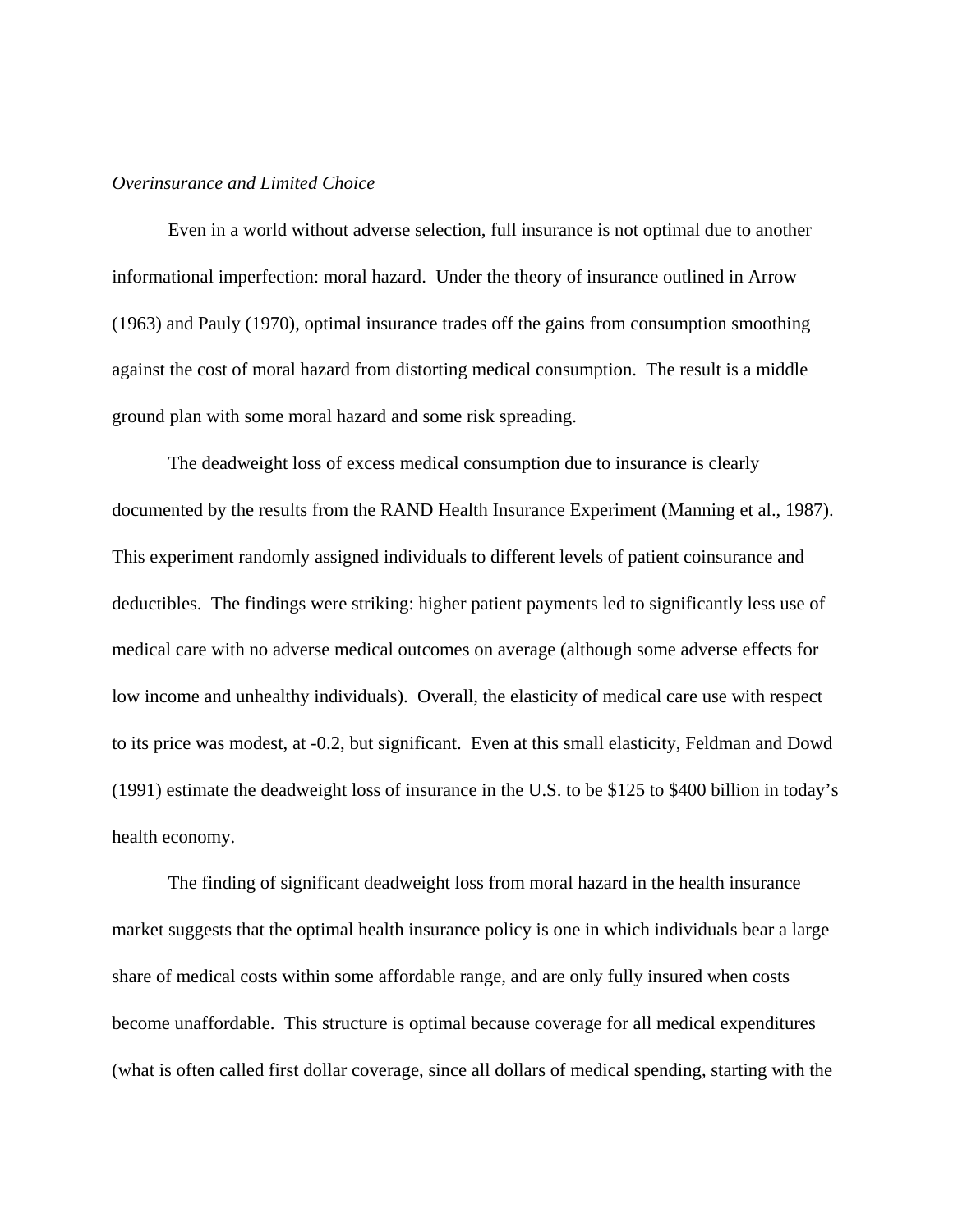first dollar, are covered) has little consumption smoothing benefit, but a large moral hazard cost.

 The consumption smoothing benefit from first dollar coverage is small because there is little utility gain to risk averse individuals from insuring a small risk (relative to income). At the same time, this first dollar coverage has substantial moral hazard cost because it encourages individuals to overuse the medical system, demanding care for which the social costs exceed the social benefits.

 While first dollar coverage is clearly not optimal, the optimal level of coverage will depend on the nature of risk preferences and the medical risk profile. An example of an optimal insurance plan would be Feldstein's (1971) "Major Risk Insurance" plan, in which individuals would face a 50% copayment on all services until they spent 10% of their income on medical care, beyond which there would be no more copayments.

 Feldstein's proposal is much less generous than the typical private insurance plan in the U.S., however, which features relatively low copayments for enrollees. The typical insurance plan in the U.S. has a deductible of \$200-\$600, a copayment for physician visits of \$15-\$20, and a copayment for hospital stays of \$0-\$240 (Kaiser Family Foundation, 2005). As a result, the insurance coverage distribution in the U.S. is best described by a line such as that in Figure 1, from Gruber (2005a). On the horizontal axis is the population of the U.S., arrayed from least generous insurance (uninsured) to most generous, and on the vertical axis is the generosity of health insurance products. Forty-five million Americans have no health insurance, so they lie at zero on the vertical axis (no insurance  $=$  zero generosity). The line then jumps up, and there is an increasing generosity of insurance for the remainder of the population.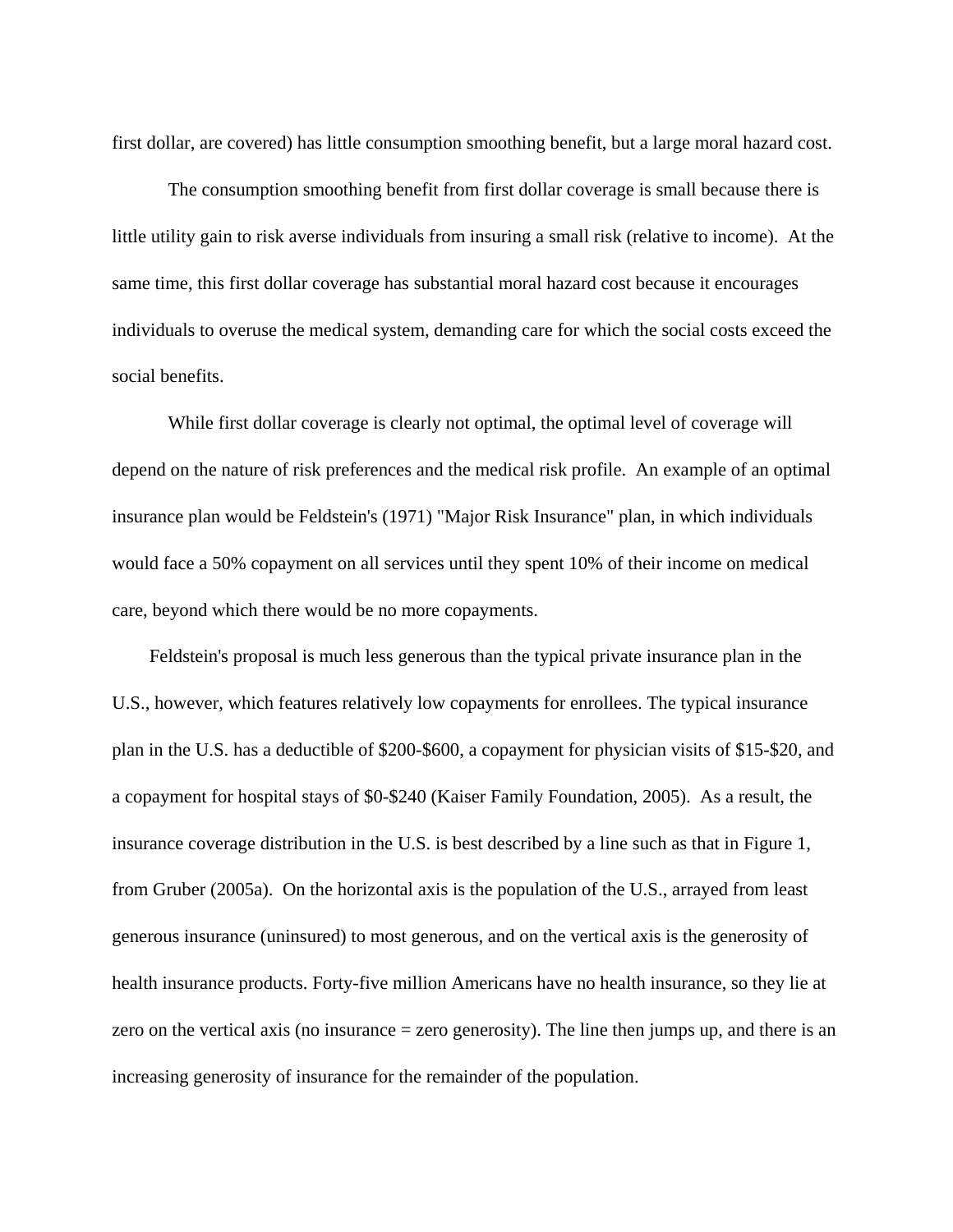This discontinuity has the potential to explain a share of uninsurance in the U.S. If there is a large share of individuals who would value some insurance, but not the (close to) first dollar coverage provided by most insurance plans, then they may choose to be uninsured instead. So why does this discontinuity arise? Why are people either uninsured or "over-insured"? There are five possible reasons.

#### The "Offset" Hypothesis

 One explanation could be that if individuals are not covered for minor expenditures, this will raise their major expenditures: less use of the doctor leads to more use of the hospital. This is a common liberal criticism of high patient-cost plans. But this contention is not supported by the RAND experiment, which found total costs to be falling as copayments rose. Indeed, RAND indicated an anti-offset result: more use of primary care led to *more*, not less, use of hospital care, once again with no overall health benefit.

 There is one exception to this fact, however, as highlighted by Gruber (2006): primary care for low-income chronically ill patients does seem to be important to their health – and even cost effective in reducing ultimate health care costs. The research reviewed in Gruber (2006) suggests that the optimal insurance policy should cover maintenance care for chronic illness with smaller cost sharing than other care. A limiting case of such an approach is suggested by Fendrick et al. (2001), who promote patient copayments targeted to specific patient diagnoses and related treatments (such as zero copayments on diabetes maintenance drugs for diabetics). It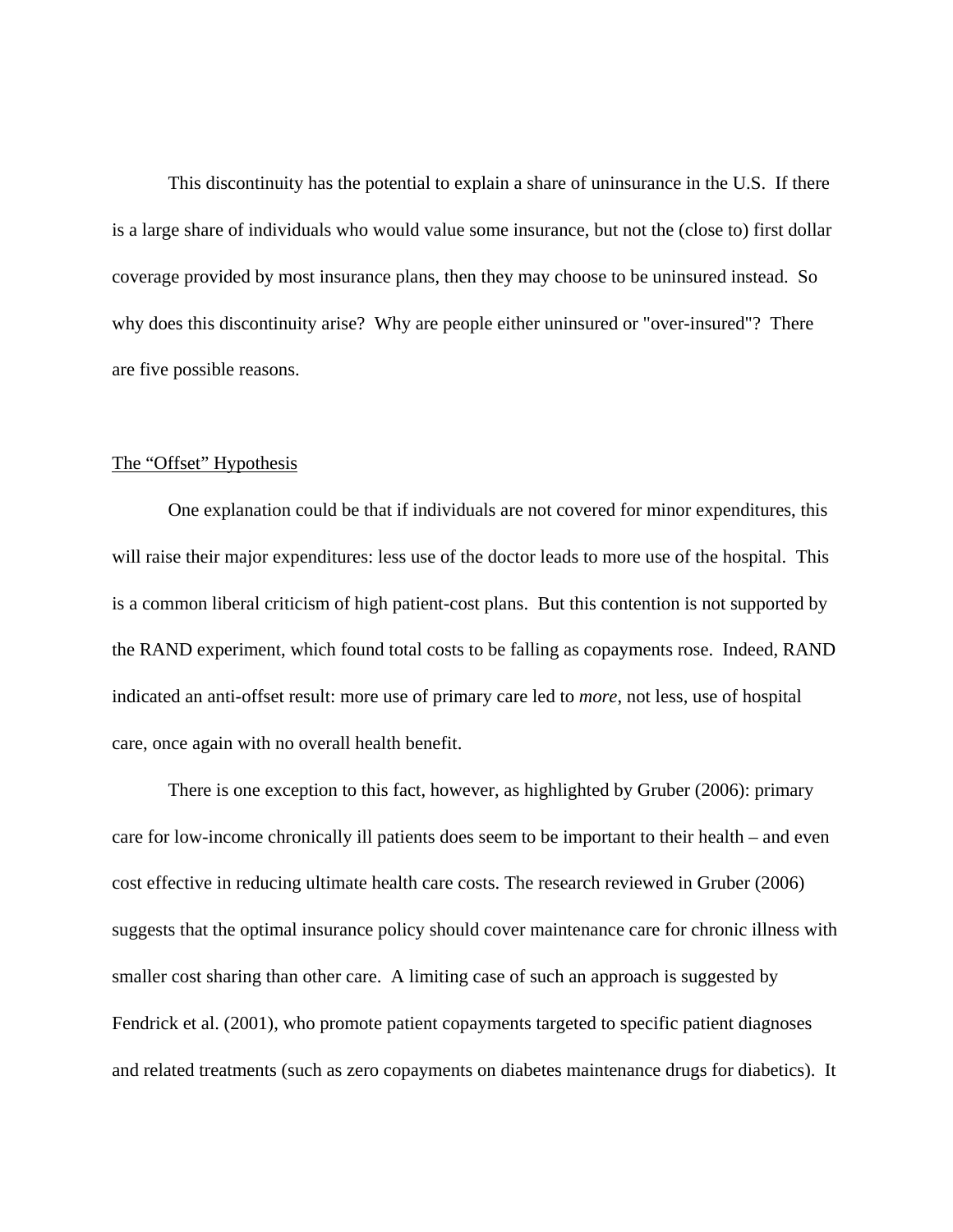is not clear whether this is feasible in the short run, but this "value based insurance design" approach holds promise as a future means of targeting demand-side incentives.

#### The Tax Subsidy

 As noted above, health insurance expenditures by employers are tax subsidized: payments to employees in the form of wages are taxed, while payments in the form of health insurance are not. As emphasized by Feldstein (1973), this leads to overconsumption of health insurance. Indeed, recent evidence suggests that tax subsidization leads to a large rise in health care spending among those firms that do offer insurance, with an elasticity of spending with respect to the tax subsidy of -0.7 (Gruber and Lettau, 2004). This cannot be the full explanation, however: there is not a robust catastrophic (or, even better, Feldstein MRI-like) insurance market even in the non-tax subsidized nongroup market.

#### **Regulation**

 Another reason for this discontinuity could be minimum standards regulations in the insurance market. If the government mandates that insurance plans contain certain features, then indviduals who do not value those features at their cost may find it unattractive to purchase insurance, while those who continue to purchase insurance will have a generous policy.

 In fact, however, the regulatory requirements on insurance policies in the U.S. are fairly modest. Some benefits, such as coverage for the expenses of pregnancy and continuation coverage for those who lose insurance, are mandated at the federal level. Many others are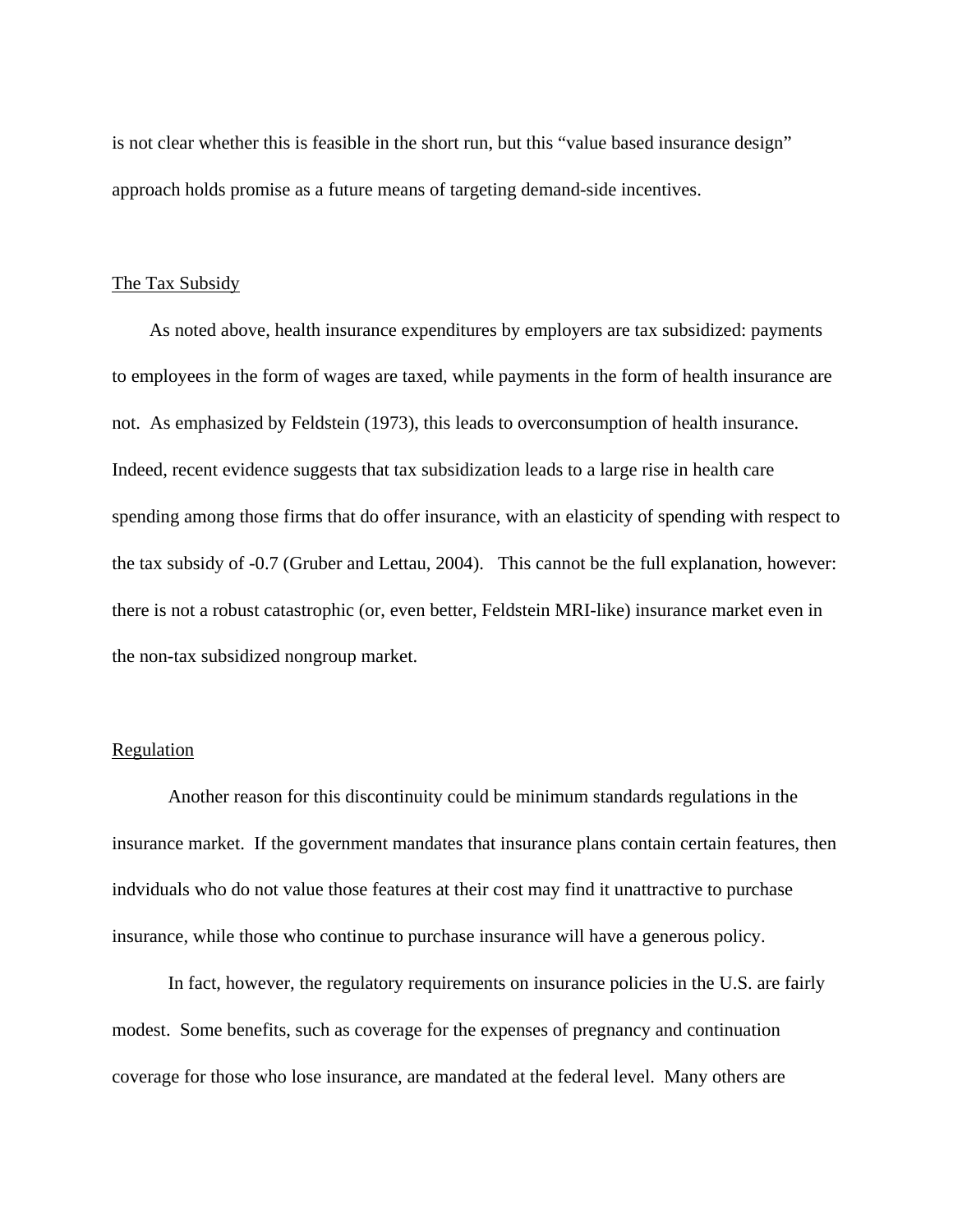mandated at the state level: for example, most states mandate coverage of mammography and substance abuse treatment, while some states have mandates for benefits such as invitro fertilization and chemotherapy. States also in some cases impose premium taxes on insurance, which would explain underinsurance but not overinsurance.

 Existing evidence suggests, however, that these state mandated benefits are not a major cause of uninsurance - or overinsurance. Indeed, Gruber (1994) finds that virtually all insurance plans voluntarily cover mandated benefits even in states where they are not mandated. As a result, this article finds that when states add these mandates, it does not affect the rate of health insurance coverage in the state. Moreover, a number of states have passed "barebones" insurance laws which allow insurers to offer "mandate-free" or "mandate-lite" benefits packages to certain groups of insured (e.g. small firms), yet there has not been much demand for such policies. Thus, overinsurance appears to be the result of choice and not state regulation.

#### The Access Motive

 A fourth reason why insurance may be so generous is that the traditional analysis overstates the costs of moral hazard. In traditional models of insurance, the additional medical care used because of subsidized costs is all due to moral hazard. Nyman (1999) highlights a problem with this view: some of the additional medical care used because of insurance is not due to moral hazard, but rather due to the fact that individuals can now afford better treatments (income effects). That is, moral hazard technically arises only through substitution effects, but the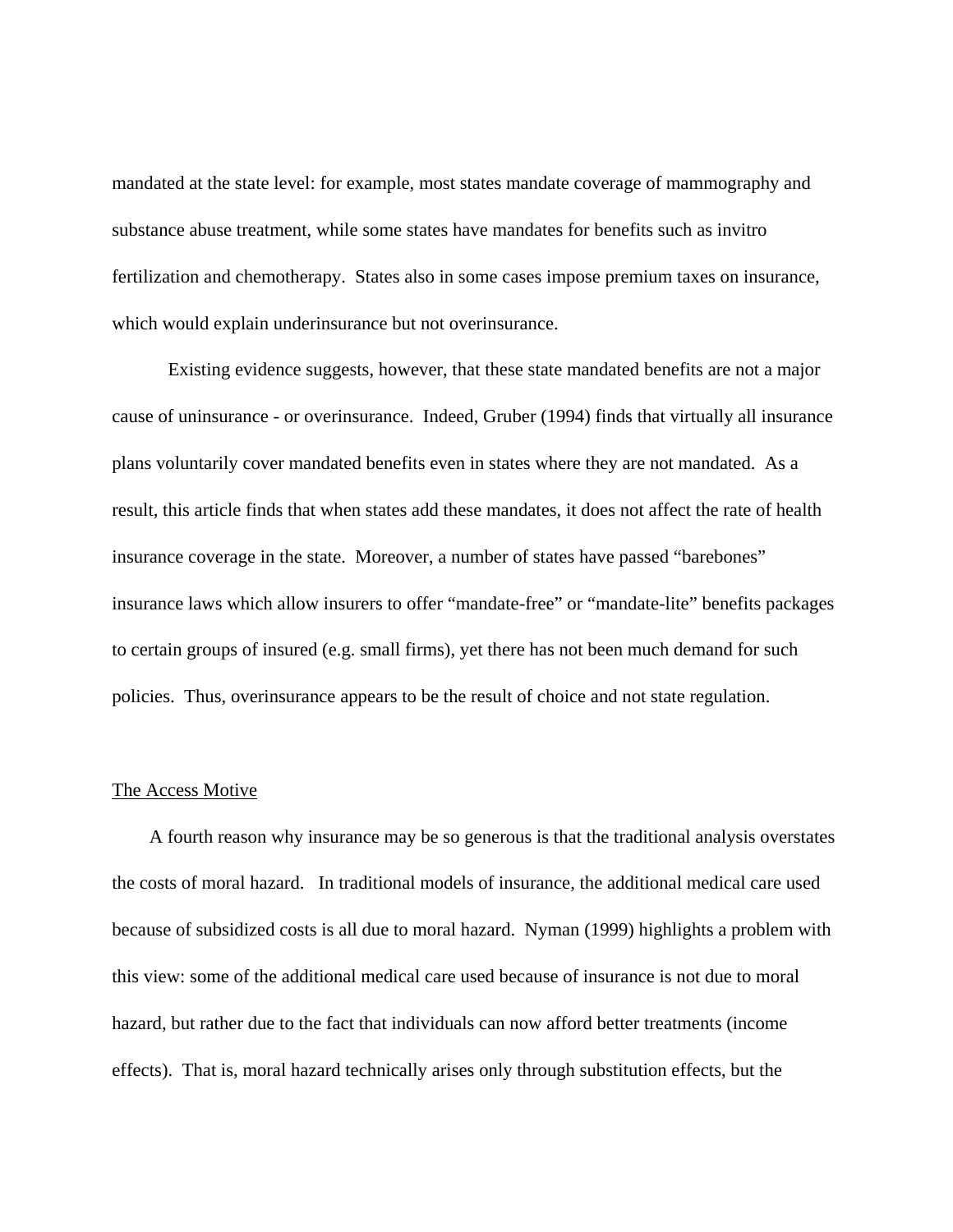estimates of Feldman and Dowd referenced above reflect both substitution and income effects.

 Unfortunately, it is difficult to decompose the increase in use of medical care into access and moral hazard effects. The access motive is a more important consideration for very expensive treatments, and not for everyday treatments such as physician's visits. Thus, the access motive may explain the strong demand for catastrophic limits on spending out of pocket but it is unlikely to explain why individuals don't face higher copayments for more minor medical procedures, such as physician office visits.

#### Psychological Motivations

 Finally, there may be motivations for holding insurance that go beyond the simple expected utility model that underlies the welfare calculus used here. For example, individuals with selfcontrol problems (a la Laibson (1997) or O'Donoghue and Rabin (1999)) may use insurance as a commitment device. Alternatively, it may be that individuals simply don't like associating financial transactions with medical care. They would rather pay higher insurance up front to avoid dealing with the difficult decisions about whether they want to pay at the time of care.

# *Summary: Still a Mystery*

 In summary, there are a variety of hypotheses for why so many individuals are uninsured, but no clear sense that this set of explanations can account for 47 million individuals. Moreover, an equally important and related mystery is why insurance is so much more generous for most individuals than would be suggested by optimal insurance theory. That is, a unified theory of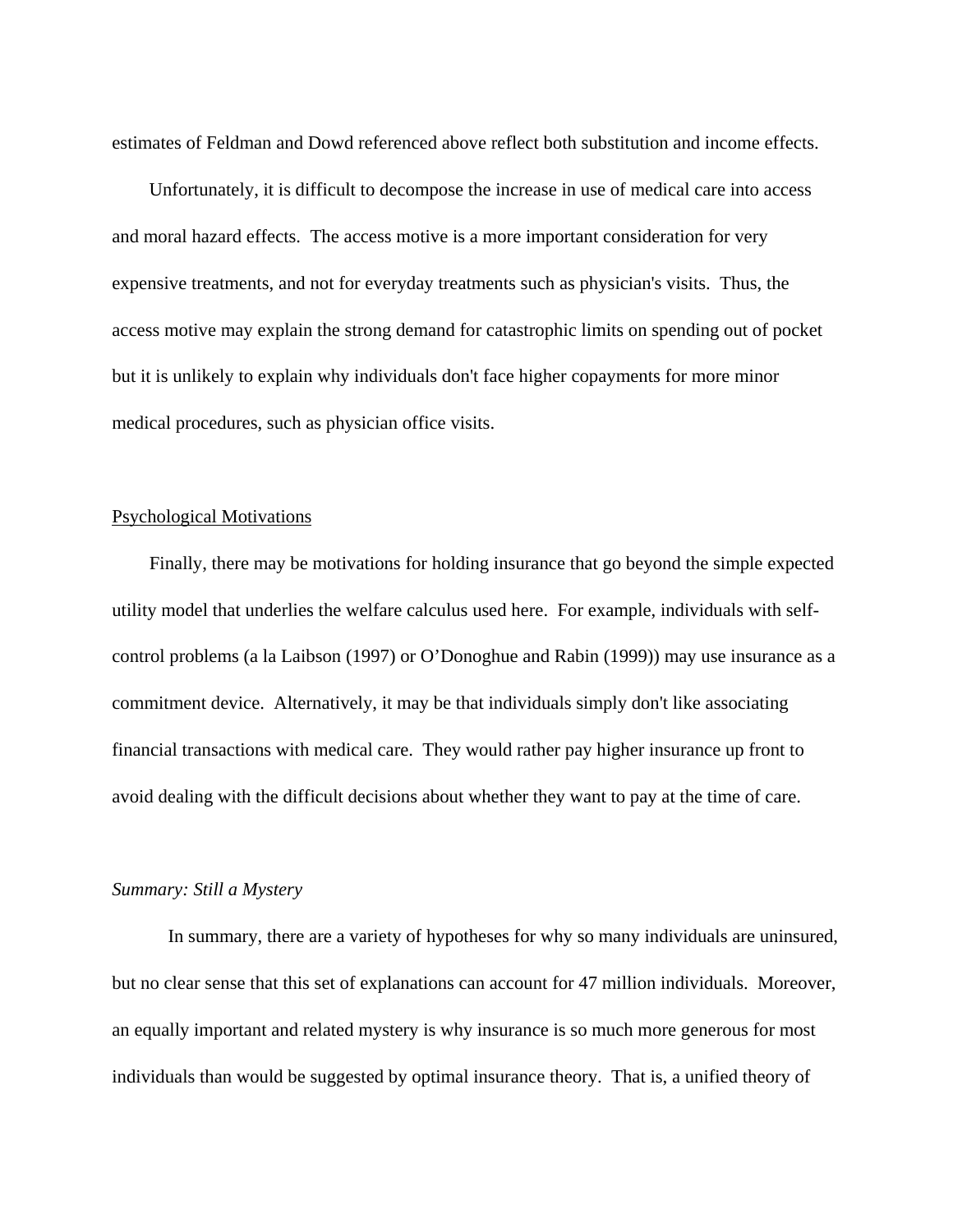insurance coverage in the U.S. must therefore explain not only why so many individuals don't have coverage, but also why those who do have coverage are over-insured. This should be a top priority for future research in health insurance markets.

#### **Part III: Why Should we Care About the Uninsured**?

 The public debate over the uninsured takes as a given that this is a major social policy problem, with 18% of the non-elderly population an unacceptably high share of the population to be without insurance. As highlighted earlier, however, the simple fact that so many are without insurance is not necessarily a cause for public policy intervention; many more individuals don't own their own homes or are obese. So why should we care about uninsurance in the U.S.?

# *Externalities*

 The classic argument for increasing insurance coverage is the externalities associated with underinsurance. For example, there are physical externalities associated with communicable diseases; uninsured people are less likely to receive vaccinations and care for communicable diseases. Since such a small share of medical expenditures are related to communicable disease, however, this is not a major rationale for universal health insurance (as opposed to universal vaccination). There is also significant financial externality imposed by the uninsured on the insured through uncompensated care; when the uninsured don't pay their medical bills, those costs are passed on to other users of the medical system. As noted earlier,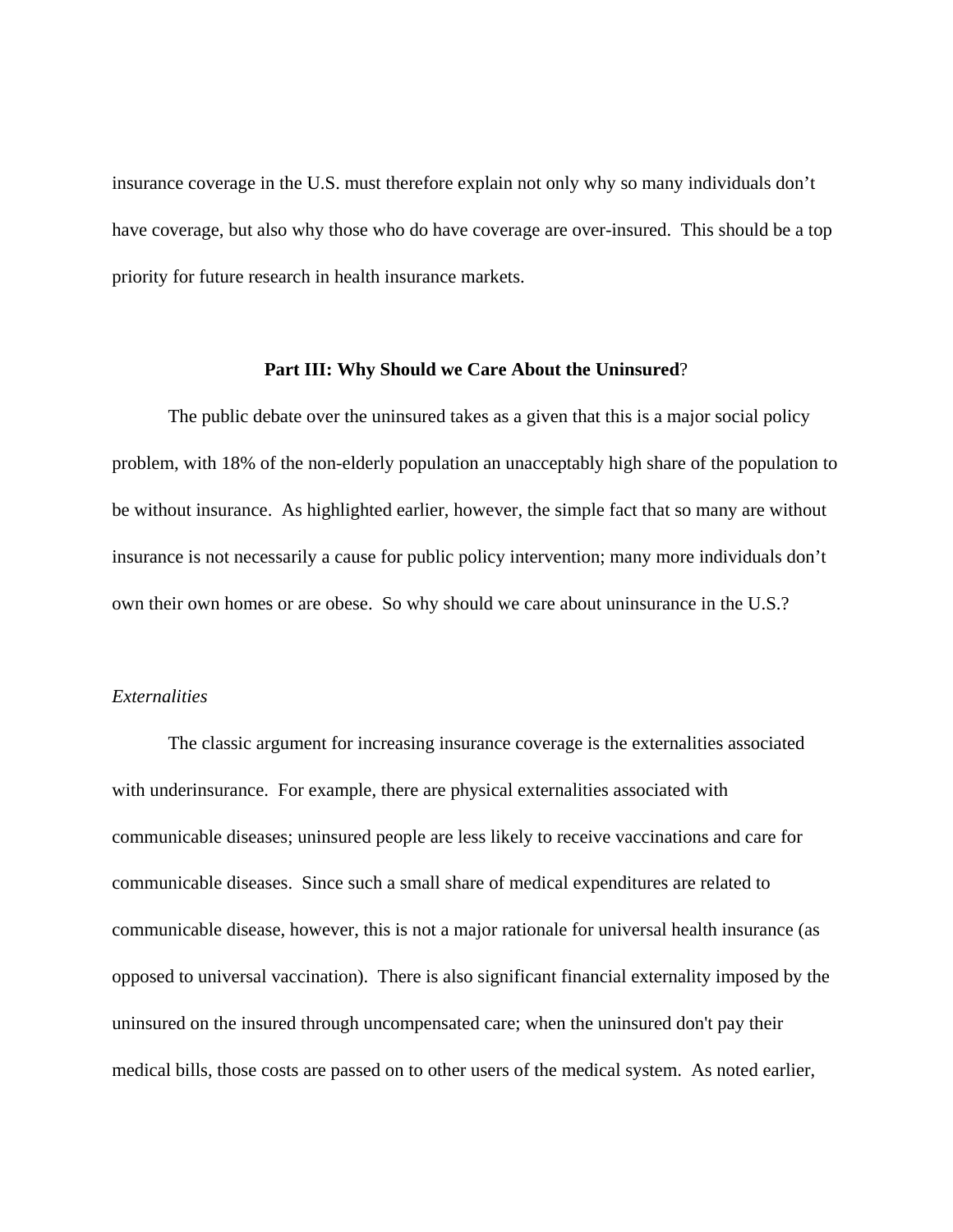however, such uncompensated care amounts to \$30 billion each year, which is quite small relative to the \$2 trillion health economy.

### *Labor Market Inefficiency*

 Another potential inefficiency associated with uninsurance, however, is distortions to the labor market caused by partial employer-based coverage. It is possible that many individuals are afraid to search for or move to jobs where they would be more productive because they are afraid of losing their health insurance coverage. This reluctance to change can lead to a mismatch between workers and jobs that can lower overall U.S. productivity. This is often referred to as "job lock", the unwillingness to move to a better job for fear of losing health insurance (see Gruber, 2001 for a discussion of the theory of job lock).

 The problem of job lock is a potentially important welfare cost of the employer-based private health insurance system in the U.S. Empirical studies, reviewed in Gruber and Madrian (2004), confirm that mobility from job-to-job is reduced by job lock. The central estimate, in Madrian (1994), suggests that mobility may be reduced by as much as 25%.

 At the same time, the fact that mobility is reduced does not necessarily have major welfare implications. As highlighted in Gruber and Madrian (2004), while there is a large literature documenting the problem of job lock, there is no work that focuses on the welfare implications of this phenomena. Gruber and Madrian offer some back of the envelope calculations which suggest that the welfare cost is unlikely to be large, on the order of 0.1-0.2% of GDP. But these are very rough calculations and this is an area of considerable uncertainty.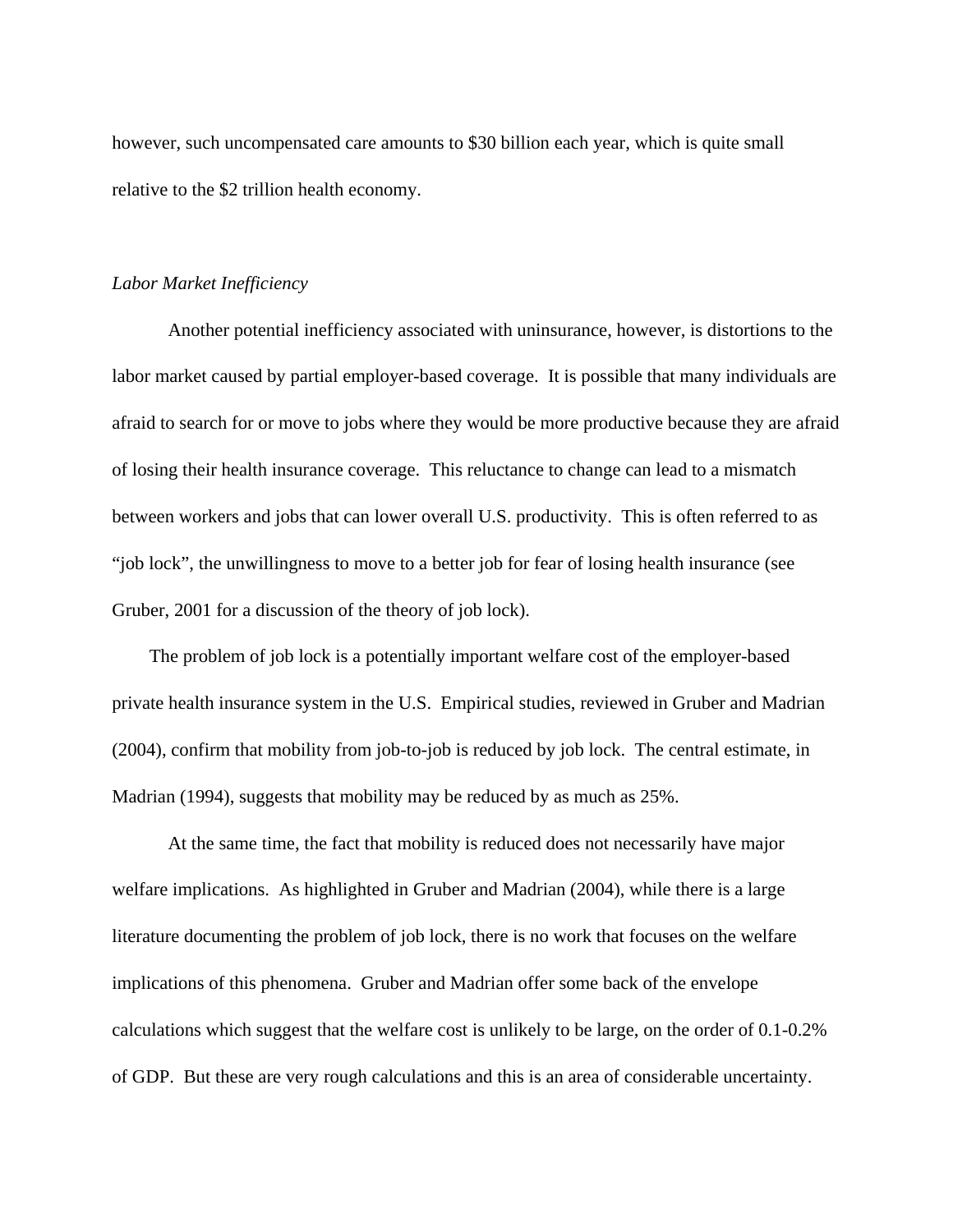# *Paternalism*

 $\overline{a}$ 

 The major motivation for caring about the uninsured is paternalism: the concern that individuals may be harming themselves by not buying insurance. There is a clear belief among the public and policy-makers that being uninsured is bad for your health. A recent Institute of Medicine (IOM) study reviewed hundreds studies documenting the health problems associated with uninsurance. The IOM estimated that uninsured individuals use only half as much medical care as the insured, and have a mortality risk that is 25% higher, with over 18,000 people dying each year because of lack of insurance. The studies reviewed by the IOM, however, were mostly observational analyses documenting a correlation between a lack of health insurance and poor health, perhaps controlling for other correlates of insurance and health. Few, if any, of these studies dealt with the endogeneity of health insurance coverage with respect to health status.

 Several other studies have used careful empirical methods to more carefully document a causal impact of health insurance on health. Hanratty (1996) studied the impact of the staggered introduction of national health insurance in Canada across the nation's provinces, and found that it was associated with a 4% decline in the infant mortality rate and an 8.9% decrease in the incidence of low birth weight among single mothers. Lurie et al. (1984) studied the removal of eligibility for public insurance for a large group of individuals in California (due to a fiscal crisis in that state in the early 1980s that forced the state to cut back its insurance coverage), and found

<sup>9</sup> http://www.iom.edu/Object.File/Master/17/748/0.pdf, accessed October, 2005.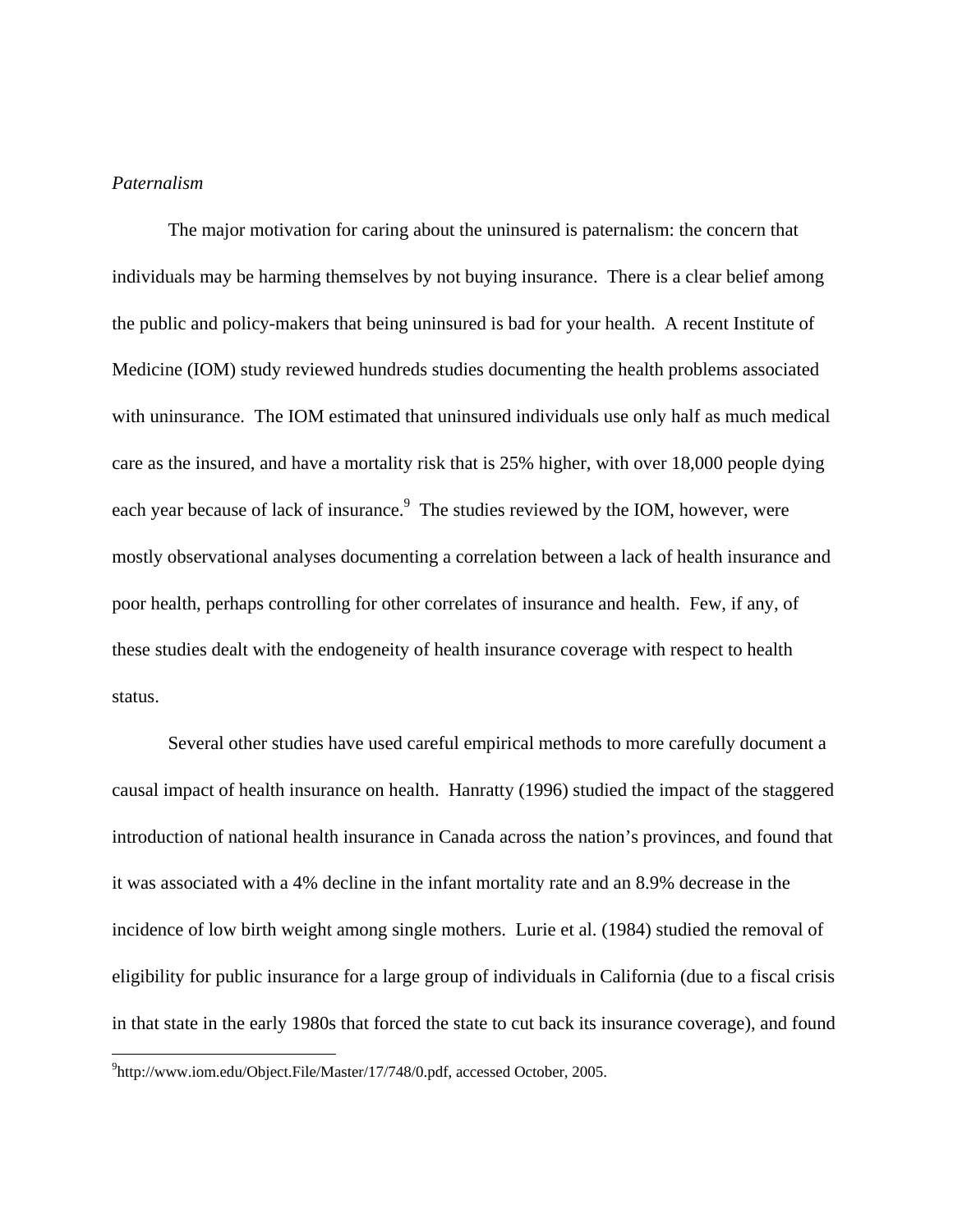that health deteriorated significantly after losing public insurance. For example, blood pressure rose among hypertensive patients, leading to 40% increased risk of dying: overall, 5 of the 186 patients who had lost insurance had subsequently died, compared to zero of the 109 patients in a comparable group of individuals who did not lose insurance coverage. Currie and Gruber (1996a, b) studied the expansion of public insurance across and within the U.S. states in the 1980s and 1990s. They found that this expansion led to an 8.5% reduction in infant mortality and a 5% reduction in child mortality.

 Note that these findings do not contradict the conclusions of the RAND Health Insurance Experiment, which found that varying the extent of insurance (through the coinsurance rate) had no impact on health. This is because the HIE made no one uninsured; all individuals were fully insured for expenditures above an out-of-pocket limit of \$1000.

 Putting these two pieces of evidence together suggests the structure of a "medical effectiveness curve" for the U.S., as shown in Figure 2 from Gruber (2005a), which graphs the relationship between medical spending and the associated improvement in health, or the "health effectiveness curve." The horizontal axis in this figure measures the level of medical spending. The vertical axis measures the marginal health benefit from the next dollar of medical spending. Health benefits in this stylized figure are represented in dollar terms, or the monetary value of improving one's health; that is, an improvement of \$1 means that this improved health is worth \$1 to the individual. Each point on this curve is the marginal improvement in health for spending the next dollar on health care.

Initially, health spending is very productive in terms of improving health status, because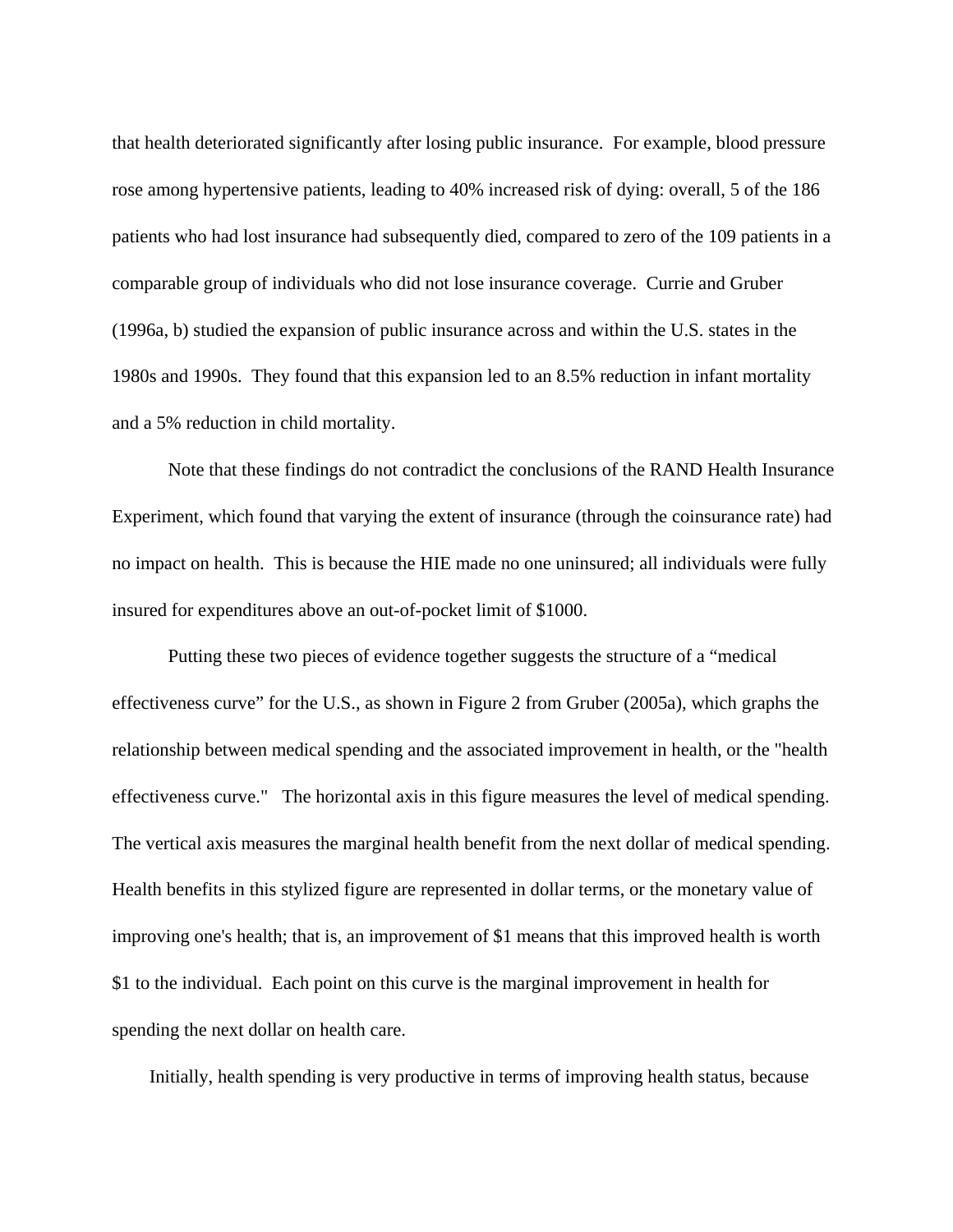there are a series of very cost effective medical interventions (e.g. vaccination against influenza for the elderly). Point A, for example, measures the marginal health benefits to spending another dollar of health care once one has spent \$1000 on health care. This next dollar of spending improves the individual's health by \$5 (vertical axis), or 5 times the increase in health spending. This situation appears to represent the case of the uninsured, where some health care provision is very important for health.

 As health spending rises, however, we move from clearly cost effective interventions to less clearly cost effective interventions. At point B, moving from \$2000 to \$2001 of health care spending improves the value of health by \$1, equal to the spending increase. At point C, moving from \$5000 to \$5001 in health care spending improves health by 10 cents, or one-tenth the spending increase. Eventually, additional spending does no good in terms of improving health and the effectiveness curve flattens out; some claim that overuse may actually reduce one's health. This appears to be the case as we move from less to more generous insurance coverage, as in the RAND HIE. Once again, this suggests an optimal insurance configuration where there is broad coverage by insurance, but that insurance is relatively spare, in contrast to the insurance situation in the U.S. today with joint under and overinsurance.

# *Redistribution*

 The final reason for caring about the uninsured is redistribution. As discussed earlier, the uninsured are a disproportionately low income group, and insurance is very expensive relative to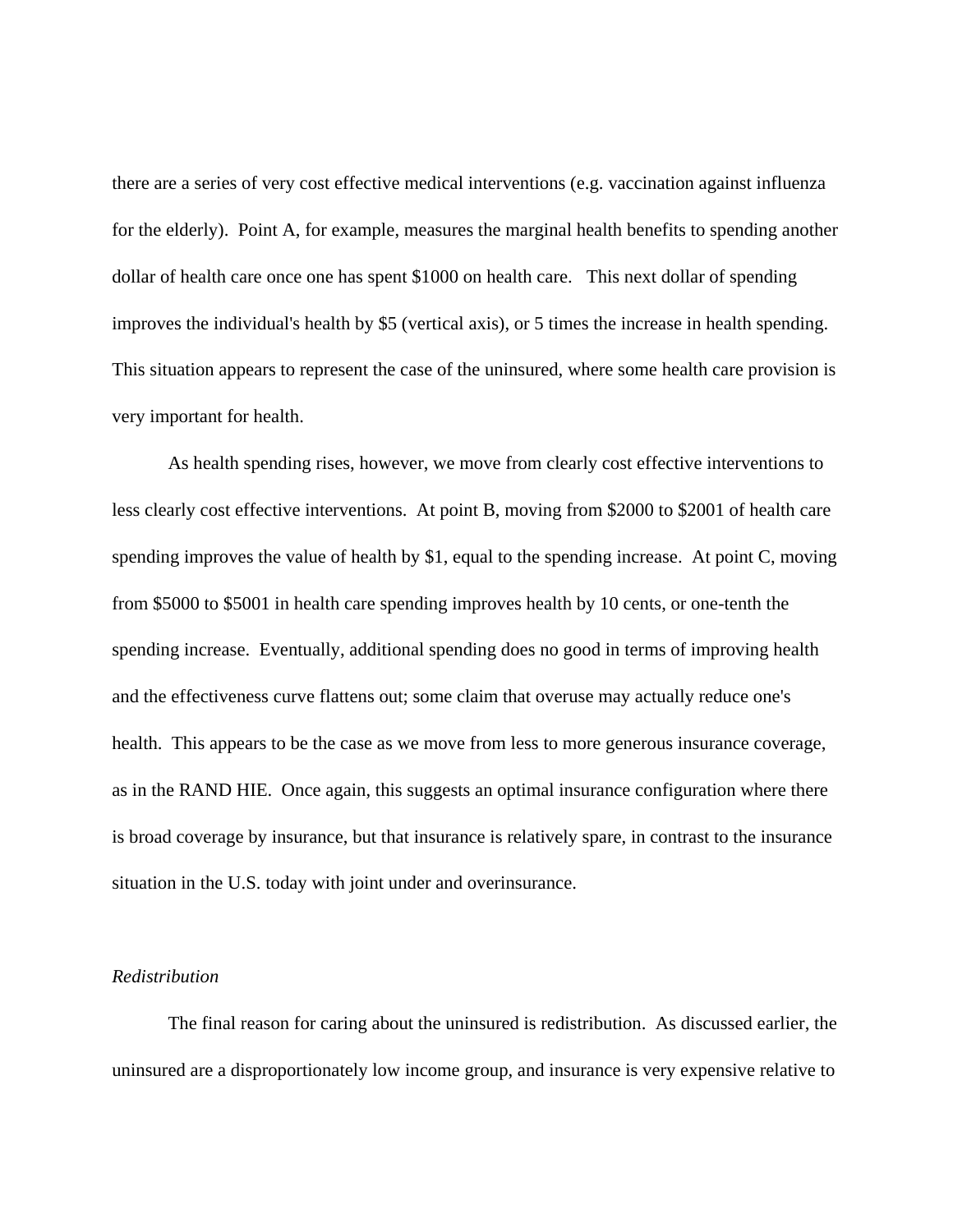their incomes; therefore, they may be a group to whom we want to redistribute health care resources. Of course, this raises the important question of why we would choose this form of redistribution rather than cash. One rationale could be paternalism: many feel that health care is a basic right, like food or shelter, and individuals are more willing to distribute to ensure these "rights" than simply to raise the utility of the poor. Another could be failure of intra-household utility maximization, whereby providing health insurance to poor children offsets the failures of their parents to sufficiently provide for their care.

# **Part IV: Covering the Uninsured: Background Issues***<sup>10</sup>*

 Solving the problem of the uninsured poses no great mystery. There are a variety of ways in which the government could achieve universal insurance, or even just significantly reduce the number of uninsured. But different approaches pose different tradeoffs, both economically and politically. In this section, I discuss the set of background economic and political issues relative to covering the uninsured, before discussing specific policy options in Part V.

### *Political Considerations*

 $\overline{a}$ 

 There are two political constraints in particular which appear to be tightly binding on fundamental health insurance reform at this point. First, it is difficult to envision a solution to

 $10$ This section draws heavily on Gruber (2005b).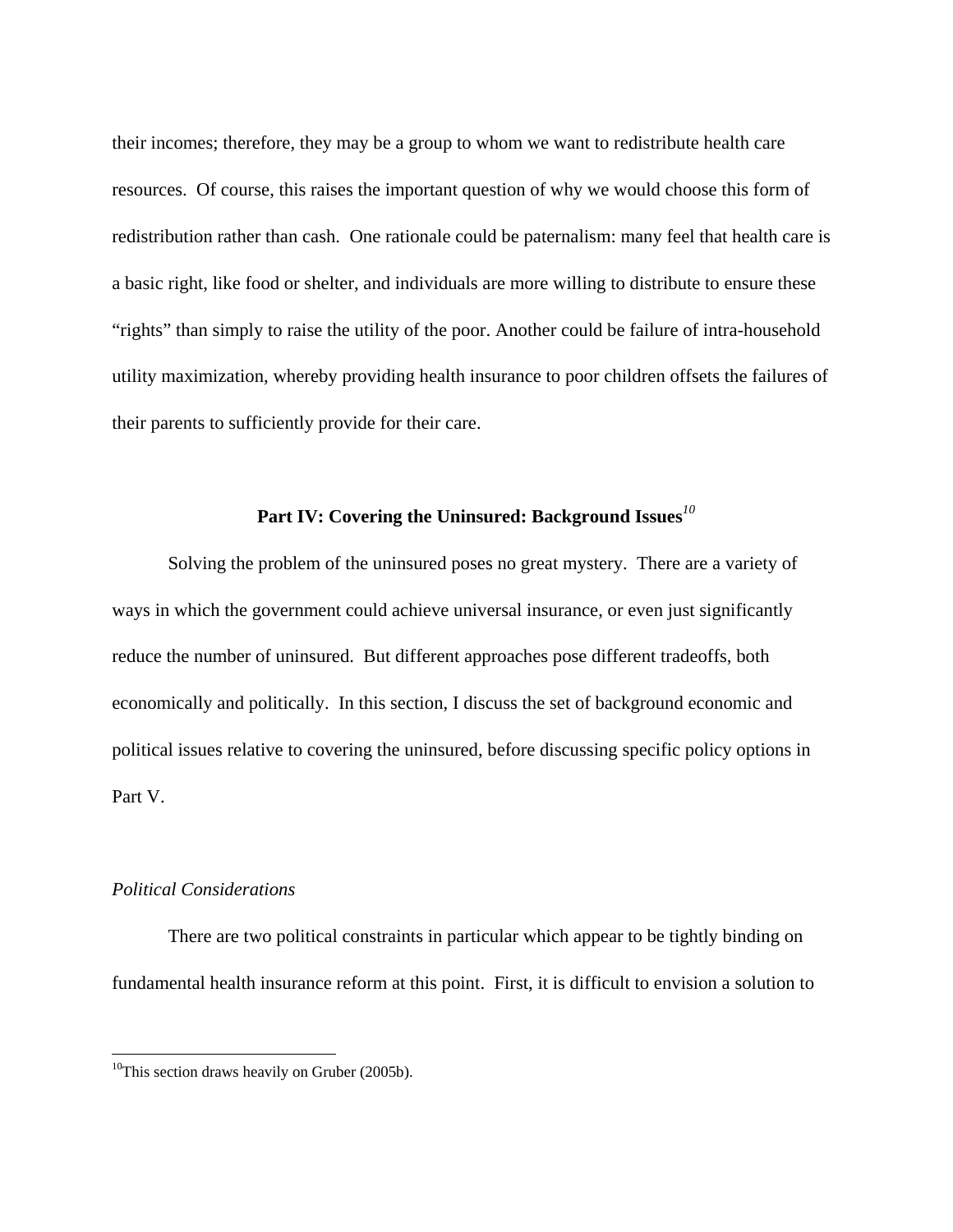the problem of the uninsured which does not involve in some way the private insurance industry. A common complaint about the private-based health insurance system in the U.S. is its high administrative costs; private insurance administrative costs average 12%, while those of Canada's National Health Insurance (NHI) system only amount to 1.3% (Woolhandler, et al., 2003). Removing this gap would provide an attractive means of saving a large amount of money, money that could be recycled to cover the uninsured.

 But this is easier said than done. The health insurance industry in the United States has revenues of over \$500 billion per year, making it a very concentrated interest that would have to be defeated to move to nationally provided health insurance. Likely for this reason, efforts at national health insurance in the U.S. have never gone far, even when they included a large role for private health insurance, such as the Clinton health reform plan of 1994. Moreover, the majority of Americans, particularly those working for large firms with choice of plans, are quite content with their private health insurance. Telling them that they have to give up that insurance so that a minority of Americans can get covered will be a very difficult political sell (as witnessed by the attacks on the Clinton plan based on fear of restricting insurance choice). In recent years, as a result, even major health reform proposals work off the existing private insurance market model.

 The second constraint is the fiscal situation of the U.S. government. Except for a brief window at the end of the  $20<sup>th</sup>$  century, the U.S. government budget has been in significant deficit for thirty years, and this deficit shows no sign of abating. Moreover, the government faces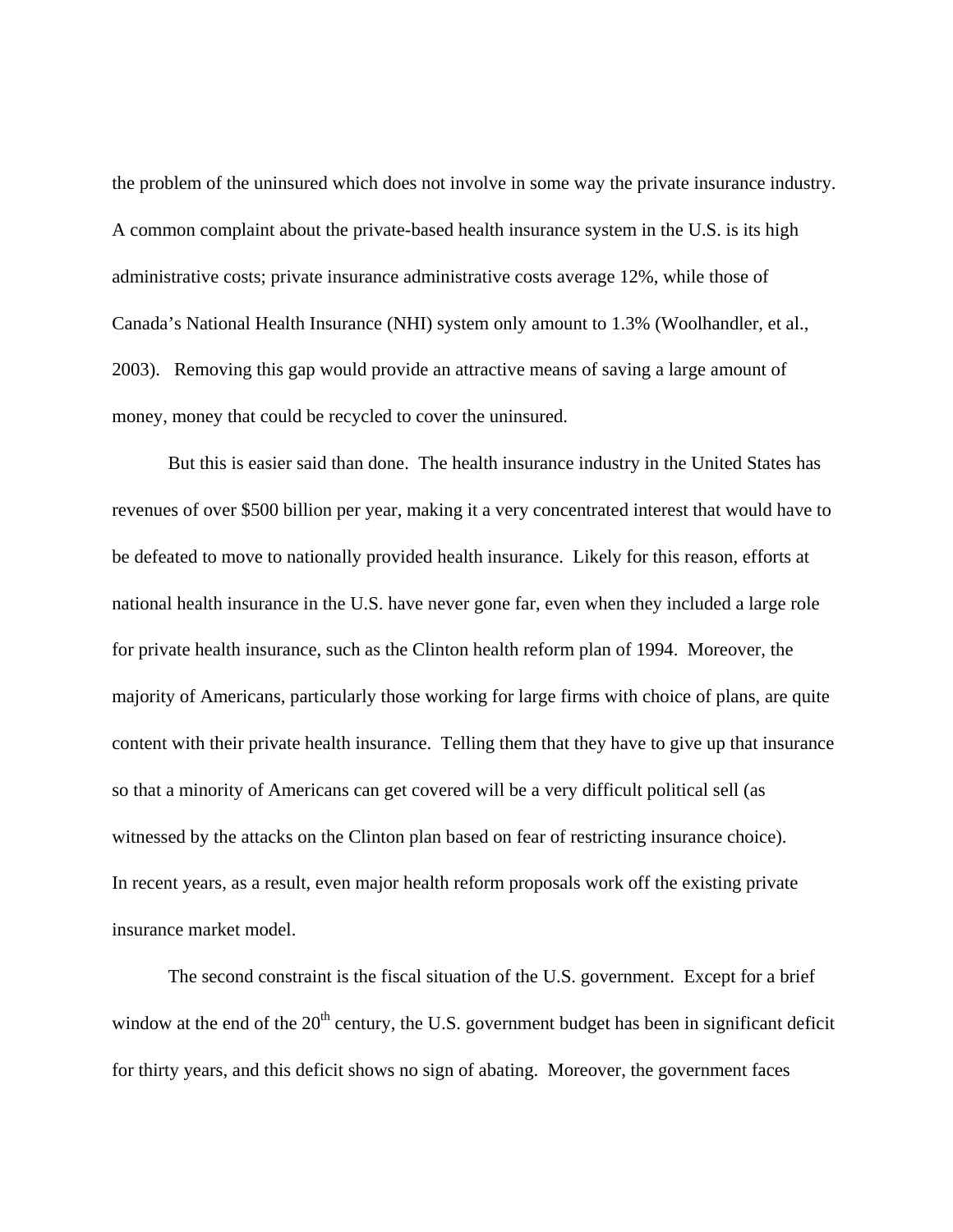enormous unfunded liabilities under the Social Security and (especially) Medicare programs as the population ages. Given these pressures, major new expenditures to cover the uninsured are likely to engender a major political battle. This highlights the importance of the budgetary considerations discussed next.

### *Bang for the Buck*

 Given the budgetary limitations on any public approach to expand health insurance coverage, a key concept that drives reform is the *bang for the buck* (BfB) of the policy. There are several different means of defining BfB, which I will review below, but the basic concept is the extent to which new public spending is directed to those who would otherwise be uninsured, as opposed to "buying out the base" of existing insured individuals. The issue that is central to all of these definitions is *targeting*. If individuals were indelibly labeled as "insured" or "uninsured", then the government could easily target new tax subsidies to those labeled uninsured, with no spending on those labeled insured. In fact, this is not the case: insurance status is a choice of the individual, and can respond to government policy in a way which causes the policy to have lower budgetary efficiency.

 It is useful to think about the uninsured as tuna and those who already have insurance as dolphins. The goal of environmentally conscious fishermen is to catch as many tuna as possible in their nets, while minimizing the number of dolphins who are caught by those nets (which happens since tuna and dolphins swim together in the ocean). If the uninsured tunas were swimming in a separate ocean than the insured dolphins, the problem would be minimized. And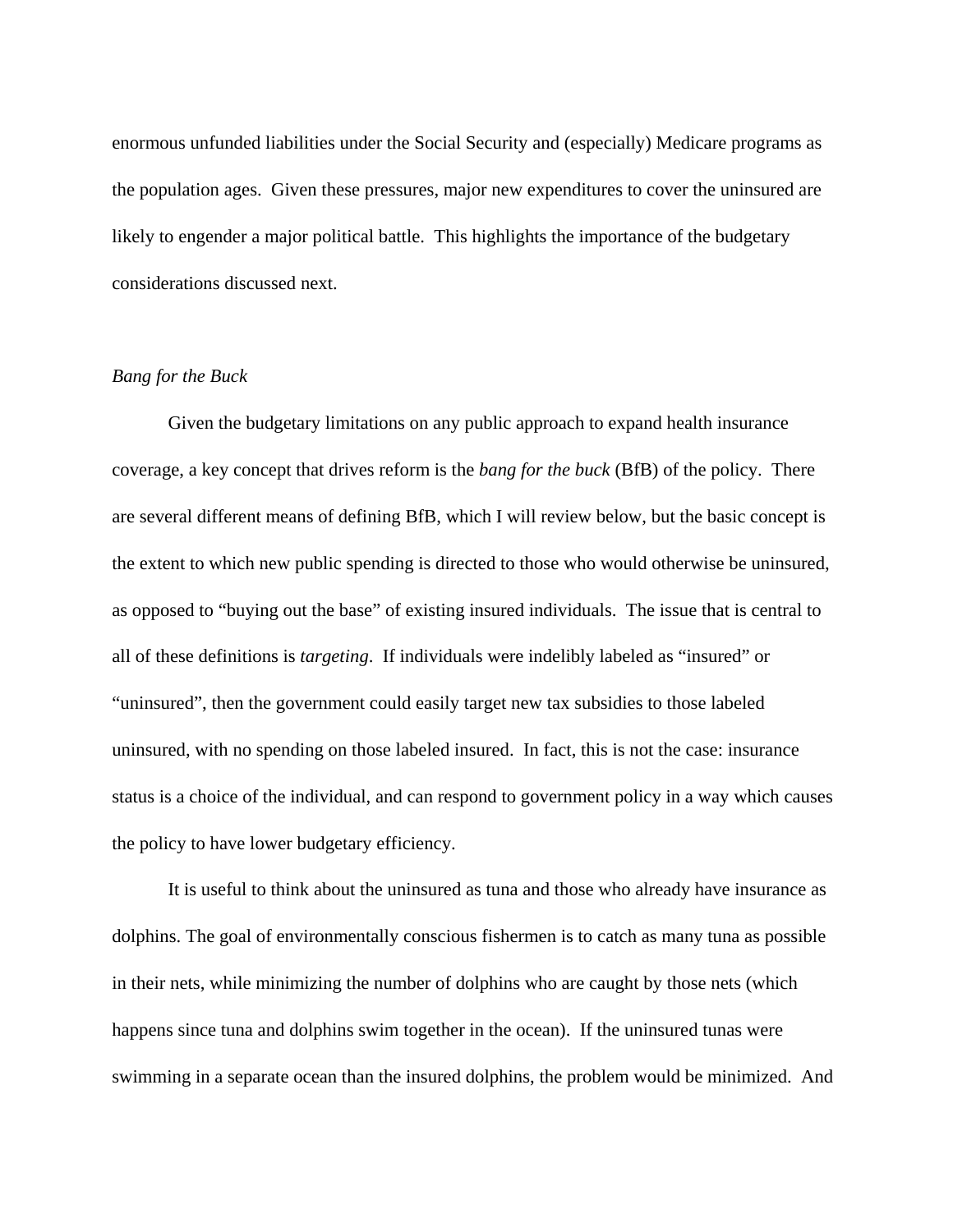if the uninsured tunas greatly outnumbered the insured dolphins, then there would also be a minimal dolphin catch. But, in reality, the 47 million uninsured tunas mostly swim in a part of the ocean where there are 190 million privately-insured dolphins, making it difficult if not impossible for policymakers to design insurance nets to capture the tuna without pulling in the much more numerous dolphins.

 This point is emphasized in Table 2, which is tabulated from the March 2006 Current Population Survey (CPS). This table shows, for various income groups in the U.S., the number of the group which is uninsured, the number which is publicly insured, and the number which is privately insured. One-third of the uninsured have incomes below \$20,000 per year. In this income range, the uninsured make up over one-third of the total population. Another 40% of the uninsured have incomes between \$20,000 and \$50,000 per year, and in this income range the uninsured make up about one-quarter of the total population. But one-seventh of the uninsured have incomes between \$50,000 and \$75,000 per year, and in that range they make up less than one-seventh of the total population; another one-seventh of the uninsured have incomes above \$75,000 per year, and in this range they make up only 7% of the total population. Thus, the vast majority of the uninsured reside in parts of the income distribution where they make up less than one-quarter of the population, making targeting of the uninsured a challenge.

 There is another important sense in which the uninsured tuna and the insured dolphins swim together: most insurance is provided through firms, and take-up of employer-provided insurance is only partial. Indeed, roughly one-quarter of the uninsured work in firms that offer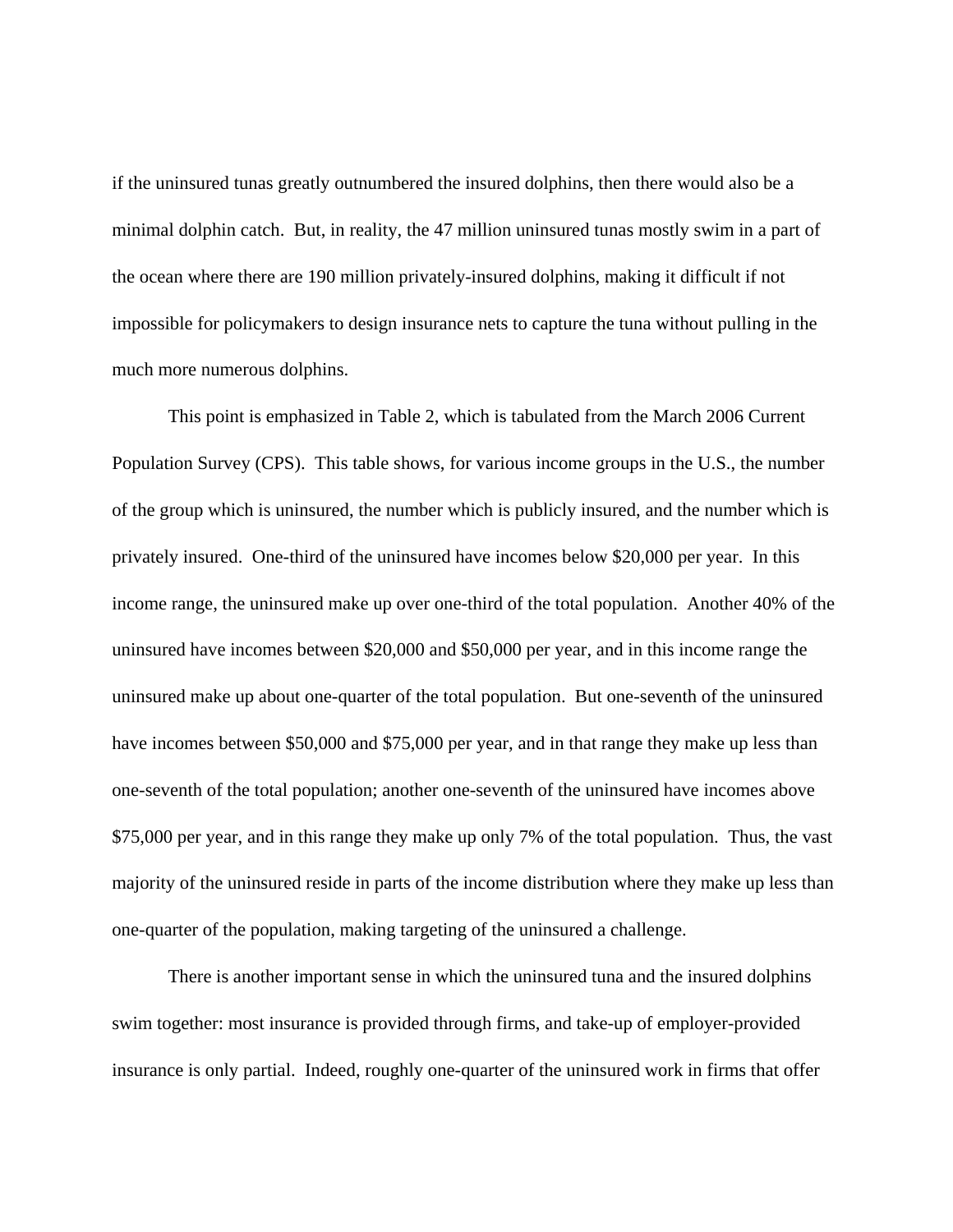insurance. But these are very costly tuna to collect, because those uninsured who are offered insurance represent only about 7% of the total pool that is offered. So targeting this 7% of uninsured within firms without providing government subsidies to the other 93% already insured is very difficult.

# *Measuring Bang for the Buck*

 Three sources of inefficiency potentially plague any policy designed to cover the uninsured with a high bang for the buck. First, if the government subsidizes a particular form of insurance coverage, it might spend money on those who already have coverage through that subsidized form. The group that will benefit most clearly from tax credits for non-group insurance, for example, is those already holding non-group insurance. Yet the use of subsidies by this group raises costs while doing nothing to reduce the number of the uninsured.

 Second, government subsidies to a particular form of insurance coverage may "crowdout" other forms of insurance coverage. For example, when the government subsidizes nongroup insurance, it can lead those with group insurance to move to the non-group market, either by their decision (switching out of employer-provided insurance) or by their employer's decision (dropping the offering of insurance at the firm). This can lead to more government spending as individuals move from a non-subsidized form of insurance (or less-subsidized, such as employer insurance) to a more subsidized form of insurance.

 The third source of low BfB is the possible reduction in coverage for those who are insured before the policy is put into place. For example, suppose that a firm has a workforce that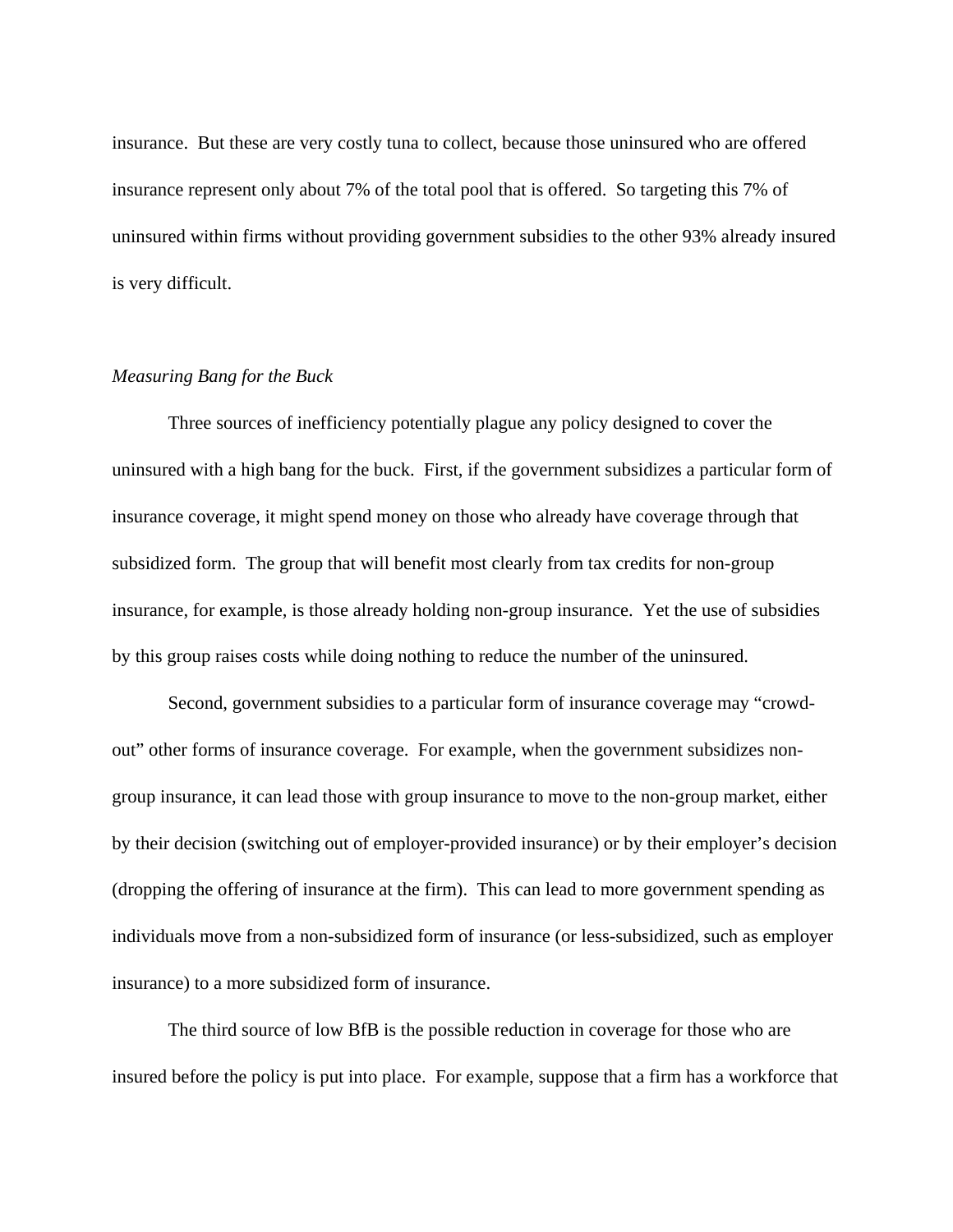is predominantly, but not universally, eligible for a non-group credit. This firm might decide to stop offering health insurance, since the majority of its employees can use the credit instead. The minority of employees that cannot use the credit is then out of luck, however, since they have lost their employer insurance with no subsidized alternative, and these individuals may become uninsured. This rise in uninsurance offsets the reductions in the ranks of the existing uninsured, reducing the BfB of the program.

 Based on this discussion, there are several different means of measuring bang for the buck – or its inverse, the "buck for the bang". The traditional measure is dollars of public spending per person newly insured. Another measure of interest is the extent of crowd-out: the reduction in employer-provided insurance when other forms of insurance are subsidized (or when the existing subsidies to employer-provided insurance are reduced). A third measure of interest is the (gross) rise in the uninsured, due for example to firm dropping. A fourth measure is the share of beneficiaries of any intervention that were previously uninsured, as opposed to receiving subsidies to remain insured.

 A final measure incorporates the *type of uninsured* who are impacted by reform. Simply counting the dollars per newly insured is not satisfactory when different reforms may appeal to very different populations. For example, a reform which significantly increases insurance coverage among children will have much lower costs than one which has the bulk of its impacts in the much higher cost adult population. But this is an unfair comparison because the latter reform is essentially extending more valuable insurance coverage than is the former. So a better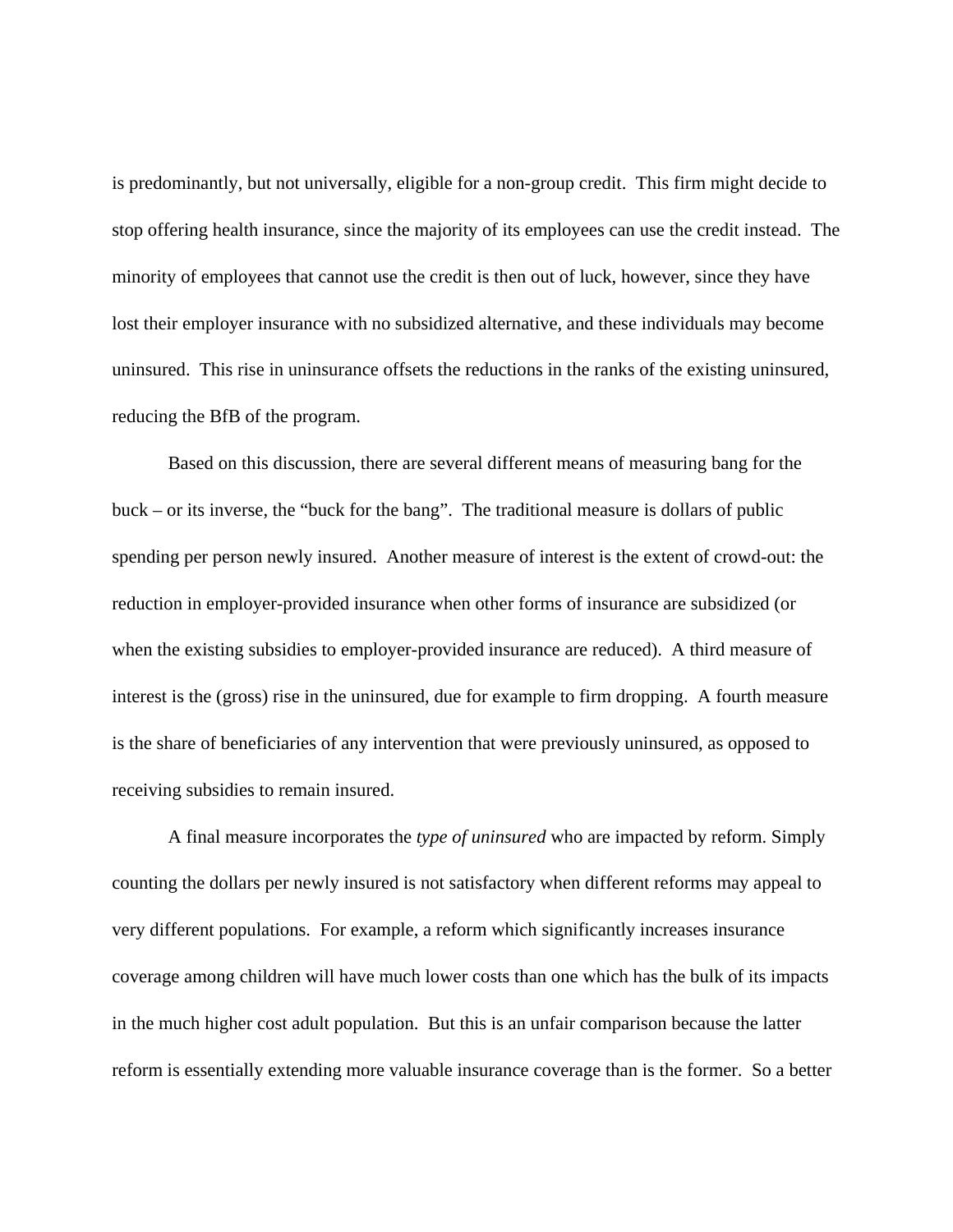measure of buck for the bang is the spending per dollar of insurance value provided, which incorporates both the numerical increases in coverage and the cost of the individuals provided coverage.

### *Relation to Social Efficiency*

 As economists, we typically don't care about budgetary concepts such as bang for the buck, but rather social efficiency. Socially, if an individual was formerly covered by employerprovided insurance and switches to identical coverage through a government-subsidized product, then the only direct financial efficiency consequence is the deadweight loss of raising the additional funds necessary to finance the net cost to the government. There are indirect efficiency consequences as well that are not directly financial, such as the fact that moving from an employer-based system to a non employer-based system might raise labor market efficiency.

 The numerical simulations below, however, will touch only indirectly on these larger social efficiency issues. I will present results on the financial consequences for the government and the amount of redistribution that is inherent in each of the policy options. But I will not endeavor to undertake a full social welfare analysis. Such an analysis would extend these results by estimating not just government spending but all changes in spending across various groups in society, and weighting the well-being of each group (insured and uninsured) and thereby valuing the transfers across them. Such an exercise would be a very useful extension of this work.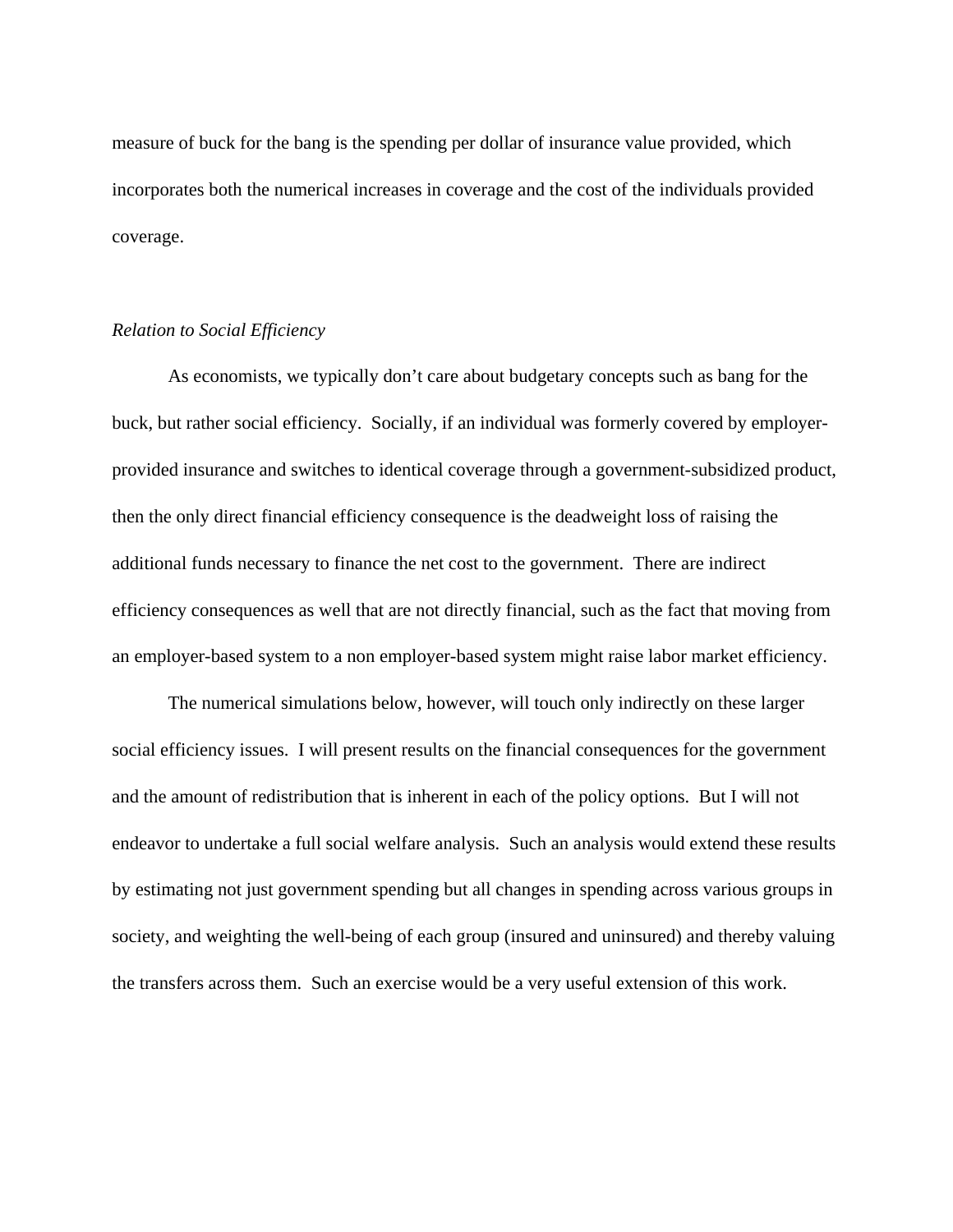#### **Part IV: Covering the Uninsured: Behavioral Responses**

 Policies designed to reduce the number of uninsured come in four (non mutuallyexclusive) varieties: policies that expand entitlement to free (or very low-cost) public insurance; policies that expand access to private pooling mechanisms for purchasing insurance; policies that subsidize the purchase of private insurance; and policies that mandate insurance coverage. For each of these types of policies, we would ideally like to know the impacts on the distribution of insurance coverage, on the distribution of income, and on public sector costs. Uncovering these effects requires modeling the behavioral responses to intervention in insurance markets.

 In this section, I review what is known about those behavioral responses. In doing so, I draw on a large literature that has emerged in health economics over the past 20 years to study this important set of issues.

#### *Take-Up of, and Crowd-Out by, Public Insurance*

 $\overline{a}$ 

 The first set of relevant issues is the effect of public insurance expansions on insurance coverage. Expanded public insurance entitlement can raise public insurance coverage through two channels. The first is take-up of the public insurance by those who would be otherwise uninsured. As documented in a variety of social insurance contexts, take-up of public entitlements of this type is far from certain.<sup>11</sup> The reasons for incomplete take-up of free benefits is unclear, likely reflecting some mix of mis-information about eligibility and stigma about

<sup>&</sup>lt;sup>11</sup>See Remler, Rachlin and Glied (2001) for a discussion of take-up of social insurance programs and its implications for public health insurance.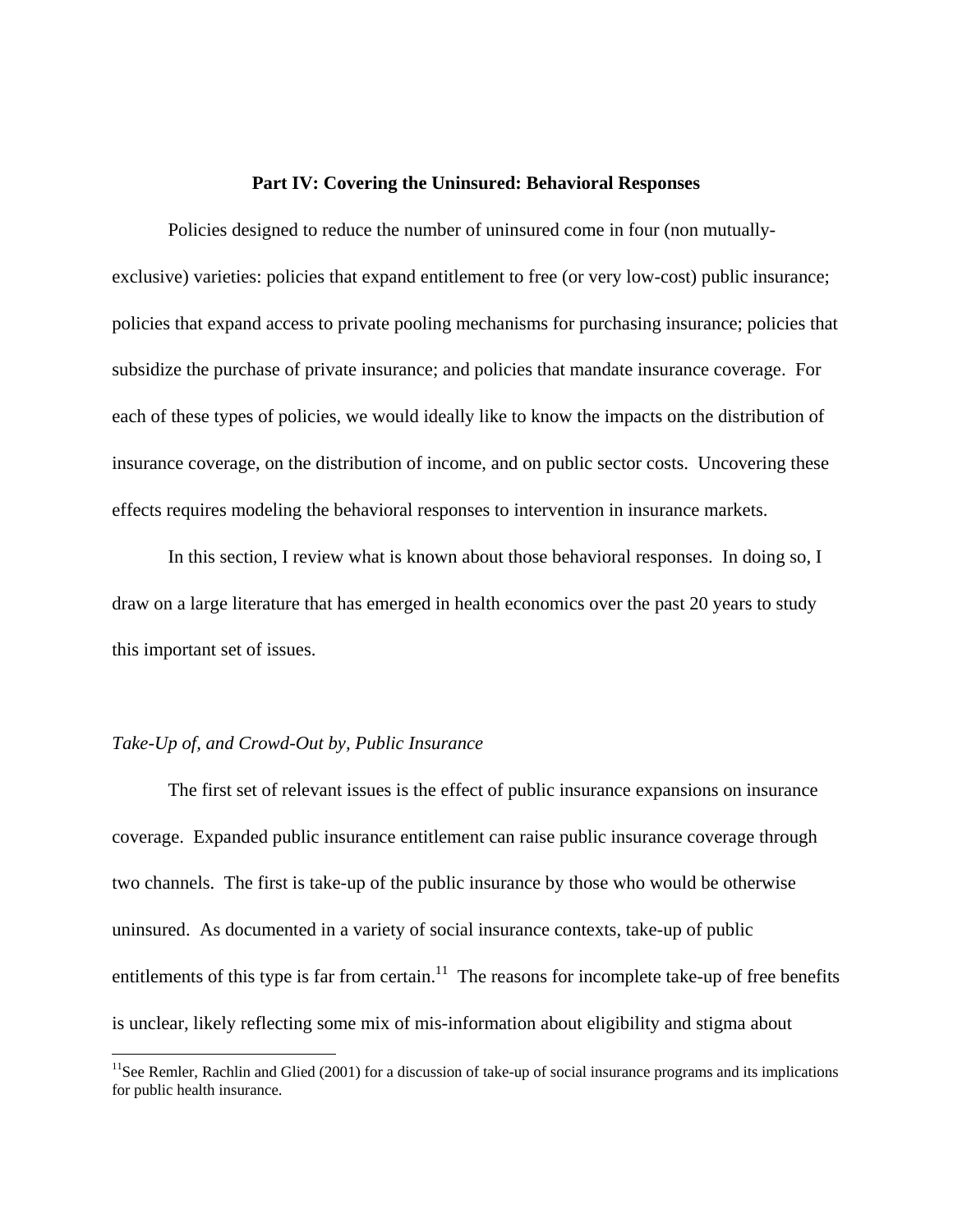taking a public handout. Take-up has been shown to be at least partly rational in a variety of social insurance contexts, however, with higher benefits entitlements or more extreme risks when not publicly insured leading to higher take-up rates.<sup>12</sup>

 The second channel is crowd-out, or movement from other forms of insurance to public insurance. The extent of crowd-out of private insurance by public insurance is unclear ex ante. On the one hand, leaving private insurance for public insurance might be attractive, because the Medicaid insurance package is much more generous than that provided by the typical private insurance plan and it doesn't cost anything. In terms of benefits, many employer-provided insurance plans don't include the "optional" benefits covered by virtually all state Medicaid programs, such as dental or vision care. In terms of costs, the typical employer who offers health insurance charges families over \$200 per month, or almost \$2500 per year, to enroll in an insurance plan. Moreover, while copayments are low in employer-provided insurance relative to the optimal level recommended by economic theory, they are much higher than those paid in Medicaid, which has close to zero copayments mandated by law. Indeed, based on its benefits package, the Medicaid program provides the "best insurance money can't buy"!

 On the other hand, there are disadvantages to moving from private insurance to Medicaid as well. First, while Medicaid provides generous benefits, in many states the program reimburses physicians quite poorly, making it difficult in some areas to find a physician who will accept Medicaid reimbursement. Second, Medicaid is an uncertain entitlement, subject to both the vagaries of the political process and the uncertainty of income; if income rises too much,

 $\overline{a}$ 

 $12$ For example, in the context of unemployment insurance, see Anderson and Meyer (1997).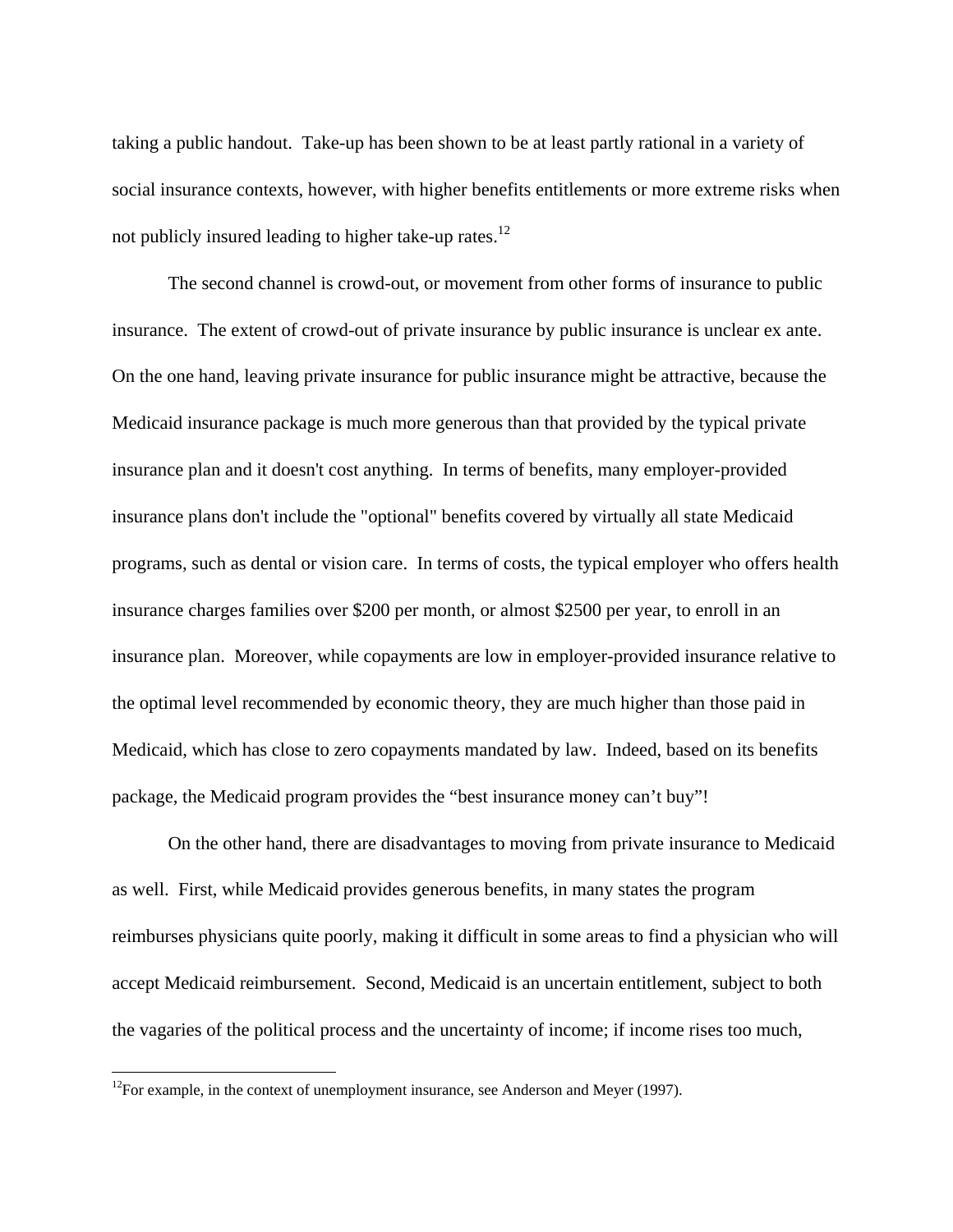individuals may find themselves disqualified from the program. Given potential difficulties in re-enrolling in private insurance, individuals may be wary of leaving that insurance in the first place for a public entitlement.

 A large body of empirical research has investigated the degree of take-up and crowd-out of expanded public insurance, as reviewed in Gruber and Simon (forthcoming). It is clear from this past work that overall take-up of public insurance expansions is low; for example, Gruber and Currie (1996b) estimate take-up of Medicaid expansions over the 1984-1992 period at only 23%, while Gruber and Simon estimate take-up of the S-CHIP expansions of the 1996-2002 period at only about 10%. Low overall takeup is not surprising, however, given that the large majority of individuals made eligible for public insurance through these expansions already had private health insurance.

 This raises the question of the degree of crowd-out of private insurance. The earliest work on crowd-out, Gruber and Cutler (1996), suggested that crowd-out was quite large, with private insurance coverage declining by half as much as public insurance enrollment was rising. Subsequent work has been mixed. This work is summarized in Gruber and Simon (forthcoming), who estimate that crowd-out is about 60%.

# *Firm Reactions to Changes in the Insurance Environment*

 A second set of behavioral reactions that are crucial for modeling the impact of insurance market interventions is firm reactions to changes in the insurance environment. In theory,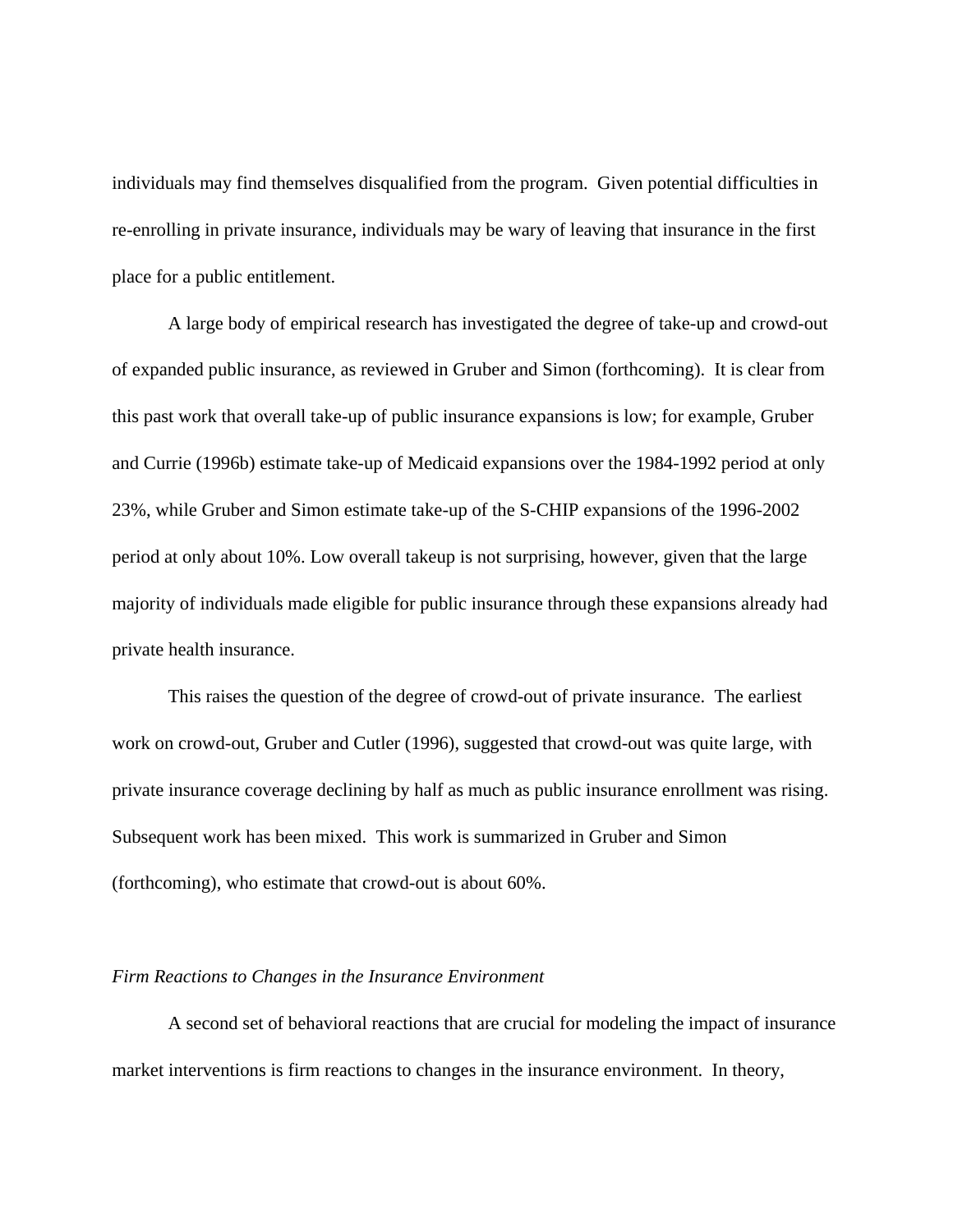subsidies to employer spending on insurance should raise the odds that employers offer insurance, increase the share of the insurance burden financed by employers, and lead employers to choose more generous insurance plans. At the same time, subsidies to non-employer insurance options (such as non-group insurance and Medicaid) should lead employers to do the opposite.

 There is a sizeable literature that estimates the reaction of employers to changes in aftertax insurance prices, as reviewed in Gruber (2002). Most of this work has focused on estimating the elasticity of firm offering with respect to the after-tax price. Studies using variation in tax prices in a cross section have yielded large estimated elasticities in the range of -0.6 to -1.8, but these studies suffer from omitted variables that contemporaneously determine tax prices and insurance offer decisions. Other studies have overcome this difficulty by using changes in tax subsidies over time that vary across firms (e.g. due to state tax changes). These studies have yielded more modest estimates of -0.3 (Gruber and Lettau, 2004, for the U.S. context) to -0.5 (Finkelstein, 2002, for supplemental benefits in Canada). Gruber and Lettau (2004) highlight that the response of employer offering to tax price variation is concentrated in small firms; the elasticity of offering for small firms was -0.69, while it was close to zero for medium and large size firms.

 There is also a sizeable literature on the impact of after-tax prices on employer insurance spending. Once again, the most convincing estimates come from tax changes over time. Woodbury and Hammermesh (1992) analyze all fringe benefit expenditures around the Tax Reform Act of 1986 in a panel data set of colleges and universities. They conclude that tax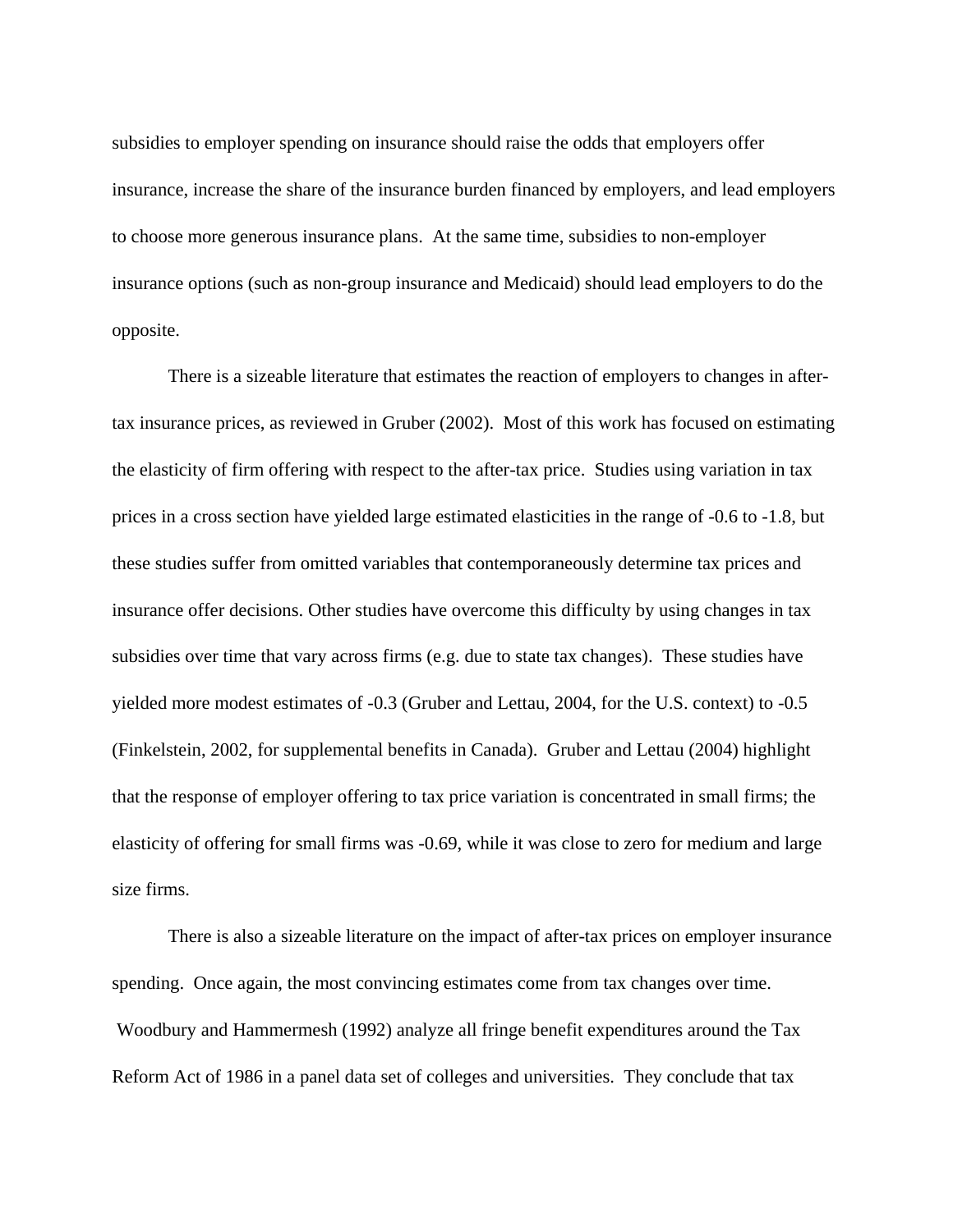reform substantially reduced the demand for fringes, with an estimated elasticity in excess of -2. But this is not focused on health insurance spending per se, so it is difficult to disentangle the impact on health insurance. Gruber and Lettau (2004), in the study described above, also examine the impact of tax subsidies on employer-provided insurance spending, using similar variation across states in their tax systems to Woodbury and Hamermesh. And they also find a quite large elasticity of insurance spending of -0.7.

 A particularly important margin of response to tax subsidies is how employers change their contributions to health insurance for employees. This response would be subsumed in the spending elasticities cited above, but it is important to break it out distinctly due to the potential impact of changing contributions on employee takeup. Gruber and McKnight (2001) use the Current Population Survey to study the impact of tax changes on the decisions of employers to pay all of the cost of their health insurance plans. The share of employers paying all those costs fell from 44% in 1982 to 28% by 1998. They model this variable as a function of a variety of factors, including the tax subsidy to employer-sponsored insurance. They find that for each 10 percentage point reduction in the tax subsidy, the share of employers paying all of the costs of health insurance falls by 1.7 to 3.8%.

## *Individual Reactions to Insurance Price Changes*

 A central parameter for evaluating the effects of tax subsidy policy is the elasticity of employee takeup of employer-provided insurance if it is offered. As highlighted earlier, takeup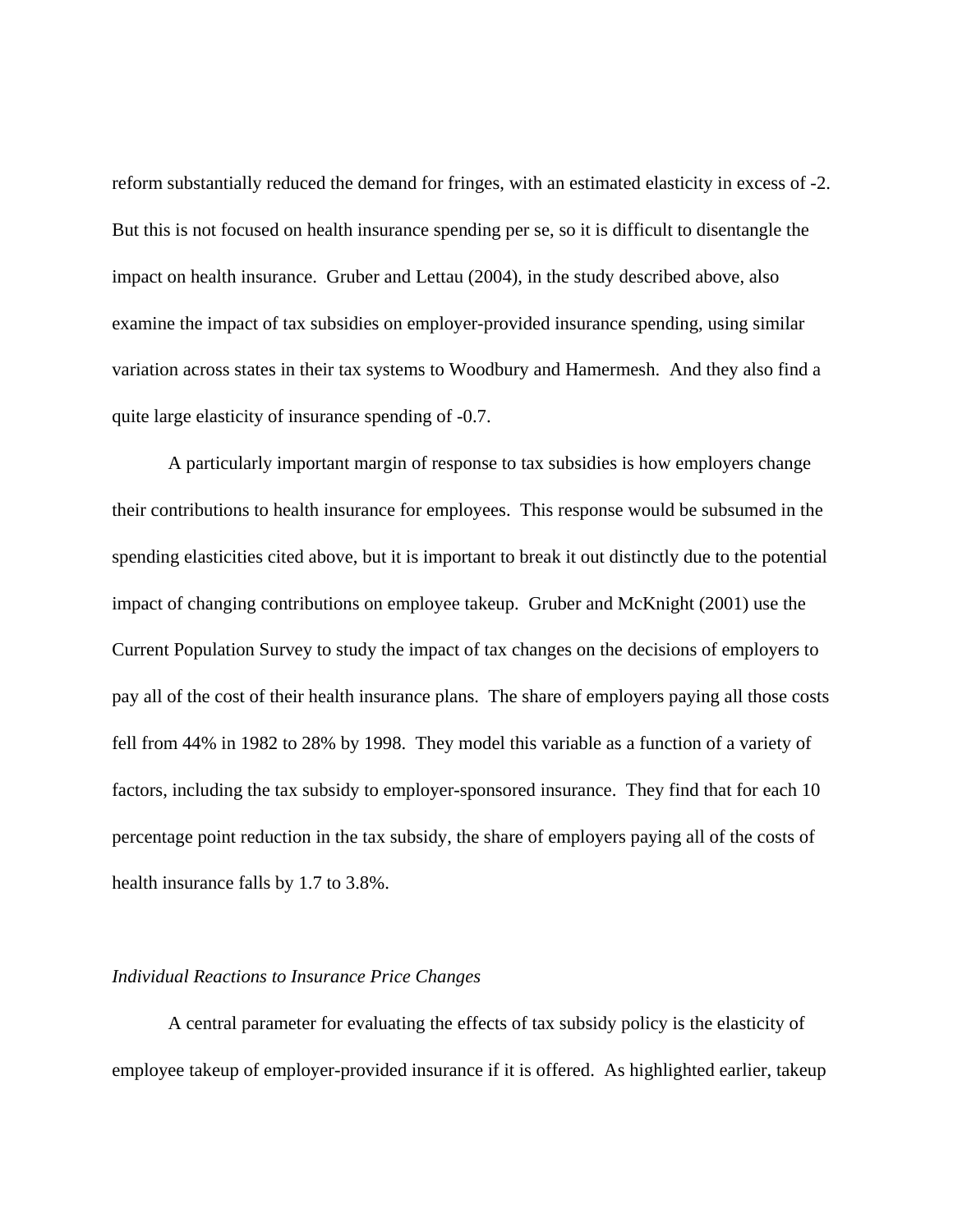among those offered is fairly high for all firm sizes and average firm wage levels. But does takeup respond to the prices charged to employees for insurance?

 The answer, to date, appears to be no. Two articles have studied the response of employee takeup to the price charged for insurance (Chernew, Frick and McLaughlin, 1997; Blumberg and Nichols, 2001). Both papers find that firms that charge more for insurance have no lower takeup of their insurance policies. These papers do run into the potential problem that firm premium decisions are endogenous to employee tastes. The direction of bias here is unclear, and depends on whether firms set low employee premiums when there are tastes for insurance, or when there are not (because of paternalism or to satisfy insurance company conditions for high employee takeup). Gruber and Washington (2005) surmount this problem by examining the "natural experiment" provided by the Federal government's action, first for postal workers in 1994 and then for other workers in 2000, to make employee premiums tax deductible. This move to tax deductibility, which significantly lowered the net premium cost of insurance, had no effect on the odds of taking up insurance by individuals or by families.

 At least three-quarters of the uninsured are not offered health insurance. Thus, in focusing on the impacts of tax subsidies to nongroup insurance, the key question is how price sensitive this group will be in their takeup decisions. Unfortunately, we have essentially no evidence on this critical question. The one relevant paper is Marquis and Long (1995), who estimated the demand for non-group insurance coverage among workers not offered employersponsored coverage as a function of the area-specific price of non-group coverage. They estimate an elasticity of non-group coverage of -0.3. The problem with this approach is that the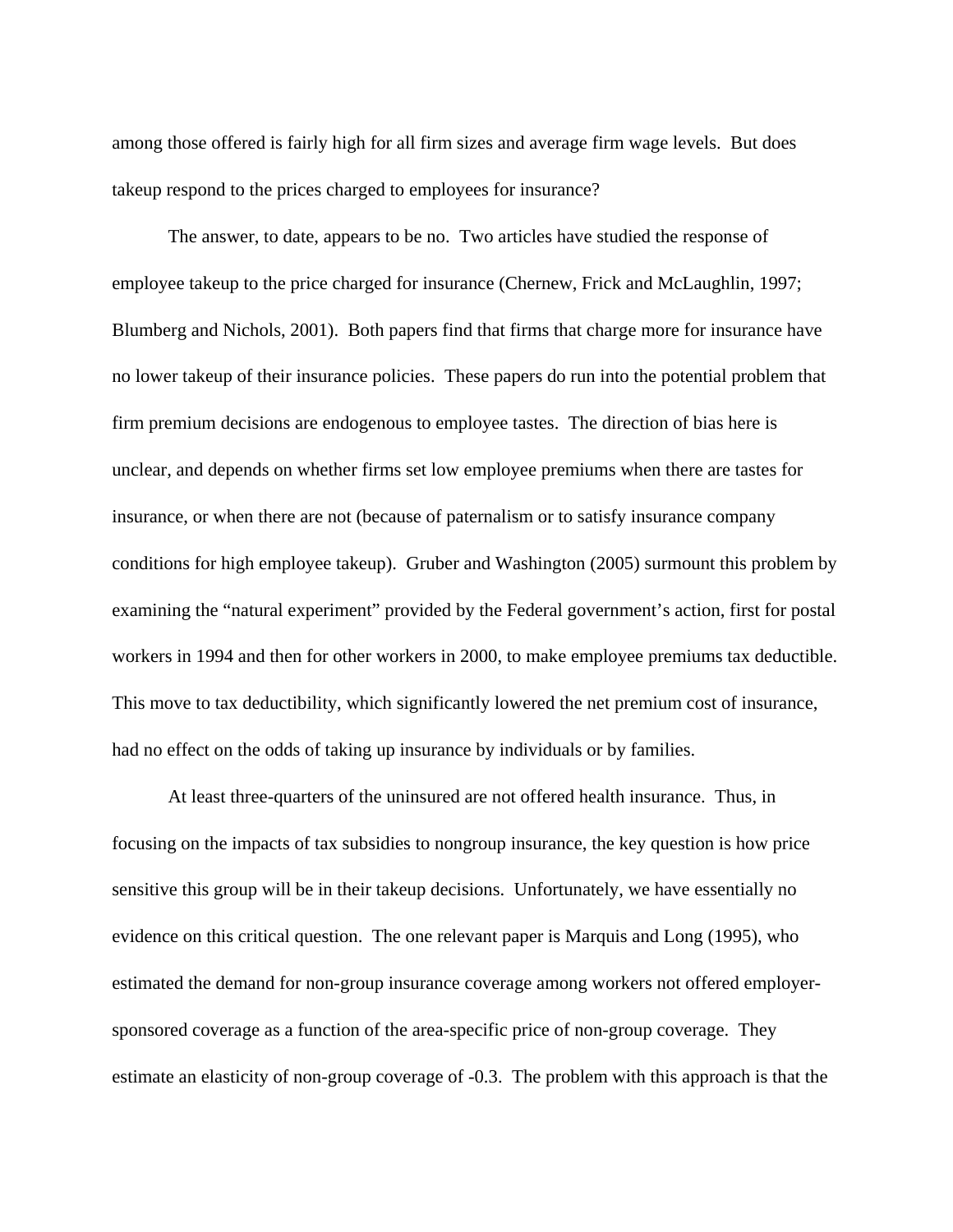price of insurance reflects not only true price differences in insurance (differences in the load factor, or the premium cost relative to expected claims expenses), but also differences in medical costs, and differences in underlying tastes for insurance. Both of these latter two factors will bias downward any estimate of the impact of area insurance prices on demand. Thus, we are left with only a lower bound on the elasticity of insurance takeup among those not eligible for employer coverage.

## **Part V: Covering the Uninsured: Policy Impacts**

 The large literature reviewed in Part IV provides a valuable set of insights about how changes in the insurance market can affect individuals and firms. But it is not straightforward to translate these insights into policy conclusions, particularly when multi-faceted policies affect several margins at once (e.g. simultaneous subsidies to employers and expansions of public insurance). To move from these behavioral estimates to policy impacts requires a modeling framework.

 Typically, academics have played the role of providing the inputs to this framework, behavioral elasticities of the type reviewed above, while leaving to others (such as the Congressional Budget Office) the problem of how to incorporate these elasticities into outcome effects of policy interventions. Over the past decade, however, I have developed a microsimulation model similar to that used by government scoring agencies, incorporating the best evidence from health economics to predict policy outcomes. This section reviews briefly the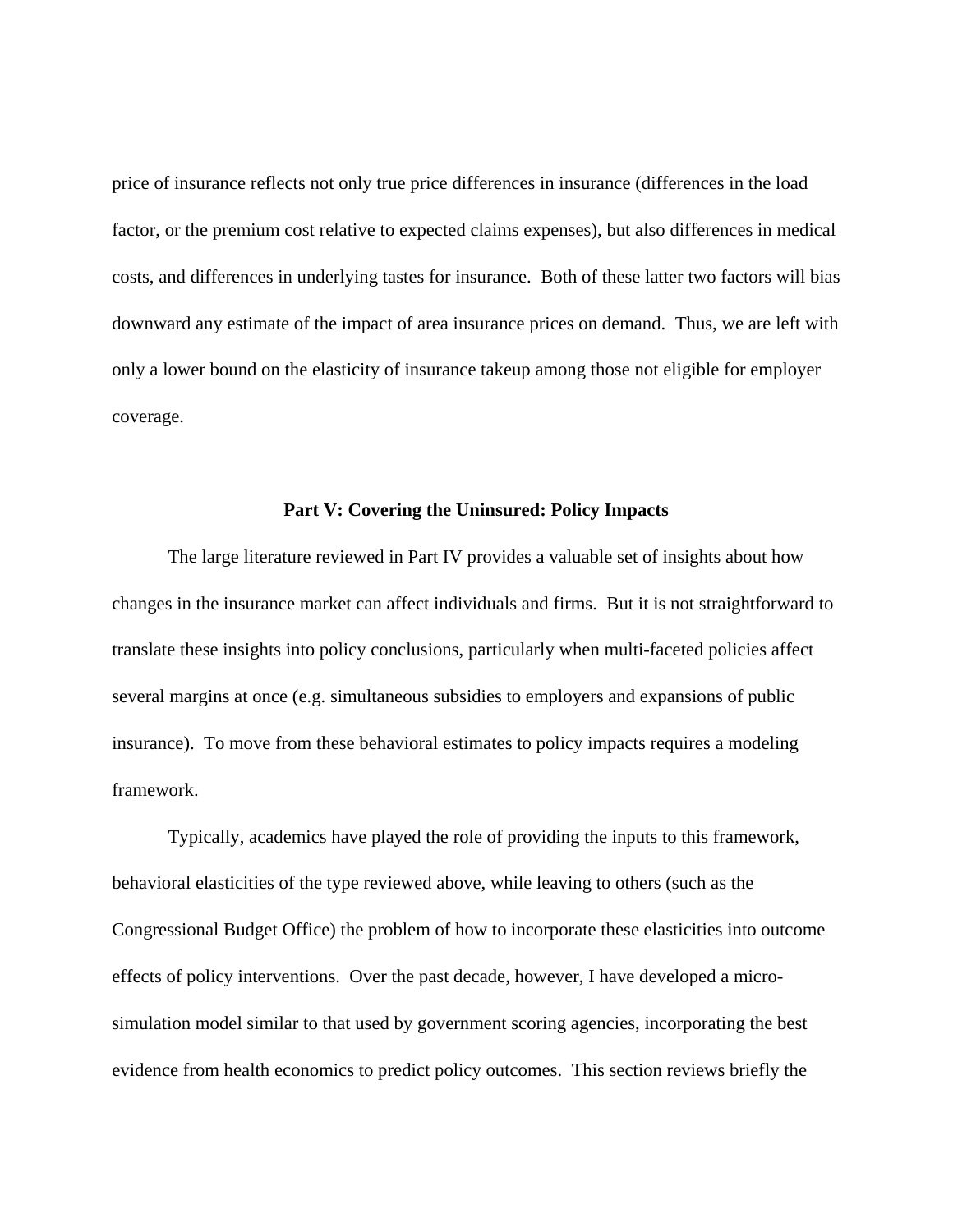structure of this model, and then uses it to assess alternative reforms to cover the uninsured.

# *The Micro-Simulation Model*

 The micro-simulation model that I use is described in detail in Gruber (2005b), so I just summarize the key elements here. The model takes as its base data from the February and March, 2001 Current Population Survey, updated to 2006. These data are matched to information on health insurance premiums and health costs. Data on the premiums for employer insurance, and the distribution of premiums between employers and employees, comes from the 2004 MEPS, updated to 2006. For non-group insurance, a premium for a healthy 40 year old male is assigned based on analyses from the Community Tracking Survey and the Medical Expenditure Panel Survey (MEPS), and data on premiums collected by the Commonwealth Fund, the Health Insurance Association of America, and e-health insurance.com. This premium is then adjusted by age, sex and health status using factors provided by an actuarial consulting firm.

 These data are used to develop a micro-simulation model that computes the effects of health insurance policies on the distribution of health care spending and private and public sector health care costs. This model takes as inputs both the data sources described above and the detailed parameterization of reform options. The model first turns these policy rules into a set of insurance price changes; for example, if the policy intervention is a tax credit for non-group insurance, then the model computes the implied percentage change in the price of nongroup insurance for each individual in the model. These price changes are then run through a detailed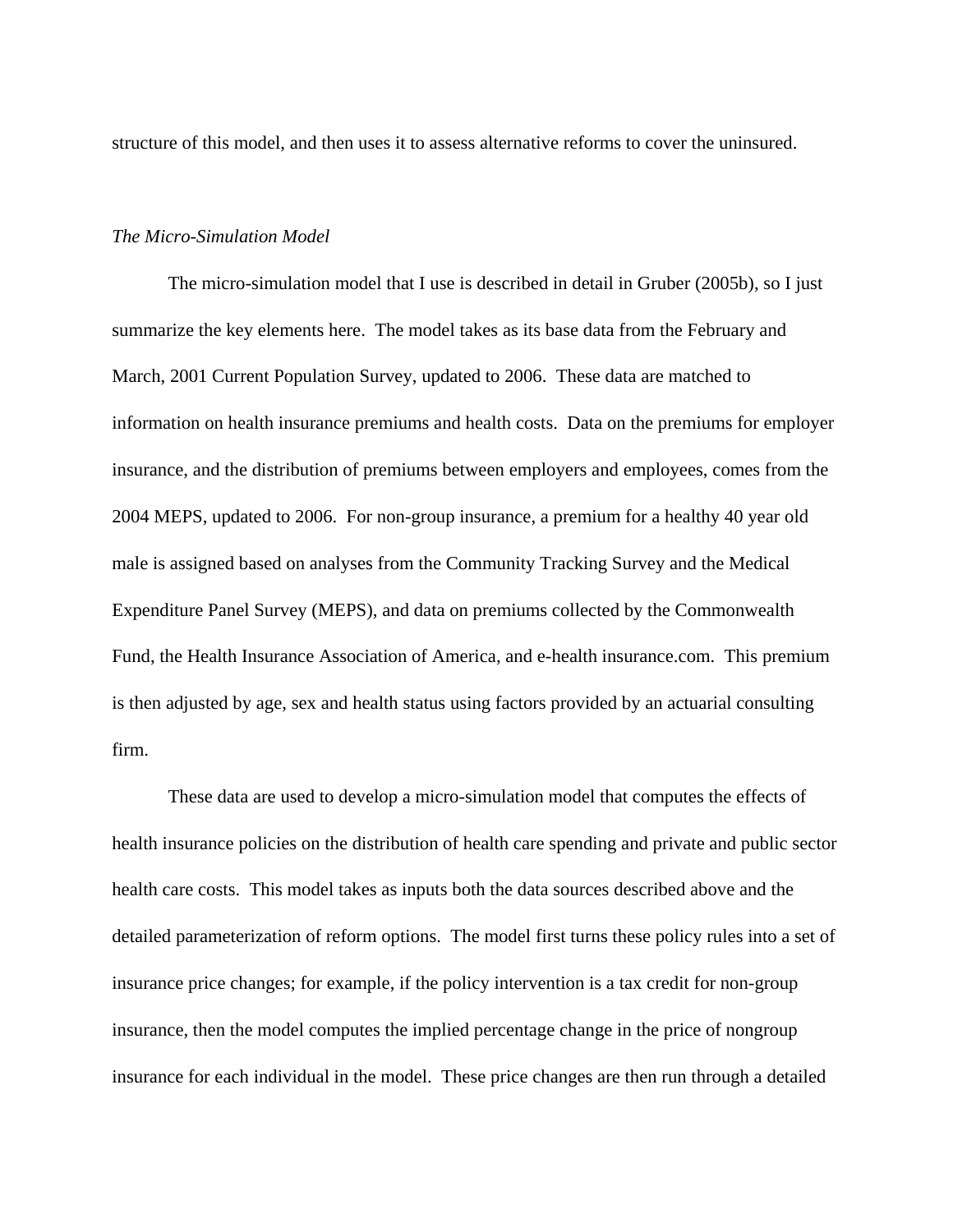set of behavioral assumptions about how changes in the absolute and relative price of various types of insurance affect individuals, families, and businesses.

 The key concept behind this modeling is that the impact of tax reforms on the price of insurance continuously determines behaviors such as insurance take-up by the uninsured and insurance offering by employers. The model assiduously avoids "knife-edge" type behavior, where some critical level is necessary before individuals respond, and beyond which responses are very large. Instead, behavior is modeled as a continuous function of how policy changes (net of tax) insurance prices.

 In doing this type of analysis, a number of assumptions must be made about how individuals will respond to tax subsidies, through their effect on the price of insurance. These assumptions have been developed based on the available empirical evidence reviewed above, although there are many holes in this literature that must be filled in order to fully simulate policy effects. These assumptions are reviewed in detail in Gruber (2005b).

 A key aspect of modeling health insurance policy is appropriately reflecting the decisions of firms, since 90% of private health insurance is provided by employers. Economists tend to model firm decision-making as reflecting the aggregation of worker preferences within the firm. The exact aggregation function is unclear, as reviewed in Gruber (2002); in my model I assume that the mean incentives for the firm (e.g. the average subsidy rate for non-group insurance) is what matters for firm decision-making.

The fundamental problem faced by individual-based micro-simulation models is that data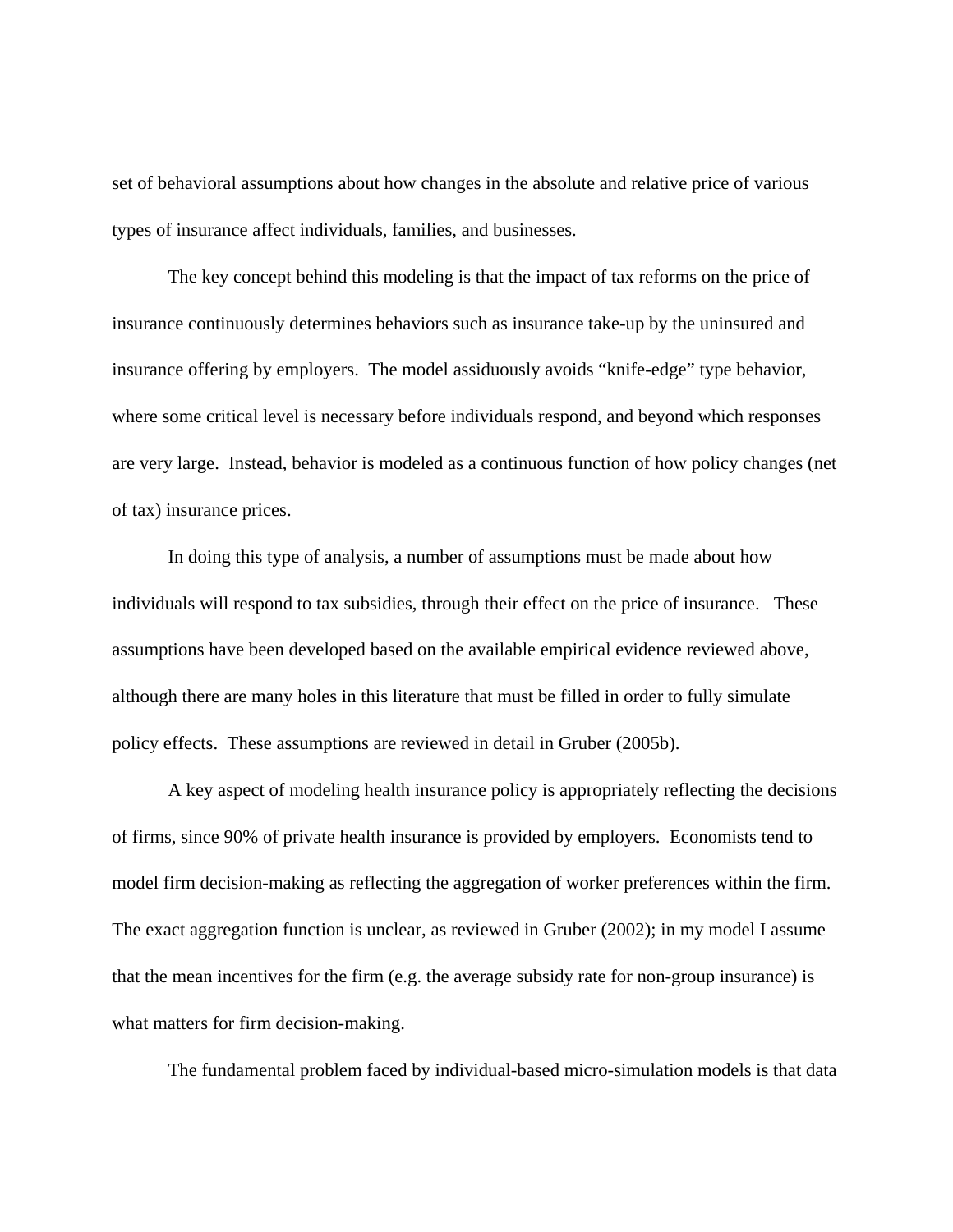on individuals does not reflect the nature of their co-workers, so that it is impossible to exactly compute concepts such as the average non-group subsidy in a worker's firm. I address this problem by building "synthetic firms" in the CPS, assigning each CPS worker a set of coworkers selected to represent the likely true set of co-workers in that firm. The core of this computation is data from the Bureau of Labor Statistics that show, for workers of any given earnings level, the earnings distribution of their co-workers, separately by firm size, region of the country, and health insurance offering status. Using these data, I randomly select 99 individuals in the same firm size/region/health insurance offering cell as a given CPS worker in order to statistically replicate the earnings distribution for that worker's earnings level. These 99 workers then become the co-workers in a worker's synthetic firm.

 These synthetic firms then face three decisions about insurance: offering (whether to offer if now not offering, or whether to drop if now offering); the division of costs between employer and employees; and the level of insurance spending. I model each of these decisions as subject to "pressures" from government interventions. In particular, subsidies to outside insurance options (non-group insurance or public insurance) exert pressures on firm's offering insurance to drop that insurance and to raise employee contributions; subsidies to employer spending on insurance cause firms that don't now offer insurance to be more likely to offer, causes firms to pick up a larger share of the cost of insurance, and causes a rise in employer spending on insurance; and subsidies to employee spending on insurance also raise the odds that firms offer insurance, and raise employer spending on insurance, but they *lower* employer contributions to insurance.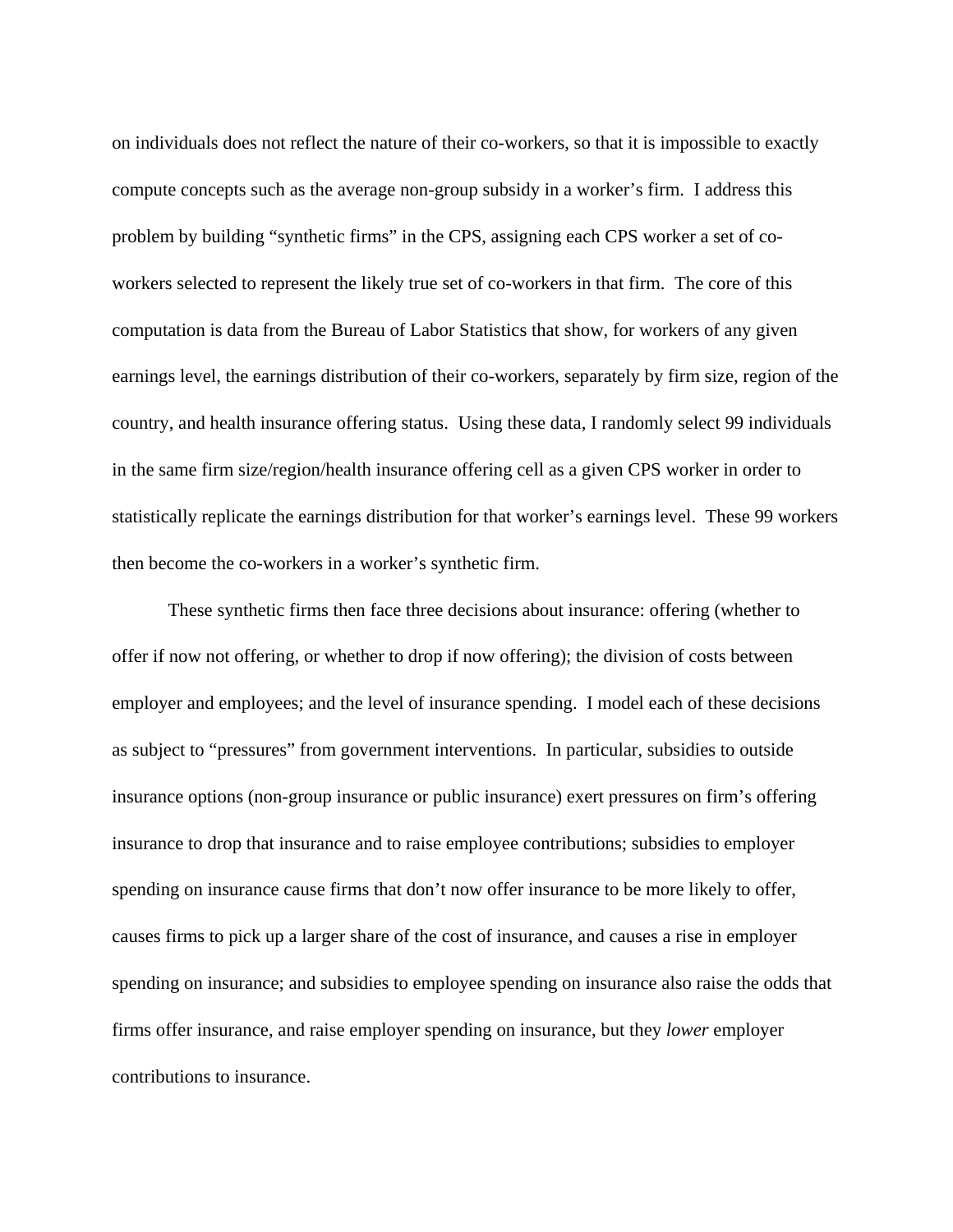Finally, a key assumption for this type of modeling is the assumption on the wage incidence of changes in employer-insurance spending. Gruber (2001) reviews the literature on incidence, and concludes that there is strong evidence for full shifting to wages of firm-wide changes in insurance costs, with some evidence of shifting to sub-groups within the workplace as well. I make a mixed incidence assumption for this model. Any firm-wide reaction, such as dropping insurance or lowering employee contributions, is directly reflected in wages. Yet any individual's decision, such as switching from group to non-group insurance, is not reflected in that individual's wages; rather, the savings to the firm (or the cost to the firm) is passed along on average to all workers in the firm.

 Mine is far from the only approach to modeling the impact of health reform on individuals, firms and the government. Modelers such as the Lewin Group and the Urban Institute (through their TRIM model) have been working on these issues for years. They have well developed models which provide interesting alternative scenarios for policy-makers. I rely on my model for this paper since these alternatives are not readily available to me for comparable runs. But a critical issue for policy makers is to "get under the hood" of all models of this type and to consider the implications of key sensitivity checks of the models' construction.

# *Modest Reforms*

I first consider two examples of modest reforms to insurance markets. These reforms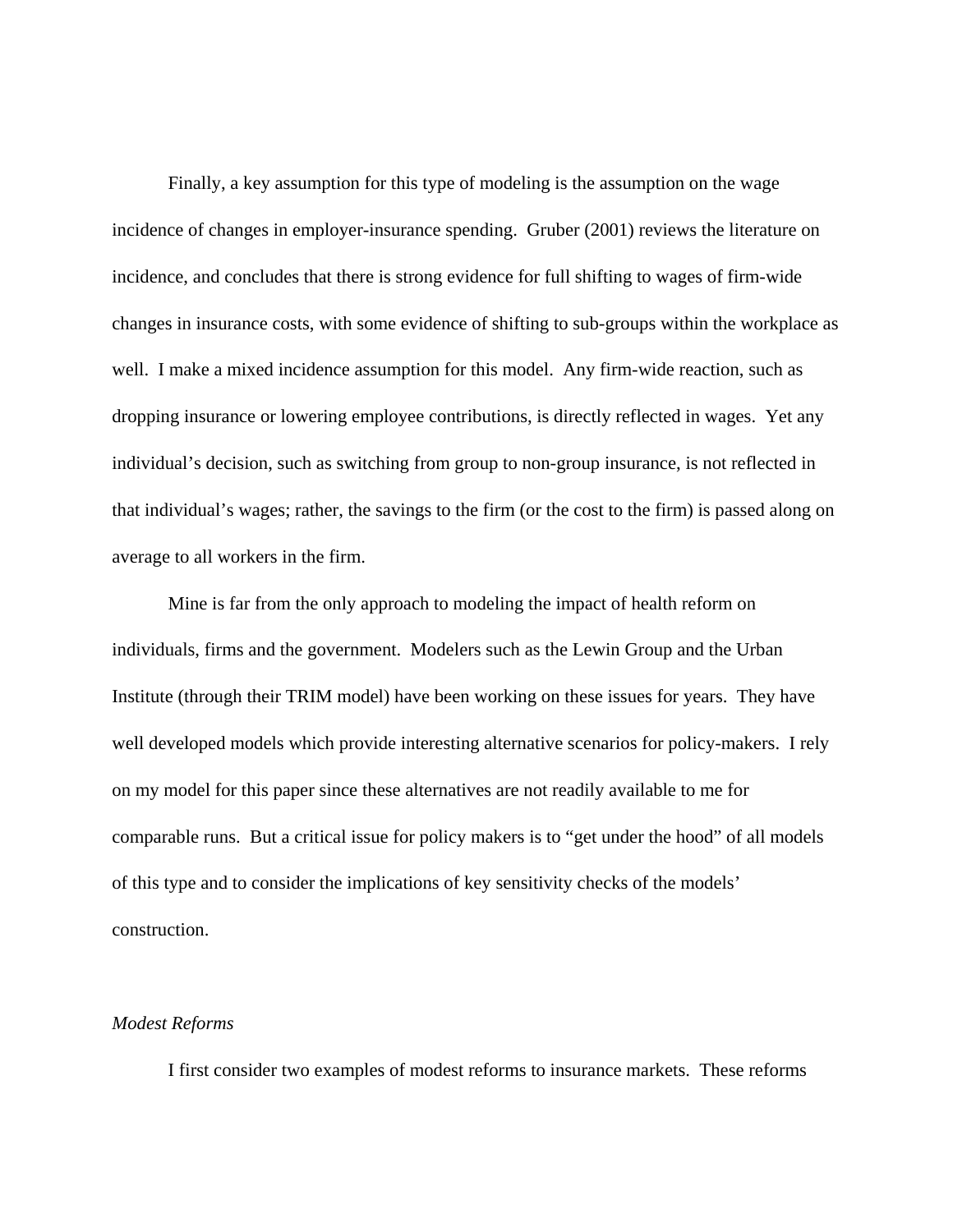provide a benchmark for the kind of health policy changes that are most likely in today's fiscally constrained environment<sup>13</sup> I consider both a typical "liberal" incremental reform (expanding public health insurance entitlements) and "conservative" incremental reform (offering tax credits for the purchase of nongroup insurance). To compare these alternative reforms, it is useful to put them on an even footing in terms of coverage impacts. I do so by comparing alternative policies that cover either 5 or 10 million new persons.

## Public Insurance Expansion

1

 The first approach that I consider is expanding our existing public insurance entitlement. Currently, that entitlement is fairly generous for children (extending at least to 200% of poverty), but not at all for non-children who don't then become pregnant. This has the strange feature that individuals are covered quite generously until they turn 19, then covered not at all. This implies that extending public insurance to the lowest income adults would be a much better targeted expansion than would further extensions to middle class children.

 Table 3 considers two such expansions. The first column shows the effects of extending free public health insurance to all individuals under 100% of the poverty line. In this range, children and many parents are already eligible for public insurance, but single adults and most parents are not.

This policy reduces the number of uninsured in the U.S. by 5.1 million. This is only a net

 $13$ This subsection updates some of the estimates in Gruber (2005b) for incremental reforms. See that paper for a richer discussion of these options and other alternatives.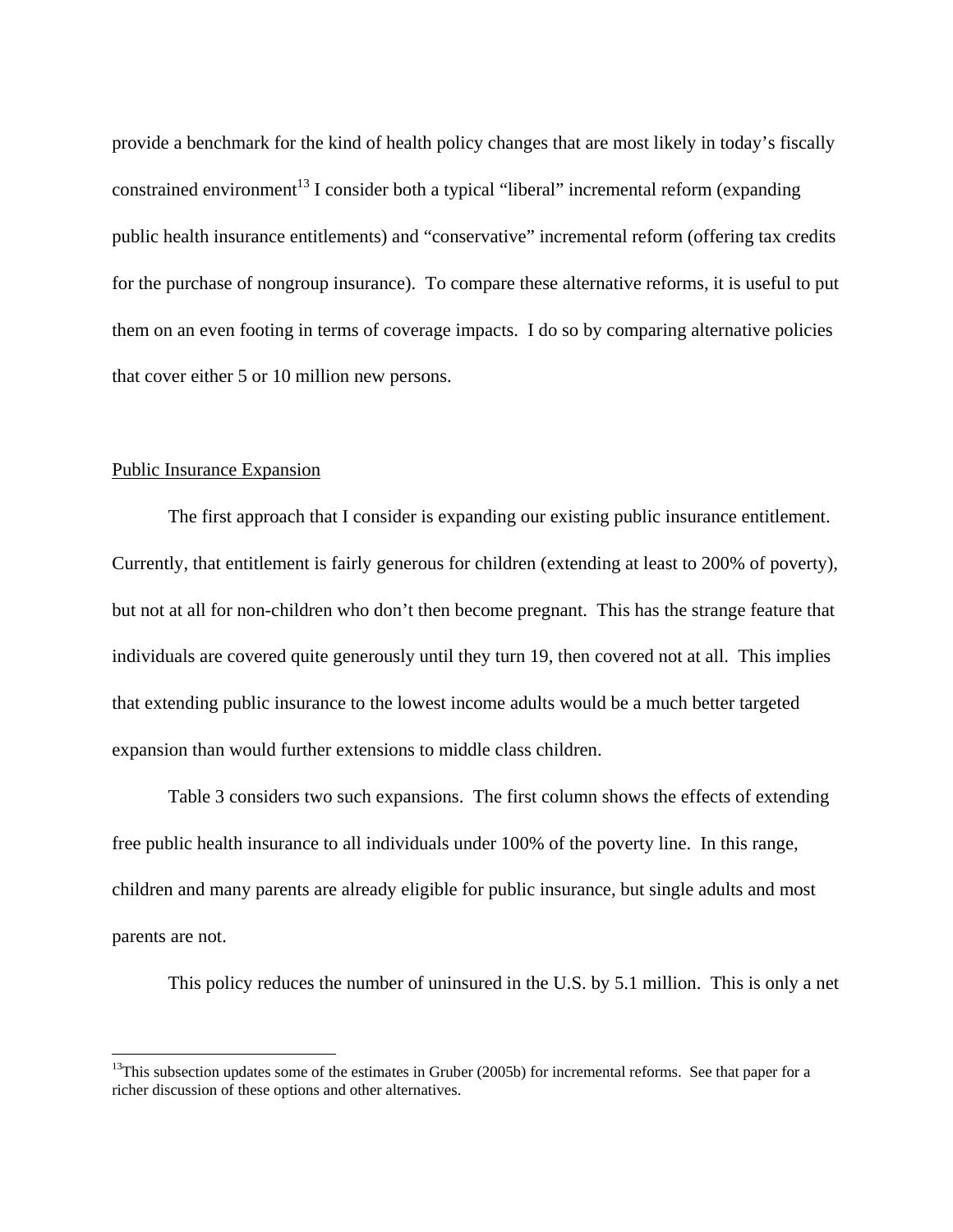figure, however; there is a gross reduction in the number of uninsured of 5.2 million, but an offsetting very small increase in the number of uninsured of 0.1 million from firms dropping insurance in reaction to this increase in outside insurance opportunities. Roughly 85% of the individuals receiving the benefit of this expansion were previously uninsured; the remaining 15% were individuals who had private insurance but who chose to move to public coverage (crowdout). As a result, there is a reduction in the number of employer insured of 0.6 million. Overall, the number of persons on public insurance rises by 6.2 million, so that the total amount of crowd-out (1 - change in uninsured/change in public insurance) is about 17%.

 This expansion has a total cost to (federal plus state and local) government of \$26 billion per year. This amounts to about \$5000 per person newly insured. This reflects not only the cost of paying for the previously uninsured who sign up for public coverage, and also the cost of paying for those previously insured who sign up (which increases the numerator but not the denominator). This cost also includes some (relatively small) tax incidence effects from changes in wages due to the policy.

 The next row of the table focuses on the targeting of the policy, in terms of which types of formerly uninsured individuals are helped by this intervention. The average age of those newly insured by this policy is over 33 years, and 21% of those who were newly insured by the policy were in fair or poor health. For comparison, among all uninsured persons, the average age is 31 years old, and 9% are in fair/poor health. Thus, the set of individuals getting covered by these expansions are in much worse health, and therefore more costly to insure, than are the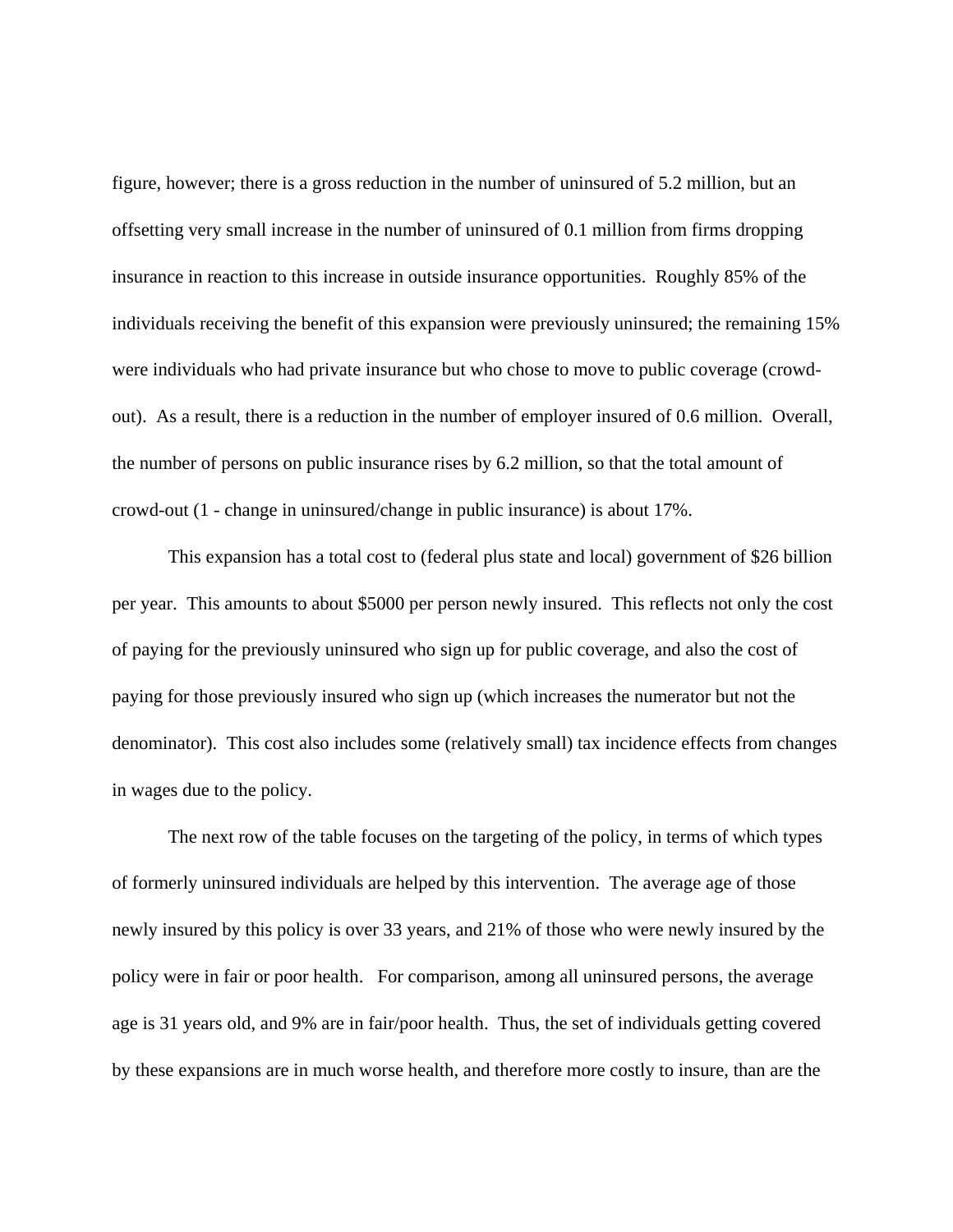set of uninsured individuals not affected by the policy.

 This point is summarized by the next row in the table, which shows the average cost associated with insuring the uninsured who gain coverage through these initiatives. For this calculation, I have imputed to each person in the data the cost of insuring them through nongroup insurance, which varies by age/sex and by health status. I then discount this figure by 33% to approximate the cost in a group environment. I then add up across all newly insured, and subtract it for those newly uninsured, to get a total "value" of insurance provided. This is a somewhat arbitrary normalization but provides a useful means of comparing different policies. For the public expansion this cost is almost \$5400; by way of comparison, for all uninsured persons, the average cost is less than \$3400.

 The next row shows government spending per dollar of insurance value provided, which is the ratio of government spending to the sum of the insurance value provided to the uninsured; this is the "buck for the bang" measure described earlier, for this arbitrary normalization of insurance value. For this expansion the figure is \$0.93; that is, relative to providing those newly insured with coverage at an age/sex/health specific group-level price, this policy spends 7 cents less per person. As emphasized earlier, this is not a measure of deadweight loss or social efficiency; it is simply a convenient proxy for capturing the targeting of this approach versus alternatives that we consider below.

 The final rows in the table show the redistributive impact of this policy by documenting the share of government spending going to different income groups. In this case, the result is simple: 100% of the benefits go to those below the poverty line, with no benefits for those above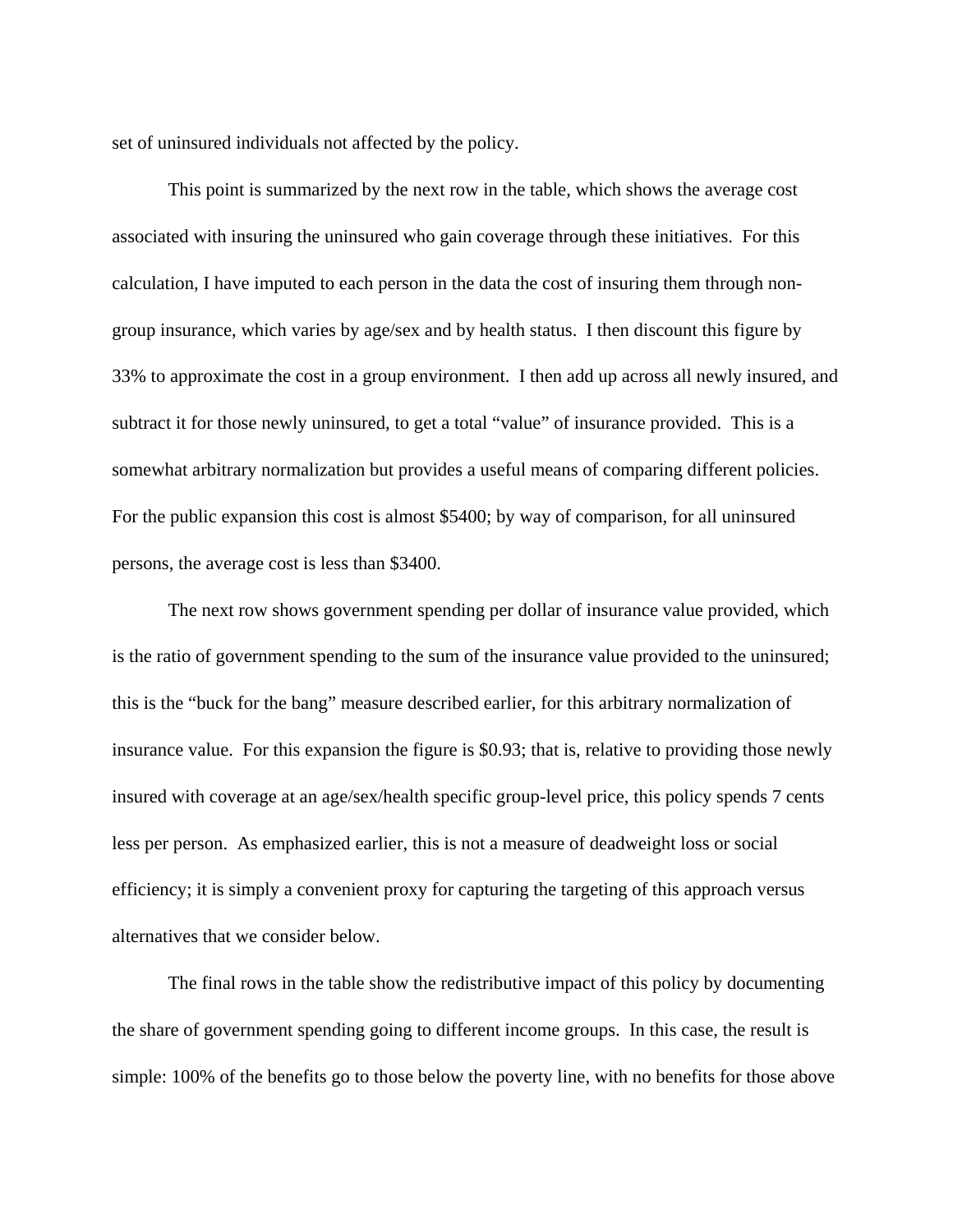the poverty line. This is a highly redistributive policy.

 The second column of Table 3 shows the effect of a much larger expansion in public insurance, making all individuals with incomes below 185% of the Federal poverty line eligible for public insurance. This expansion covers 10 million persons, although Medicaid rolls rise by 13.5 million, for a net crowd-out of one-quarter. The cost of this policy is much larger, at \$47 billion per year, or \$4700 per newly insured. Thus, despite the much larger expansion, the cost per newly insured is quite similar to column 1.

 The set of individuals newly insured by this more generous expansion is somewhat healthier than in column 1, and the typical person newly insured has an average cost of \$4690. The bang for the buck is somewhat lower than in column 1: spending per dollar of insurance value provided is roughly \$1. This is a common feature of most health policies: as they are expanded more broadly, the value of insurance coverage per dollar of spending falls. This is because more generous expansions are less well-targeted, leading to a bigger problem of crowdout.

 Moreover, the spending is somewhat less redistributive with this policy. In this case, 55% of spending goes to those below the poverty line, and 45% to those between 100% and 200% of the poverty line.

## Non-group Tax Credits

Table 4 considers an alternative popular incremental reform: tax credits for the purchase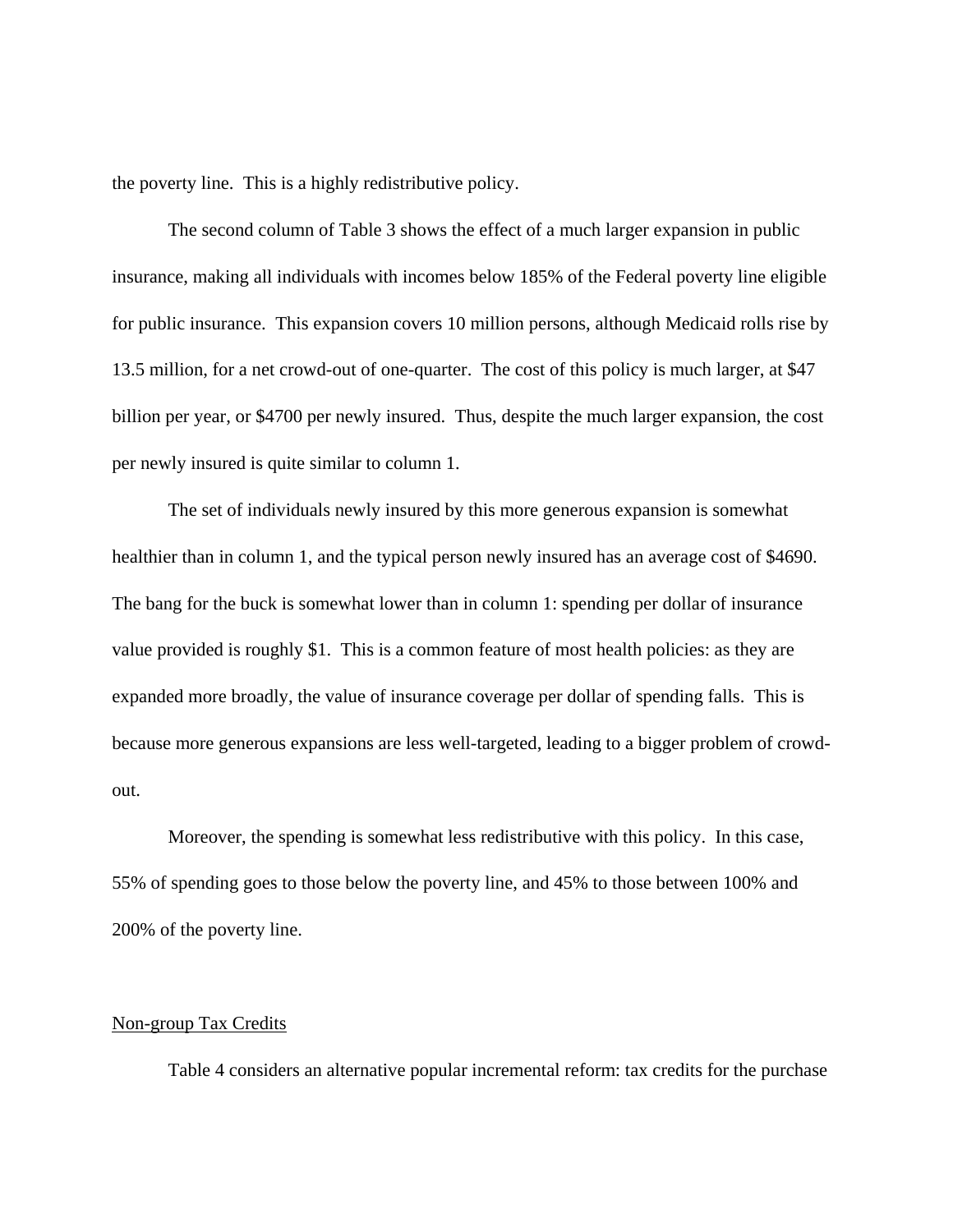of non-group insurance.<sup>14</sup> Individuals and families are eligible for a credit of one size for single coverage, and another size for family coverage. This eligibility is restricted on income in one of two ways. First, I consider a "tightly targeted" non-group credit, which is fully available to single persons with income below \$15,000, or families with income below \$30,000, and which phases out as income rises, with eligibility ending at \$30,000 for singles and \$60,000 for families. Second, I consider a "loosely targeted" non-group credit, which is fully available to single persons with income below \$25,000, or families with income below \$50,000, and which phases out as income rises, with eligibility ending at \$50,000 for singles and \$100,000 for families. The required magnitude of these credits is shown in the second row of the table; for each level of targeting, I choose a credit amount sufficient to hit the targets of 5 and 10 million newly insured persons.

 Several differences in the effects of nongroup tax credits and public insurance expansions are immediately apparent. First, there is a much larger gross increase in the uninsured offsetting the gross reduction in meeting our targets of 5 and 10 million. For example, to hit the target of a 10 million person reduction with tight targeting requires take-up by 13 million persons, since there is a 3 million person rise in the uninsured from firm dropping. Second, there are very large reductions in the number of employer insured, due both to employee switching and firm dropping; roughly 20% of this reduction comes from switching, and the remaining 80% is due to firm dropping. Moreover, a much smaller share of the recipients,

 $\overline{a}$ 

<sup>&</sup>lt;sup>14</sup>For all of the tax policy analyses considered here, I assume that any tax policies are fully refundable. Roughly half of the uninsured do not pay taxes, so any non-refundable tax policy will have very limited impact.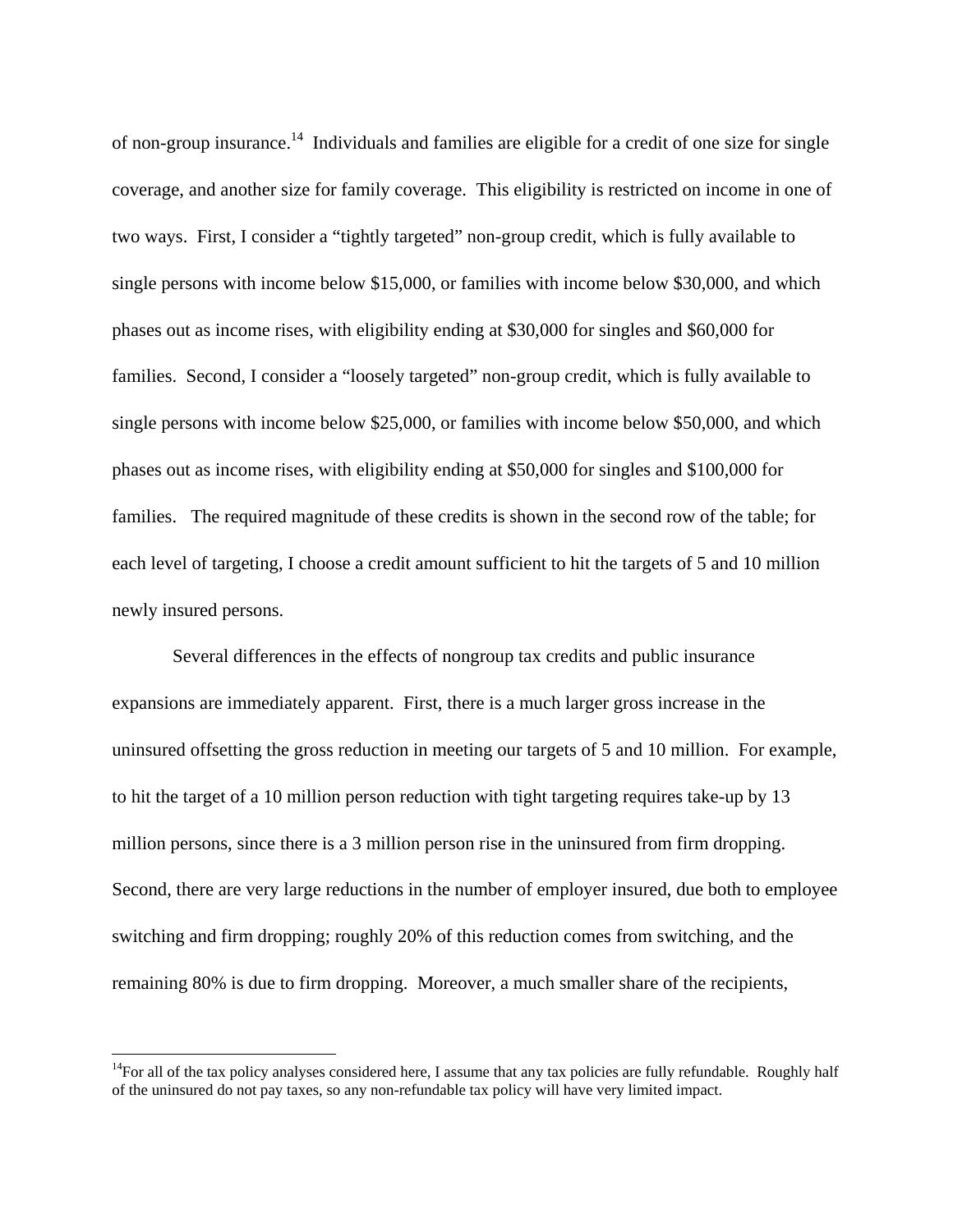between 37 and 50%, were previously uninsured; the majority are using this subsidy while retaining insurance coverage.

 This may seem like a lot of firm dropping in response to (in particular in the first column) fairly small non-group credits, but it is important to remember that this reduction in employer insured is off of a very large base of 180 million employer-insured. The 5.5 million reduction in employer-insured in the first column, for example, represents just 3.5% of the employer-insured in the U.S. Even with the enormous non-group credit shown in the second column, \$6000 for singles and \$15,000 for families, only 6.6% of those with employer-provided insurance drop that insurance. This is partly because the credits are targeted to only a subset of employees, so that on average the pressure on employers to stop offering insurance (due to the erosion of the employer tax advantage) is small. When the credit is more loosely targeted, in the final two columns, the reduction in the employer-insured is much larger, rising to almost 13% of the employer-insured in the final column.

 Third, this approach is by and large more expensive than public expansions. For the 5 million target, with the tightly targeted credit, the cost is fairly similar to the public expansion. The other approaches, however, are much more expensive, both overall and (by definition) per person newly insured. Indeed, a loosely targeted credit designed to cover 10 million persons costs almost \$80 billion per year, or about \$8000 per person newly insured.

 Another striking difference between public expansions and non-group credits is the targeting of the spending. In contrast to public expansions, the set of uninsured who gain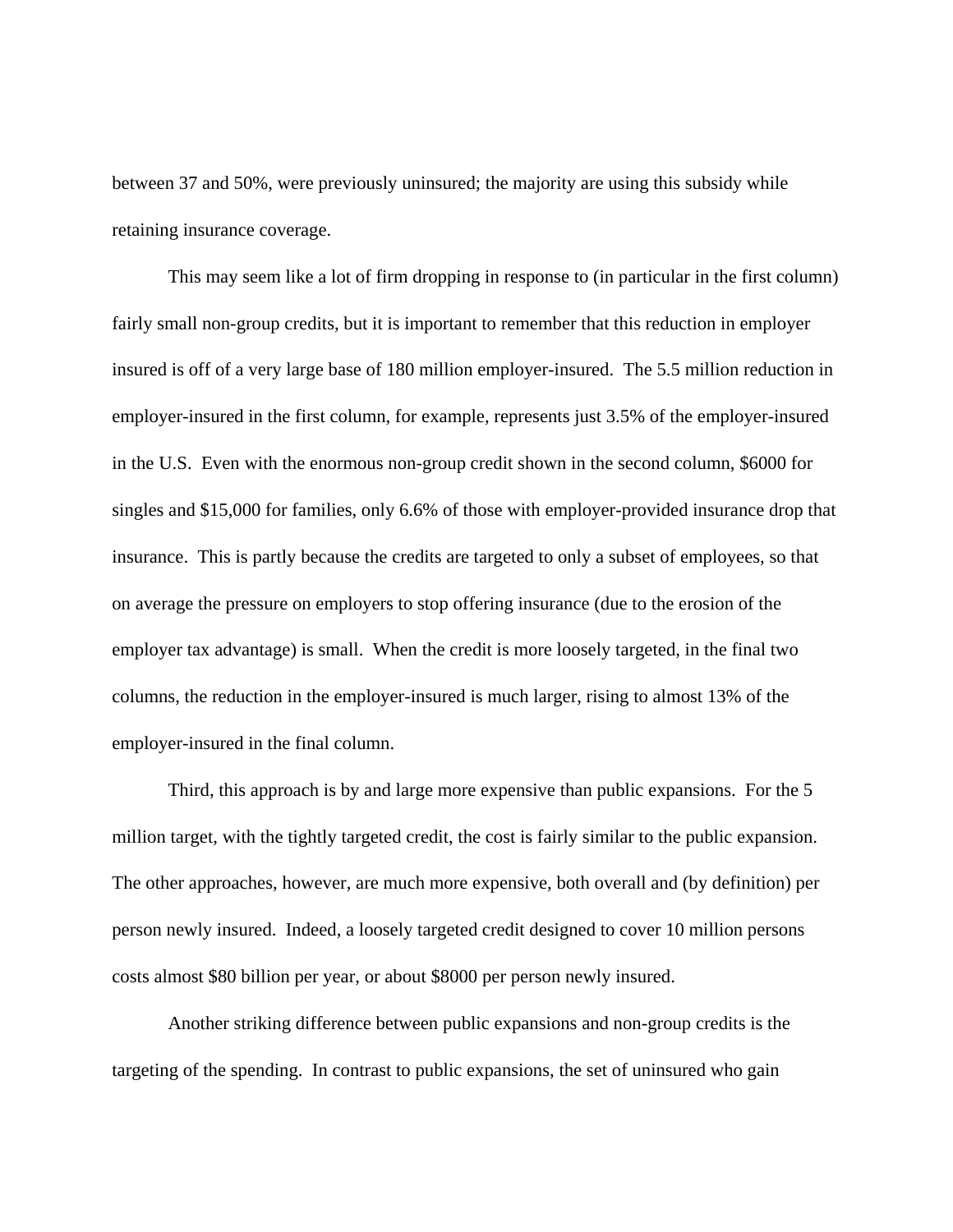coverage through non-group credits are much healthier than the average uninsured person, with an average age of 27-28 years, and only 5-7% in fair or poor health. The average cost of insuring the newly insured is only \$2400-\$2700 per year.

 The reason for these low costs is that these types of partial subsidies to non-group insurance are much more attractive to the healthy individuals for whom the lower cost of nongroup insurance makes these a larger percentage subsidy. As a result, the value of insurance provided by these policies is much less than for a public expansion. Indeed, as the last row shows, it takes \$2.40 to \$4 of government spending to provide just \$1 of insurance coverage through these policies. Thus, by this measure, non-group tax credits are much lower bang for the buck than public insurance expansions.

 Another lesson is that the BfB of non-group credits is much higher if they are tightly, rather than loosely, targeted. This is because, given the low incomes of the uninsured, more tightly targeted credits spend a higher share of their costs on those who would otherwise be uninsured. This highlights the value of tightly targeting health care interventions, but it is not clear how politically realistic such targeting will be, given the broad reach of recent tax policy changes. For example, the child tax credit, originally introduced as a benefit for low income families with children, now extends to families with incomes over \$100,000 per year.

 Because of the less stringent targeting than for public insurance, non-group credits also embody less redistribution, as shown by the distribution of net spending in the final rows of the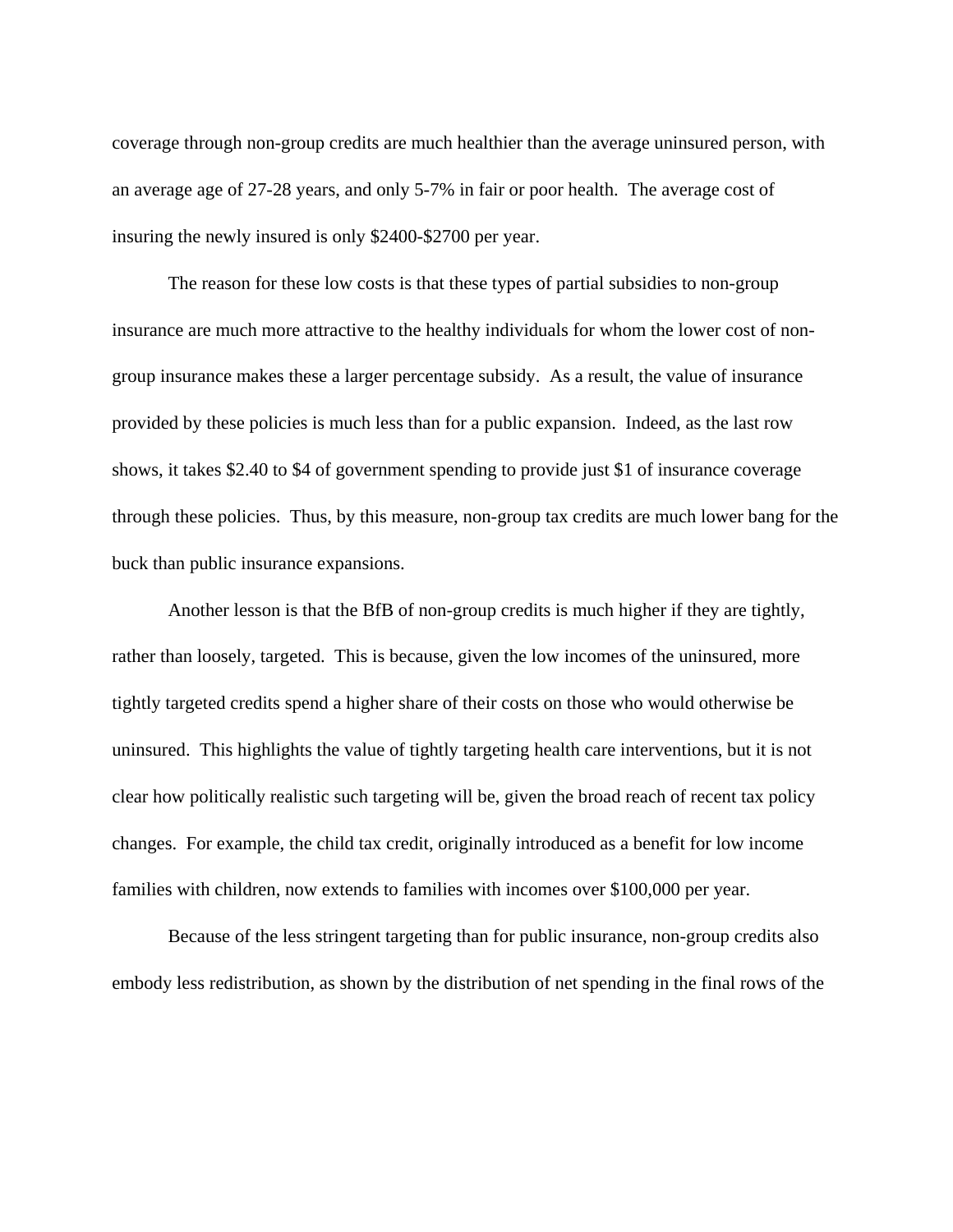table.15 The credits that extends coverage to 5 million persons distributes benefits to those up to 300% of poverty; the credits that extend coverage to 10 million persons distributes significant benefits up to 400%, and some even beyond that level.

 In order to combat the erosion of nongroup tax credits, many have suggested extending tax credits to the employee portion of employer-provided insurance as well. While this does to some extent mitigate the erosion of the employer market, however, it significantly raises costs. This follows directly from the observations made earlier: 93% of those offered already have insurance, so most of the dollars from credits to employees will flow to those already covered, and those who don't take up employer offers are very price insensitive, so there will be relatively few newly insured from such a policy. Moreover, employers would react to such a policy by raising employee contribution levels to some extent, so that the incidence of the tax credit would not be fully on lowering health insurance costs. Indeed, if the government attempted to newly insure 5 million persons through a tightly targeted credit to employees to purchase employerprovided insurance, it would require a credit of \$1200 for individuals and \$3000 for families, for a total cost of \$55 billion per year. Costs rise exponentially as the credit is more loosely targeted or attempts to cover more individuals.

#### *More Fundamental Reform*

 $\overline{a}$ 

If politicians decided to consider more fundamental reforms to address the problem of the

 $15$  The spending distribution here incorporates both the spending through non-group tax credits and the savings through lower public insurance payments to these groups for those leaving public insurance.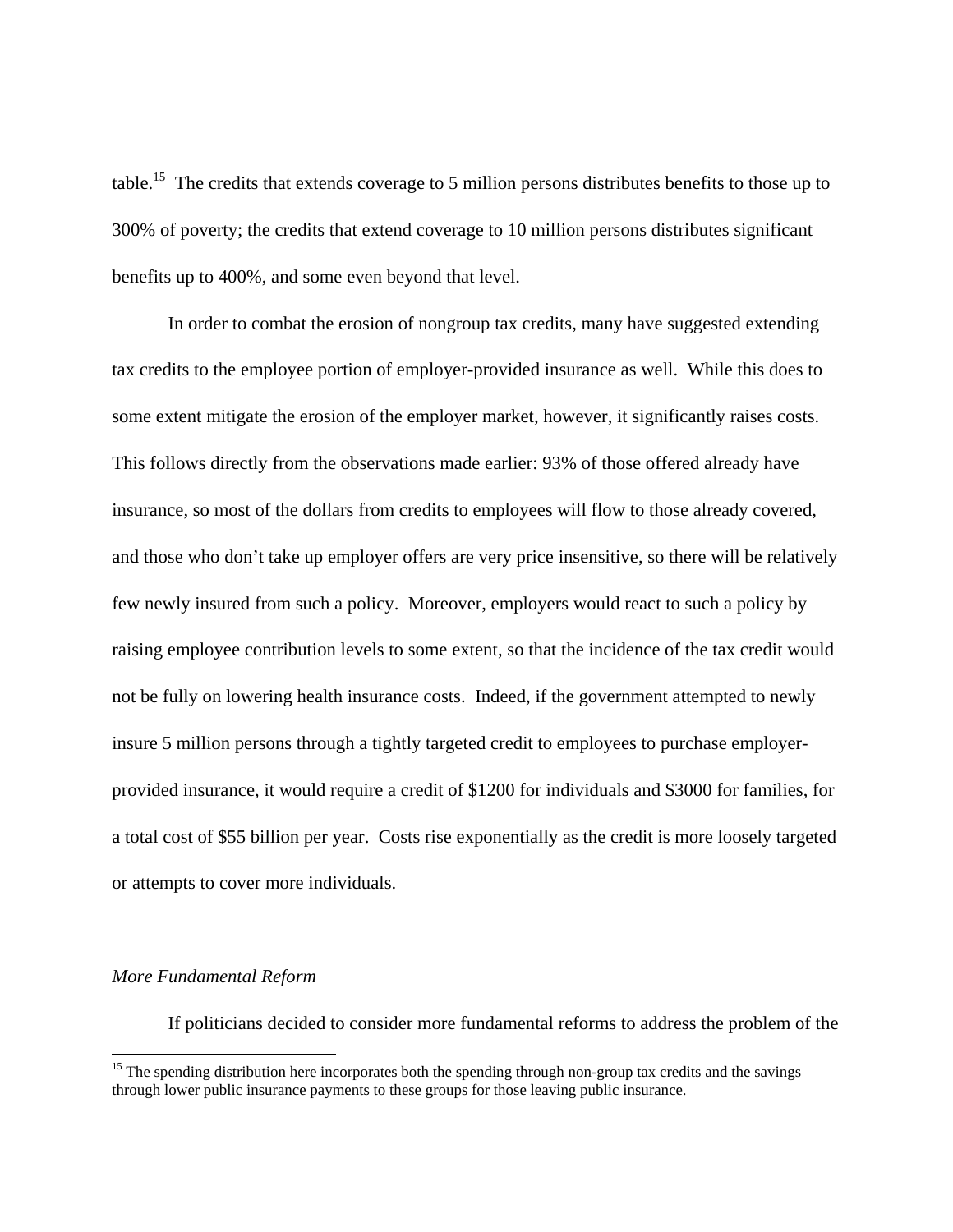uninsured, there are a number of directions that could be considered. A more comprehensive plan to deal with the uninsured must address three issues. The first is pooling. Insurance is most efficiently provided through a pool, and a key goal of fundamental health care reform must be to provide some type of pooling mechanism through which individuals can buy their insurance and avoid the harsh non-group market. The second is affordability. The largest single private insurance pool in the U.S. today is the Federal Employee Health Benefits Program (FEHBP), which insures almost 3 million federal employees. Employees face a variety of choices in this pool, but all are fairly generous and subject to mandated restrictions such as mental health parity (mental health expenses must be covered as generously as other expenses). The cost of insurance under the most frequently chosen Federal plan, the Blue Cross plan, is very high: for 2006 this plan cost \$5125/year for individuals and \$11750/year for families. For a family of four at 200% of the poverty line, this would represent more than one-quarter of their family income!

 The final issue is mandates. A key issue that must be faced by policy makers as they address the uninsured is whether the goal is universal insurance *access*, or universal insurance *coverage*. As will be clear from the estimates below, there is no way to design a public policy that gets close to universal coverage without mandating that individuals are insured. But mandates are politically unpopular, so politicians may want to focus instead on ensuring that everyone who wants insurance can afford to have it.

 To give some sense of the cost and consequences of fundamental reform, I consider three options that take as given the constraint that private insurance provision must be a centerpiece of any reform plan.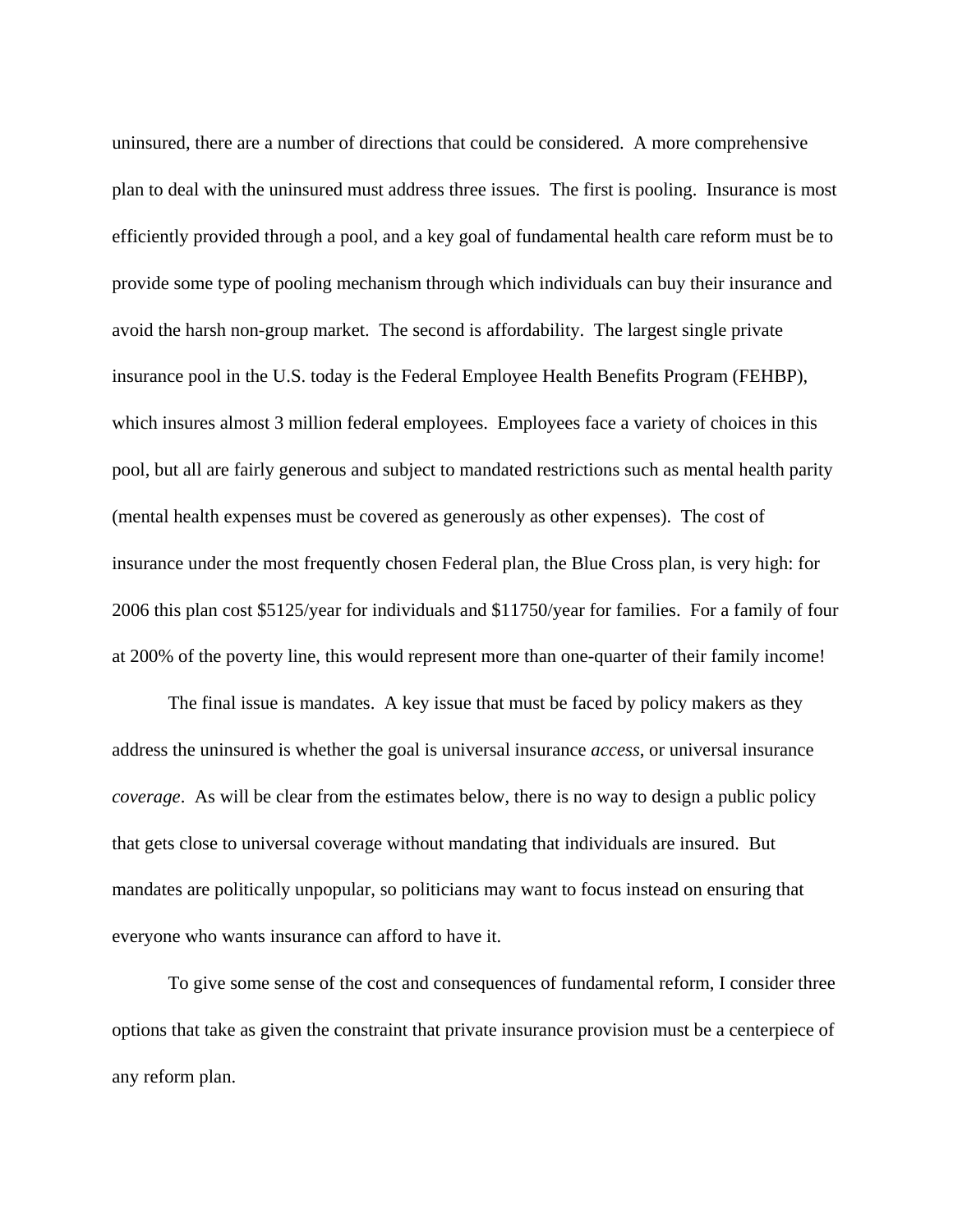## Universal Access

 The first option is to ensure universal access of individuals to an affordable insurance product. Here I follow the proposal for national universal coverage developed in Gruber (2007a). This proposal shares many features with the ambitious health care reform passed in Massachusetts in 2006 (and considered by other states as well, most prominently California), as well as many of the proposals of the leading Democratic candidates in the 2006 Presidential election.

 Public insurance entitlements would be frozen at their current level, which is typically around 200% of poverty for children in most states, and 100% of poverty for parents in many states. The remainder of low income individuals in the U.S. who do not have access to employer-sponsored insurance would be enrolled in new state-specific pools. Insurance companies would be eligible to offer insurance in these state-specific pools on a guaranteed issue basis. Within these pools, insurance prices would be completely community rated.

 The benefits packages within the pools would vary based on income group. For the lowest income individuals (below the poverty line), coverage would be complete, with minimal cost-sharing. As income increased, modest cost sharing would be introduced, reaching levels typical of new employer-sponsored insurance offerings for the highest income members of the pool (e.g. \$20 copayment for physician visits or generic prescriptions). There would be other cost controls in place, such as selective networks, to offset the more generous benefits provision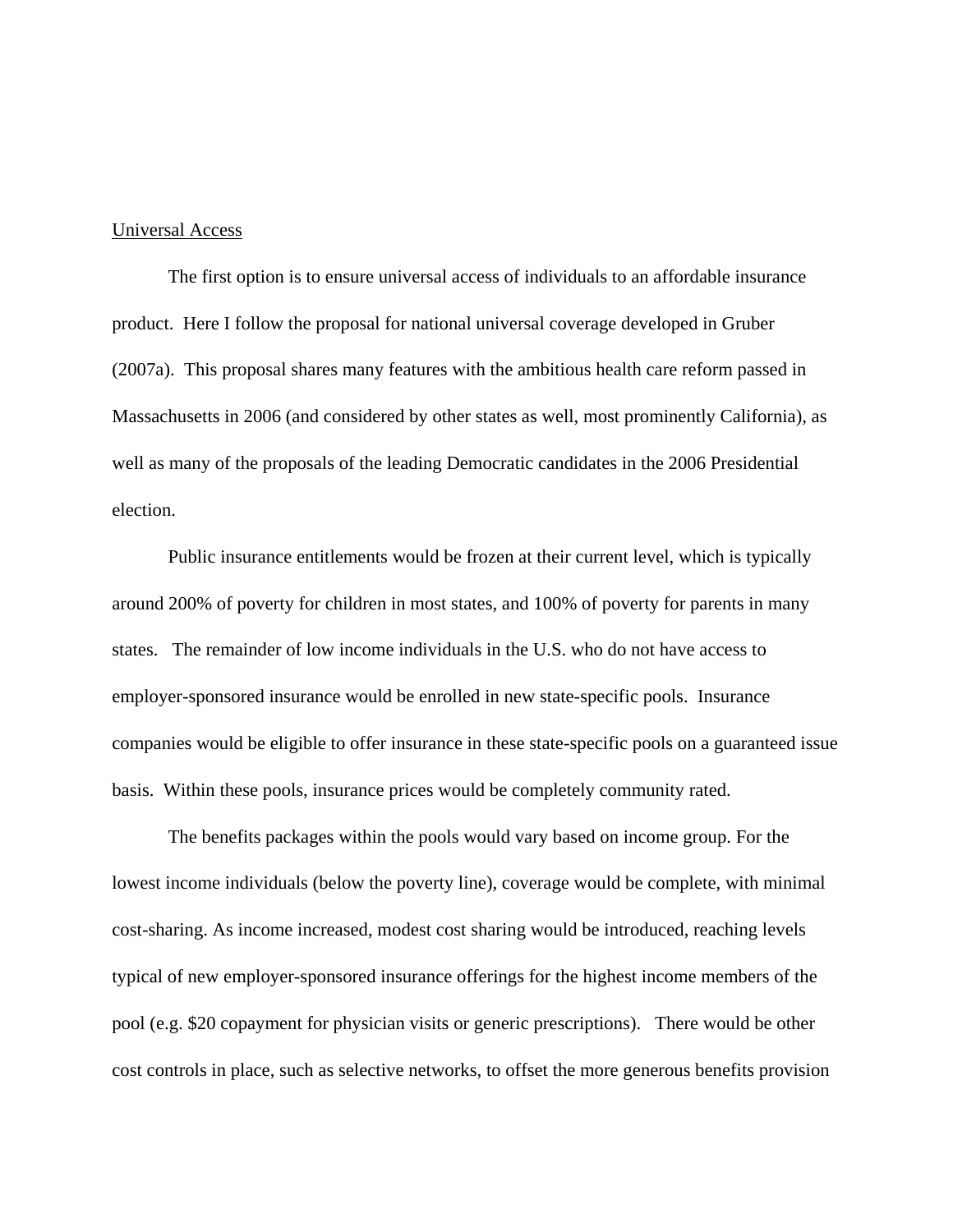for lower income groups. In my modeling I assume that the cost of insurance in this pool would equal the typical cost of insurance to large firms in each state, and that this would fall to 95% of that level for those between 100 and 200% of poverty, to 90% of that level for those between 200% and 300% of poverty, and to 85% of that level for those between 300% and 400% of poverty through cost-sharing. There would also be redistribution across plans within this pool to offset very high cost cases, with all insurers contributing to a fund going to offset part of the highest cost patients.

 Insurance would be subsidized in this pool by setting a limit as a share of income that individuals must pay for their insurance. These limits would be:

- 2% of income between 100 and 150% of the poverty line
- 4% of income between 150% and 200% of the poverty line
- 6% of income between 200% and 250% of the poverty
- 8% of income between 250% and 300% of the poverty line
- 10% of income between 300% and 350% of the poverty line
- 12% of income between 350% and 400% of the poverty line

For comparison purposes, median income in the U.S. is between 3 and 4 times the poverty line, depending on family structure, so this schedule would subsidize insurance up to median income levels.

 This approach leaves one low income group without subsidies, however: low-income individuals who are offered employer-sponsored insurance (ESI) but who cannot afford the premiums. As highlighted earlier, the vast majority of low-income individuals who are offered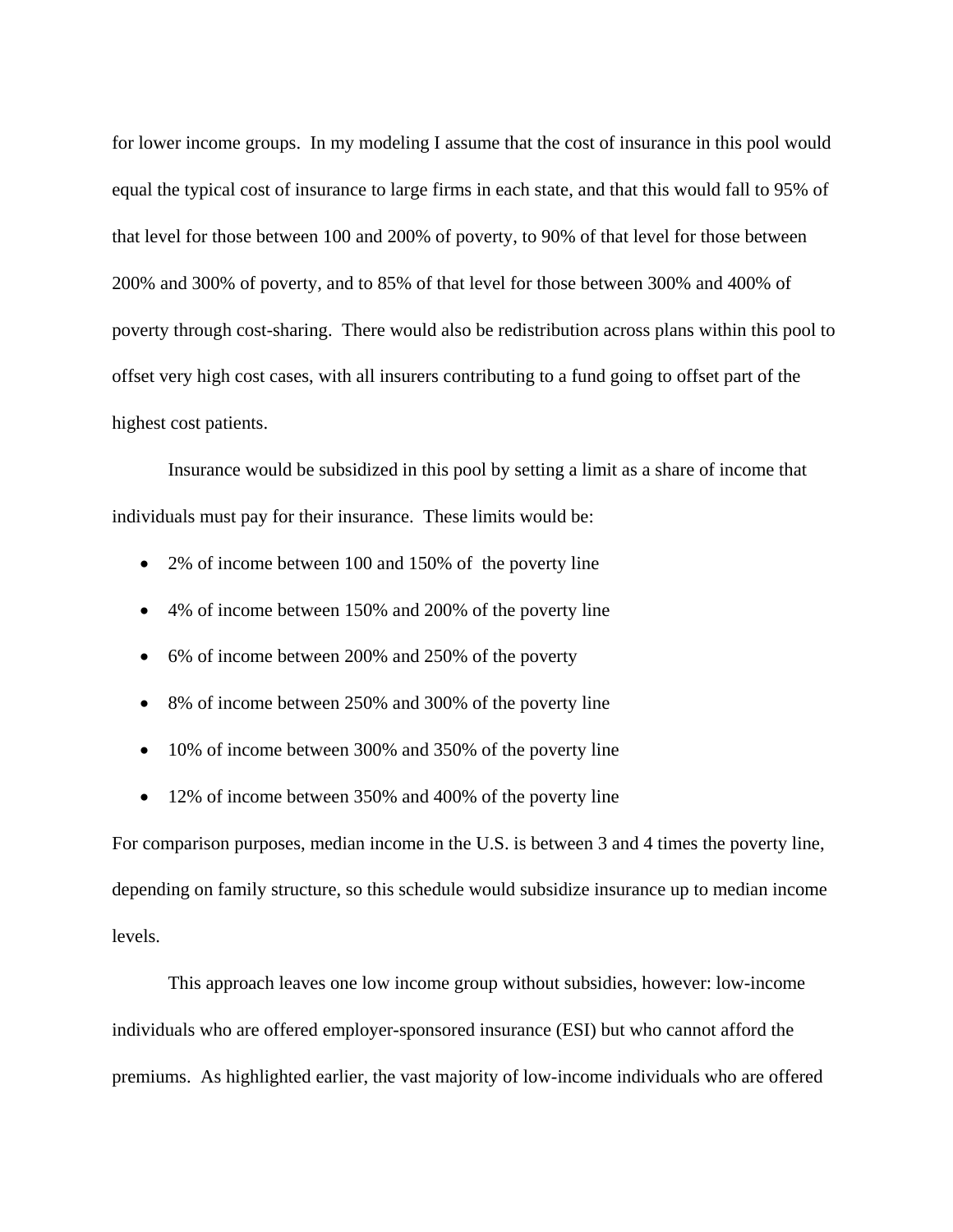ESI take it; for example, 87% of those between 100% and 200% of the poverty line offered ESI are insured (Gruber, 2007b). Thus, it is very expensive to try to insure the remaining individuals. At the same time, there is a major horizontal equity concern with allowing subsidies only to those who aren't offered ESI (particularly once, as described below, the tax subsidy to ESI is removed).

 Gruber (forthcoming) reviews the options for addressing this inequity and suggests that a middle ground may be the "voucher" option that is present in the recent Massachusetts legislation: low income individuals offered ESI can come to the low-income pool, but must bring their employer contribution with them (e.g. employers must contribute their share to offset the state's pool cost). While expensive, this approach reduces costs by forcing individuals to move to the pool if they want to get the subsidies, rather than just subsidizing their status quo ESI choice. I include this option in the modeling here.

 For middle and high income families (above 400% of poverty), states would set up a new pooling mechanism which would replace the existing non-group insurance market. This new pool would be guaranteed issue (insurers cannot reject any applicants), and there would be no health rating, although insurers could age-rate on a 2:1 basis (e.g. the premiums for the oldest enrollees can be no more than 2 times the premiums for the youngest enrollees). Any insurer participating in the pool would contribute towards a risk pool that offset part of the costs of the very highest cases, to deal with adverse selection within the pool.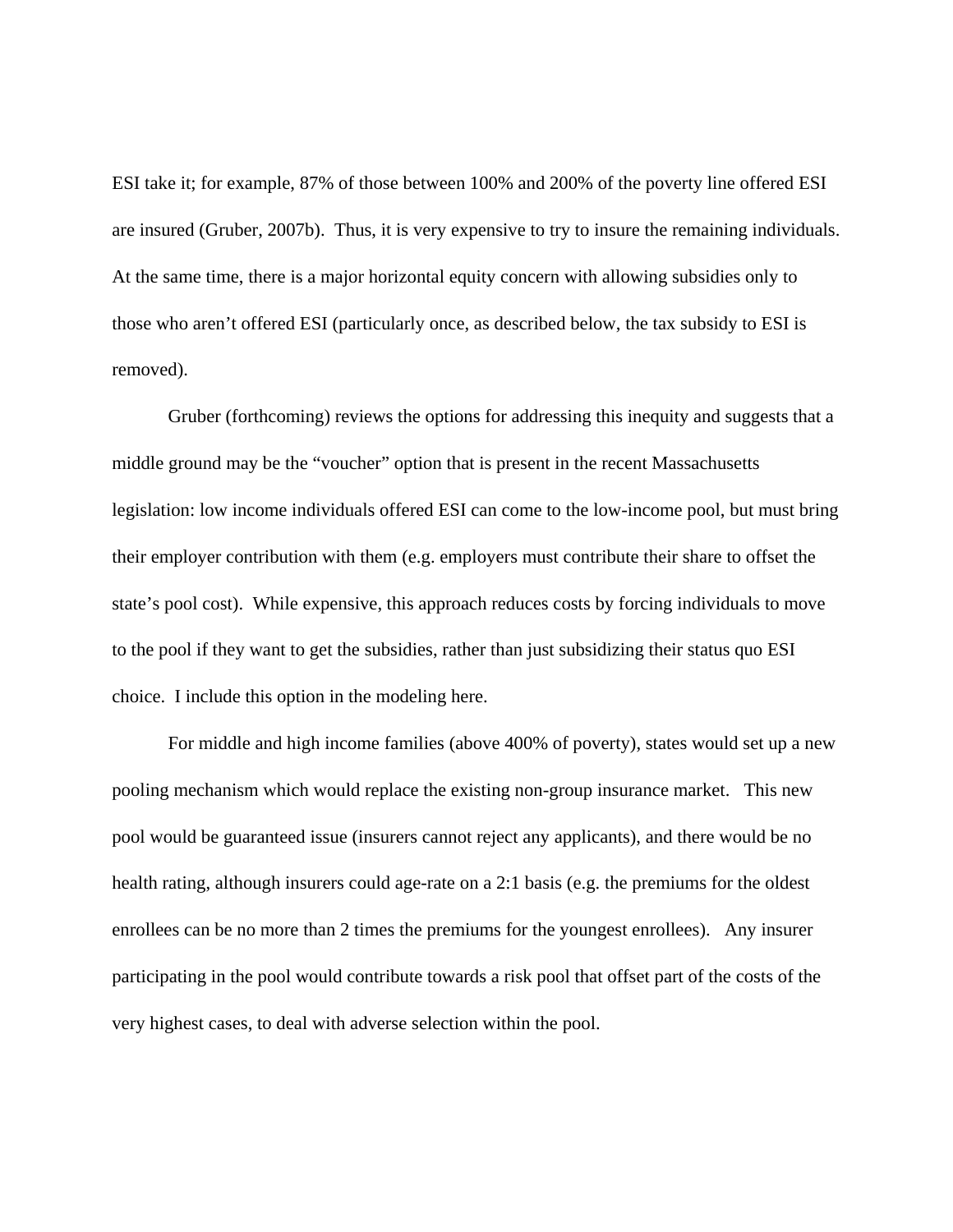While the new pooling mechanism would replace the non-group market, firms would also be allowed to buy into that pool, although if they did so they could not offer their employees any non-pool source of insurance (to avoid sending the worst risks to the pool). If an employer offered the pool to its employees, the employer would be list-billed for the individual costs of each enrollee.

 The results of introducing a plan of this nature are shown in the first column of Table 5. This policy would increase the number of newly insured by 23 million, slightly less than half of the total stock of uninsured, despite these very generous subsidies and comprehensive reform. This reflects the fact that many uninsured are uninterested in obtaining coverage even at very high subsidy rates. Although this is clearly an out of sample prediction, this result is consistent with the large number of uninsured who are eligible for free public insurance but do enroll as well as the large number of uninsured who are eligible for highly subsidized employer-provided insurance but do not enroll. Universal access does not lead to anywhere near universal coverage.

 This policy is also very expensive, with a cost of \$102 billion, or almost \$4500 per person newly insured. This reflects the fact that the vast majority of those taking up the new subsidies were already insured; only 25 million of the 52 million persons using these subsidies were formerly uninsured. There is a sizeable erosion of employer provided insurance, with 16 million persons losing employer coverage, which represents about 10% of the existing stock of employer-insured individuals. Most of those move to the new pool, but over 2 million become uninsured as their firms drop insurance but they don't find the new pool option attractive.

This policy attracts individuals who are slightly sicker than the average uninsured person,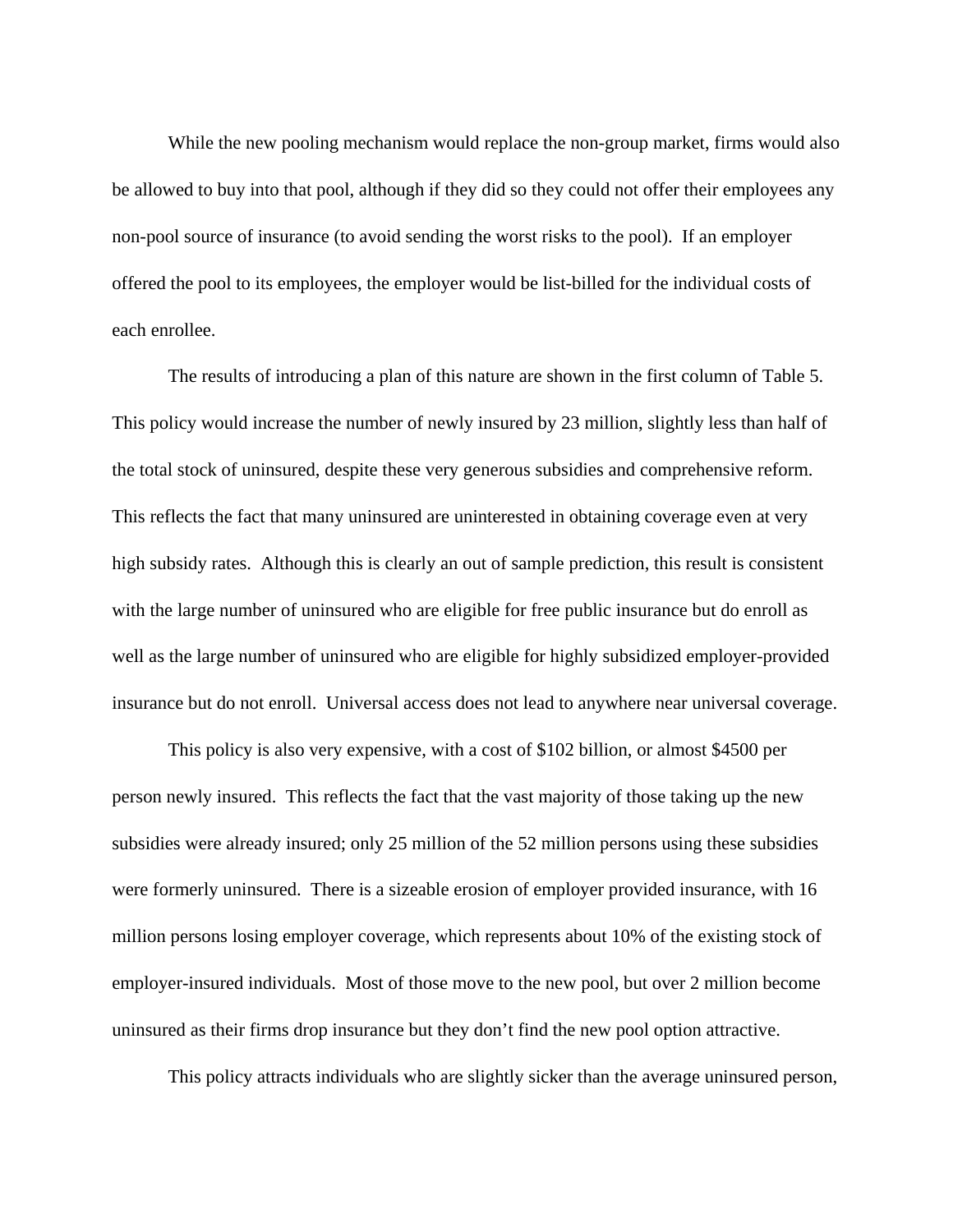with average costs per person of \$3430 (about \$70 higher than the typical ex-ante uninsured). Overall, this policy spends \$1.10 per dollar of insurance value provided. It is quite striking that the BfB of this policy is better than for non-group tax credits. In other words, compared to a broad tax credit designed to cover 10 million uninsured, this policy covers more than twice as many individuals for only 25% more in spending, and delivers almost four times as much insurance value.

#### Individual Mandate

 $\overline{a}$ 

 The second option is to move from the universal access approach in the first column to a universal coverage approach. This can be accomplished by adding an individual mandate, a requirement that all individuals obtain insurance coverage, to the universal access option. This is similar to what is required for auto insurance in many states, and was a centerpiece of the recent Massachusetts reform plan. We have no experience to date with such a mandate, so it is hard to predict the success of enforcement. But, if penalties are strong (as they are in Massachusetts, where individuals are liable for half of insurance premiums even if uninsured), the mandate is likely to be close to universal. For simplicity here I assume that the mandate provides close to universal coverage, although in practice some individuals are likely to "slip through the cracks".16

The results of adding this mandate are shown in the second column of Table 5. By

<sup>&</sup>lt;sup>16</sup> In particular I assume that 95% of those who would not voluntarily choose to insure are forced to insure through the mandate.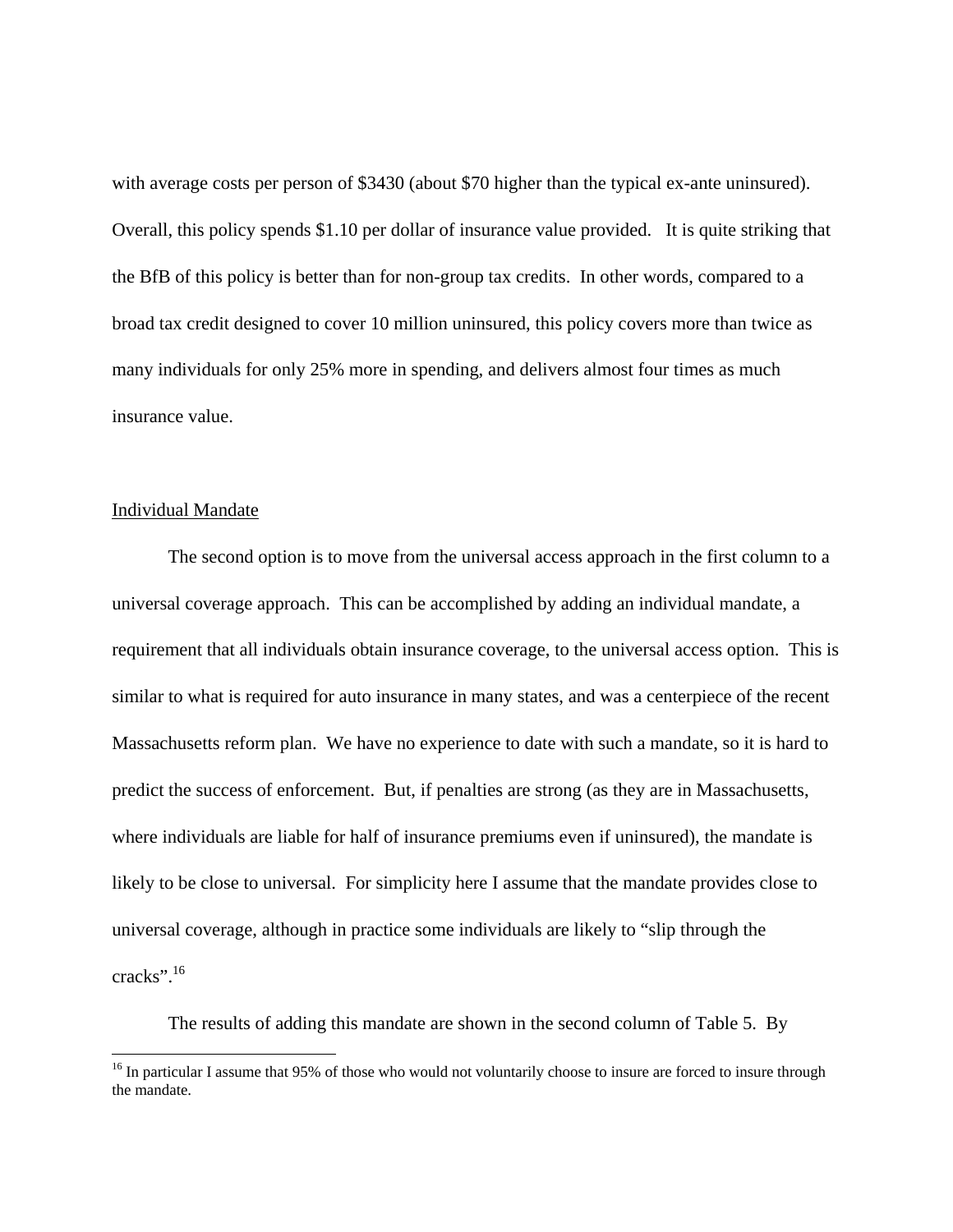assumption, 97% of the uninsured are covered. What is striking about these results, however, is the incredible gain in budgetary efficiency relative to the universal access plan. Total public sector costs have risen only 25%, while the number of newly insured has increased by 100%. There is less displacement of employer insurance than in the universal access plan, as individuals use their employer coverage to meet this mandate. With the mandate, 52% of those using the new pooling mechanism were formerly uninsured. As a result, the cost of this option per newly insured falls to \$2732, and the government spends only \$0.81 per dollar of insurance value provided.<sup>17</sup>

 This is a striking set of findings, which suggest that besides any moral/paternalism argument for universal coverage, there is a budgetary efficiency argument as well. The logic of this result is quite clear: relative to a universal access plan, moving to universal coverage involves mandating those who would be uninsured to sign up for insurance. This is the ultimate form of targeting; these individuals are only tunas, so there is no money wasted on dolphins.

 This result in particular highlights the important difference between bang for the buck and social efficiency. The higher bang for the buck in this case comes from mandating that uninsured individuals spend money they would prefer to spend elsewhere on their health insurance coverage (above and beyond subsidies). Yet there is no gain in social efficiency unless there are externalities from this increased insurance or other gains through paternalism.

1

 $17$  This estimate is below 1 because I value insurance at the typical group insurance cost, while I assume that individuals enroll in less generous plans at higher income levels in the pool.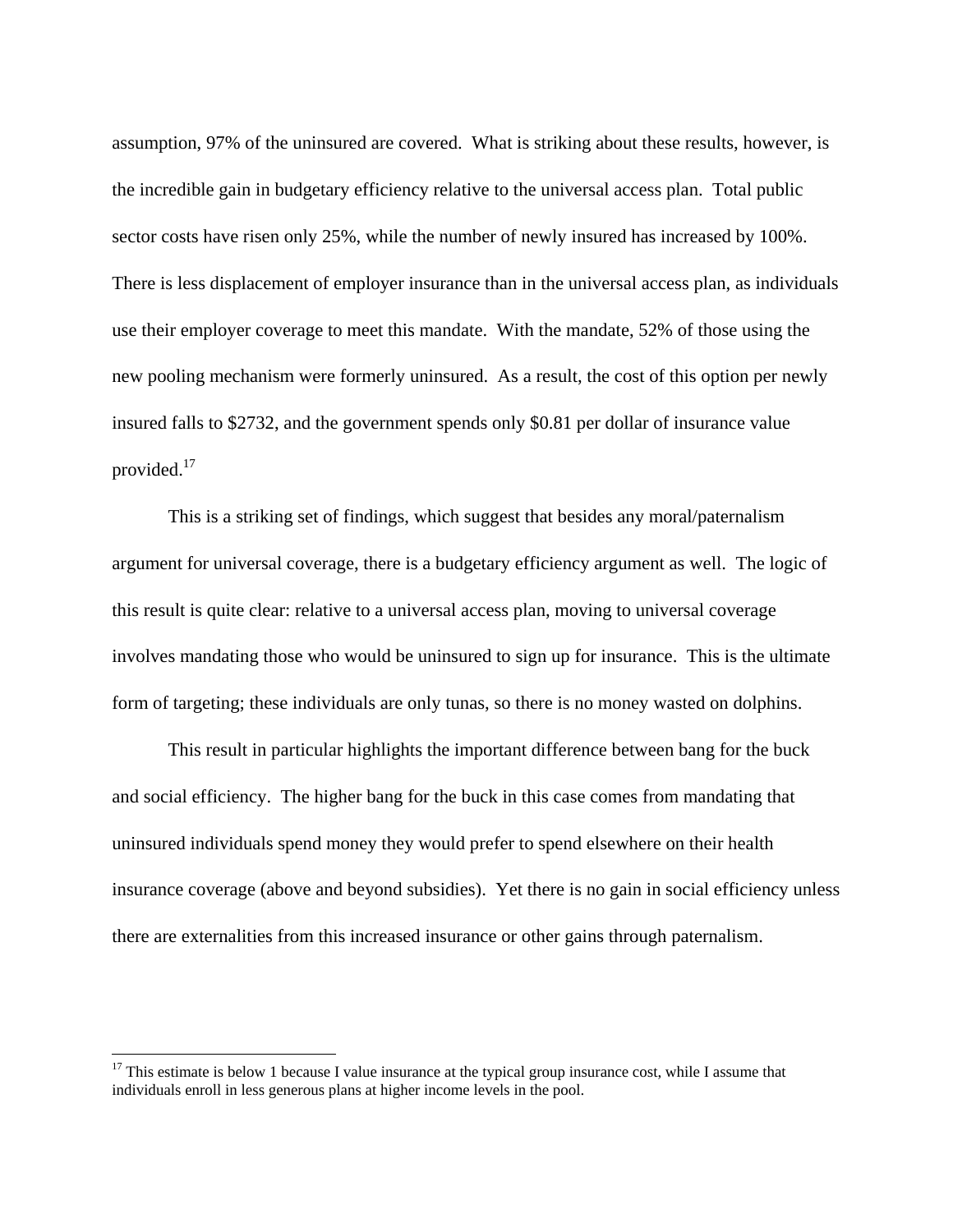#### Universal Coverage Financed By Removing the Tax Exclusion

 A natural source of financing for this initiative is the tax subsidy to employer-sponsored insurance. While employer expenditures on wages are taxed, employer expenditures on health insurance are not. This large subsidy to ESI is regressive, since it is worth the most to the higher income individuals with the highest tax rates, and induces inefficient insurance purchase, since individuals can buy excessively generous insurance with pre-tax dollars. Of course, in the absence of any other pooling mechanism for workers, the ESI tax subsidy may be a necessary price to pay to keep the employer-sponsored insurance market intact. With a new pooling mechanism, however, reductions in ESI are not problematic: it doesn't matter whether individuals obtain insurance through employers or not, so long as they have access to some group insurance mechanism. That is, introducing a new pooling mechanism can facilitate reform of the regressive and inefficient existing subsidy to ESI.

 Moreover, the employer tax expenditure has a natural advantage as a source of financing: the tax savings grow at the rate of health insurance premiums, matching the growth in expenditures under a universal coverage plan. Since health insurance premiums grow faster than incomes, supporting universal coverage through an income tax would require a constantly rising tax rate. Limiting the exclusion, however, would provide a stream of revenues that grows at the same rate as program costs.

 I therefore consider the impact of funding the national plan by removing this tax subsidy. More specifically, employer expenditures on health insurance would be included in taxable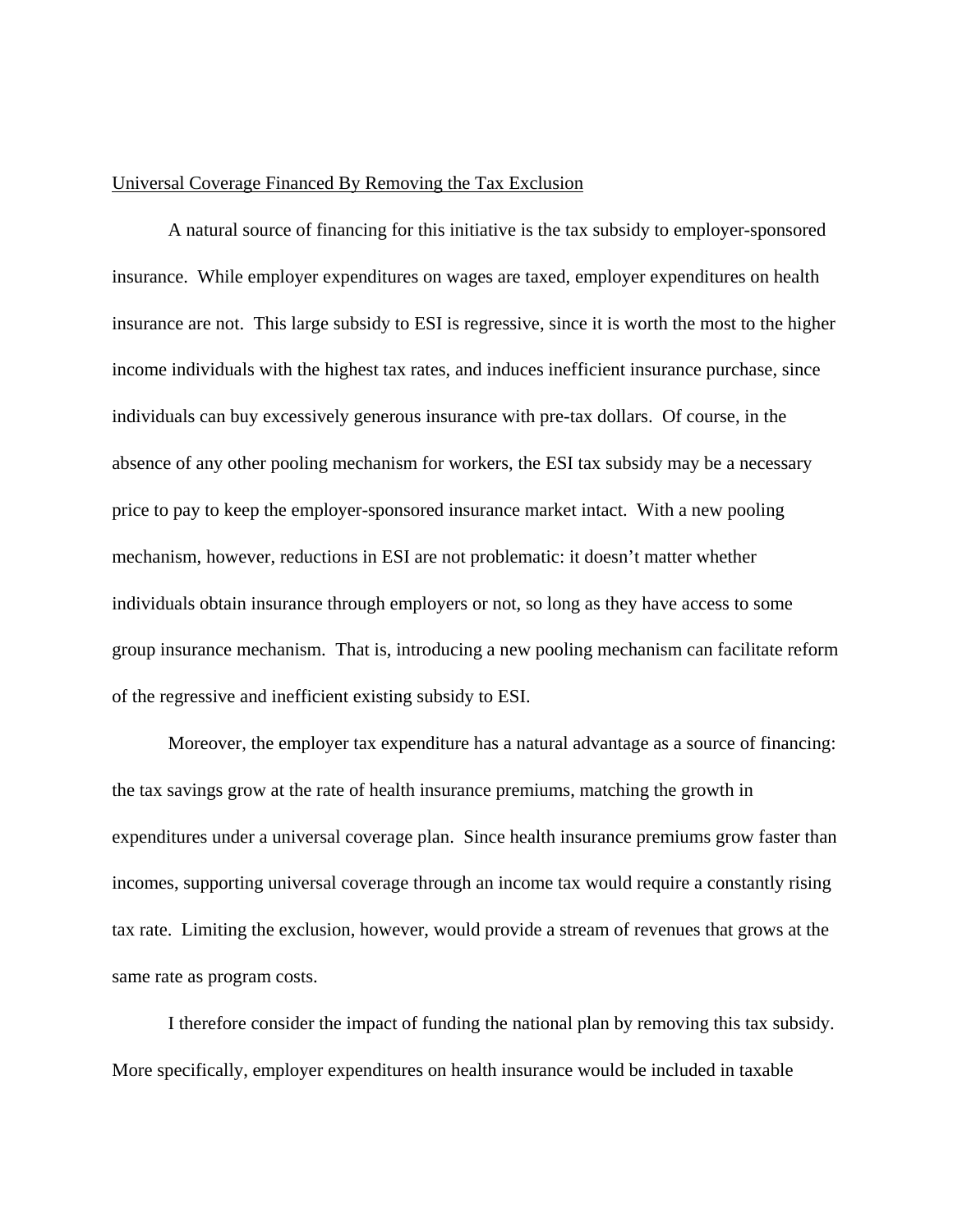wages for individuals. An important issue to resolve with such a policy is whether ESI expenditures would be included for both income and payroll tax purposes and, if included for both, whether the resulting revenues would be dedicated to the social insurance programs financed by these payroll taxes or "recaptured" for use in funding the universal coverage plan. I assume that revenues would be recaptured from the payroll tax.

 The next column of Table 5 shows the implication of using this financing source for the mandate plan. Strikingly, this source is sufficient to move than pay for the national plan, with \$50 billion in excess government tax revenues.<sup>18</sup> That is, the current tax exclusion is so large that by rededicating it in this fashion the U.S. can have universal coverage with a \$50 billion surplus. This \$50 billion is much less than the amount lost through the tax exclusion (\$200 billion) minus the cost of the individual mandate in Table 5 (\$120 billion), because the removal of the employer exclusion significantly erodes the employer-provided insurance base. Whereas employer-provided insurance fell by only 7 million before removing the exclusion, it now falls by 24 million, or 15% of the base, when the exclusion is removed as well. Of course, with the individual mandate, this is simply a shift of insurance coverage from employers to the new pooling mechanism. Indeed, the cost per dollar of insurance provided is negative, since the government saves money yet provides insurance.

 Of course, such a policy would have enormous distributional consequences, as the spending would be targeted to the lower parts of the income distribution, while the higher taxes would be borne by higher income groups. In fact, while there would be substantial gains for

 $\overline{a}$ 

 $18$  This estimate understates the total gain in revenues from removing the tax exclusion because it does not count the revenues collected on employer-provided insurance to retirees.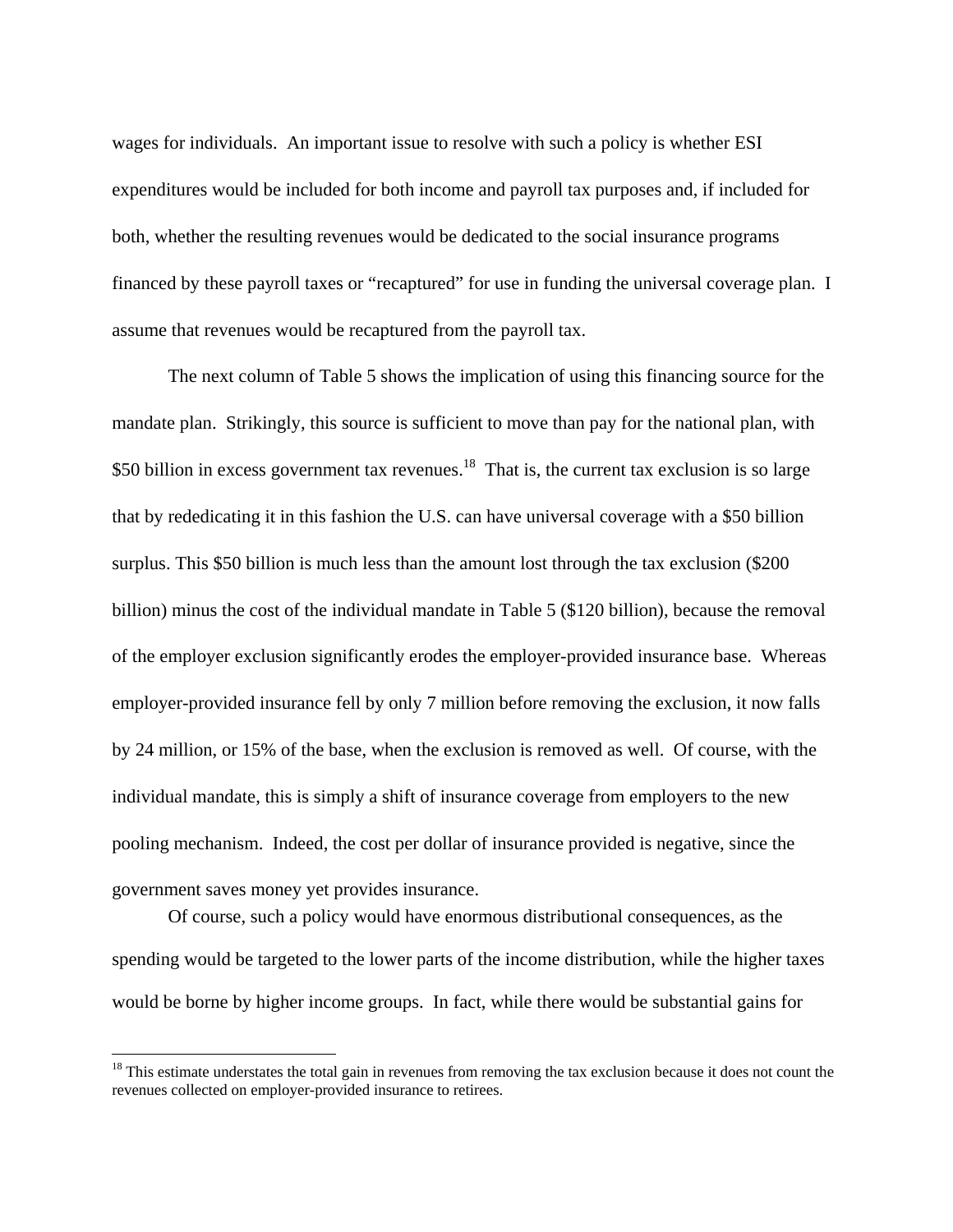those below 2 times the federal poverty line, there would be losses at 3 or more times the federal poverty line; median income in the U.S. is between 3 to 4 times the poverty line depending on family structure. Thus, such a policy would be a net loser for more than half the families in the U.S.

 The surplus revenue of \$50 billion can be used to reduce the net losses from the proposal experienced by those with income above about three times the poverty line. For example, these funds are sufficient to provide a credit equal to \$380/individual and \$950/family for those between 300% and 400% of the poverty line, falling to \$120/individual and \$340/family for those between 400% and 500% of the poverty line. The final column shows that adding such a credit would lead to no net losses between three and four times poverty, and would reduce by 25% the losses between four and five times poverty. Thus, by recycling revenues, we could finance universal coverage in the U.S. in a way where there are net gains to all income classes below median incomes in the U.S.

## **Part VI: Conclusions**

There is a standard health policy joke that goes like this. Health policy expert X dies and goes to heaven. When there, he is greeted by God himself, and the Lord says that the health expert can ask one question of Him before entering heaven. The health expert chooses to ask God "Will we ever have universal health insurance coverage in the United States"? To which God answers "Yes, but not in my lifetime".

This joke summarizes the prospects that policy experts see for universal health coverage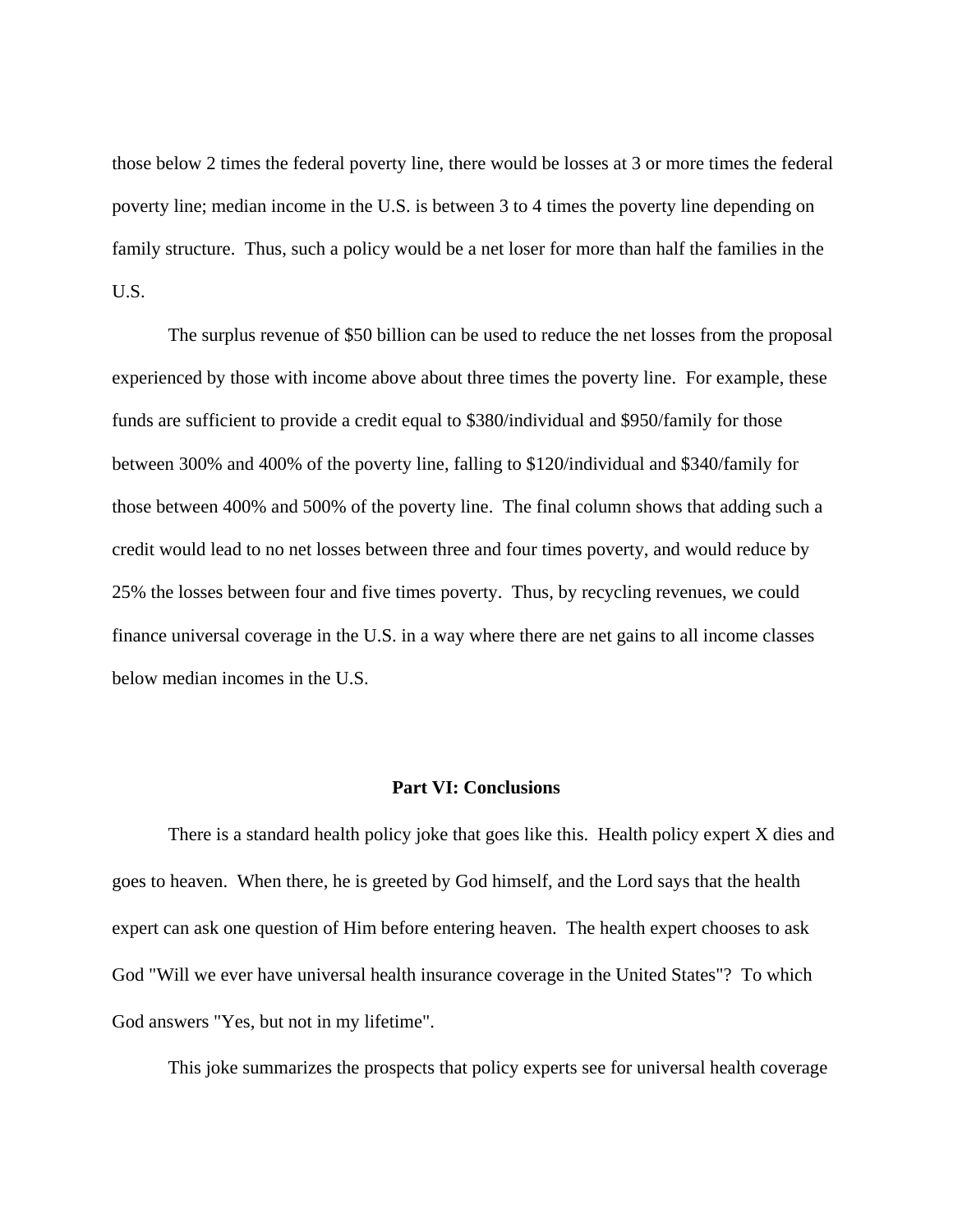in the United States. Over the past few years, however, significant coverage expansions have started to percolate up from the U.S. states. Maine's "Dirigo" program, enacted in 2003, gained national attention for its bold structure and large subsidies to individuals and employers. More recently, the state of Illinois announced plans to cover all uninsured children in the state. Most dramatically, the state of Massachusetts recently enacted legislation that transforms the nature of the insurance market, subsidizes a large share of the low-income population so that they can afford health insurance, and mandates that all residents be covered by health insurance. This is truly a comprehensive reform that brings the state as close to universal coverage as anywhere in the United States. This effort is being replicated in other states, most notably in debates in California.

 These recent episodes have brought the issue of the uninsured back to the forefront of policy debates in the U.S. In this article, I have reviewed the issues that must be addressed as policy makers consider further expansions in insurance coverage at either the state or national level. There are many routes to expanded insurance coverage in the U.S., and economic analysis has a lot to offer in terms of guiding us towards the correct path.

 Of course, this essay has focused on only one of the two major problems facing the U.S. health economy. The other is the rapid rise in health care costs. Health care spending has more than tripled as a share of GDP since 1950, and by current projections will reach almost 50% of health care over the next 75 years (Congressional Budget Office, 2007). What has driven this rapid rise in health care costs? A large health economics literature has studied this question, and the general conclusion is a simple one: the rapid rise in health care costs has been driven by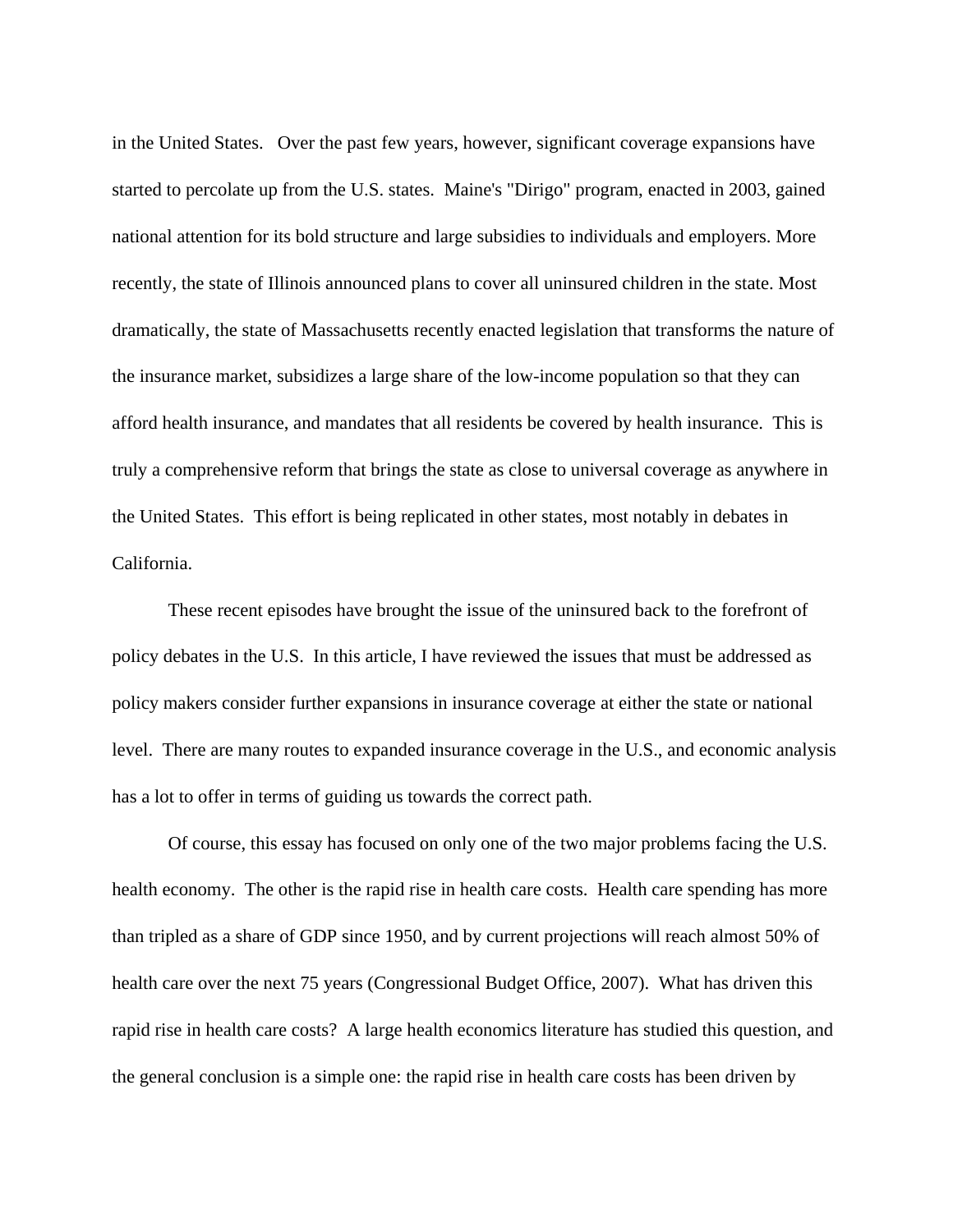quality-improving technological change.

 The focus of the current article (as well as most recent policy proposals) is to focus on covering the uninsured, and to pay only lip service to fundamental cost control. This is by design. The solution to problems of low insurance coverage is clear, and there is an emerging consensus path to addressing this concern in a politically feasible fashion. But the science of cost control is much less advanced, and at this point we have no way to fundamentally control health care costs which does not deny American consumers (and their health providers) care that they value.

 Measures that are being discussed today under the guise of cost control are very modest. Initiatives such as medical electronic records, increased preventive and maintenance care, and reduced medical errors will at best reduce health care costs by only a few percentage points, and are just as likely to raise costs (with increasing quality). With health care costs rising at 7-10% per year, this is not enough. To fundamentally control health care costs we need to actually be willing to deny care that does little for health – but which consumers now want. This would be accomplished either through government technology policy, medical standards, or global provider budgets.

 There remains considerable controversy, however, over the appropriate level of such government interventions – or whether they are necessary at all. Some argue that past health care spending advances are well justified by improvements in population health (Cutler, 2004). Others argue that there are huge variations in health care practices across the U.S. with no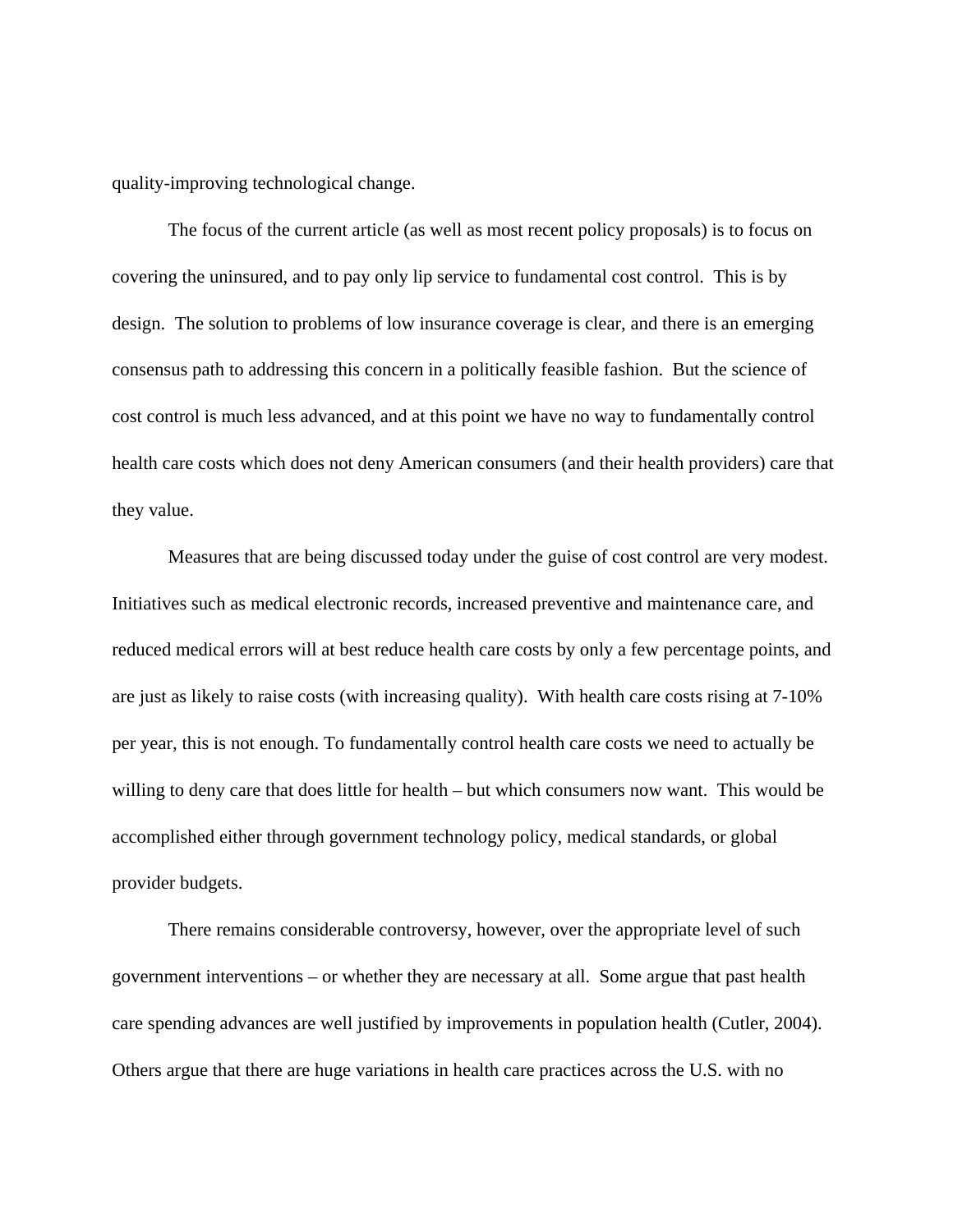tangible benefits (e.g. Skinner, Staiger and Fisher, 2006). These two views are not mutually inconsistent: the first speaks to the average value of medical care over time, the second to the marginal value of additional health care at a point in time. But until we can resolve these discrepancies and understand more fully which health care spending is justified and which is not, we are not prepared to take on the American public on cost control. The fundamental insight of this round of reform is therefore to not hold the attainable goal (universal coverage) hostage to the (currently) unattainable goal, fundamental health care cost control.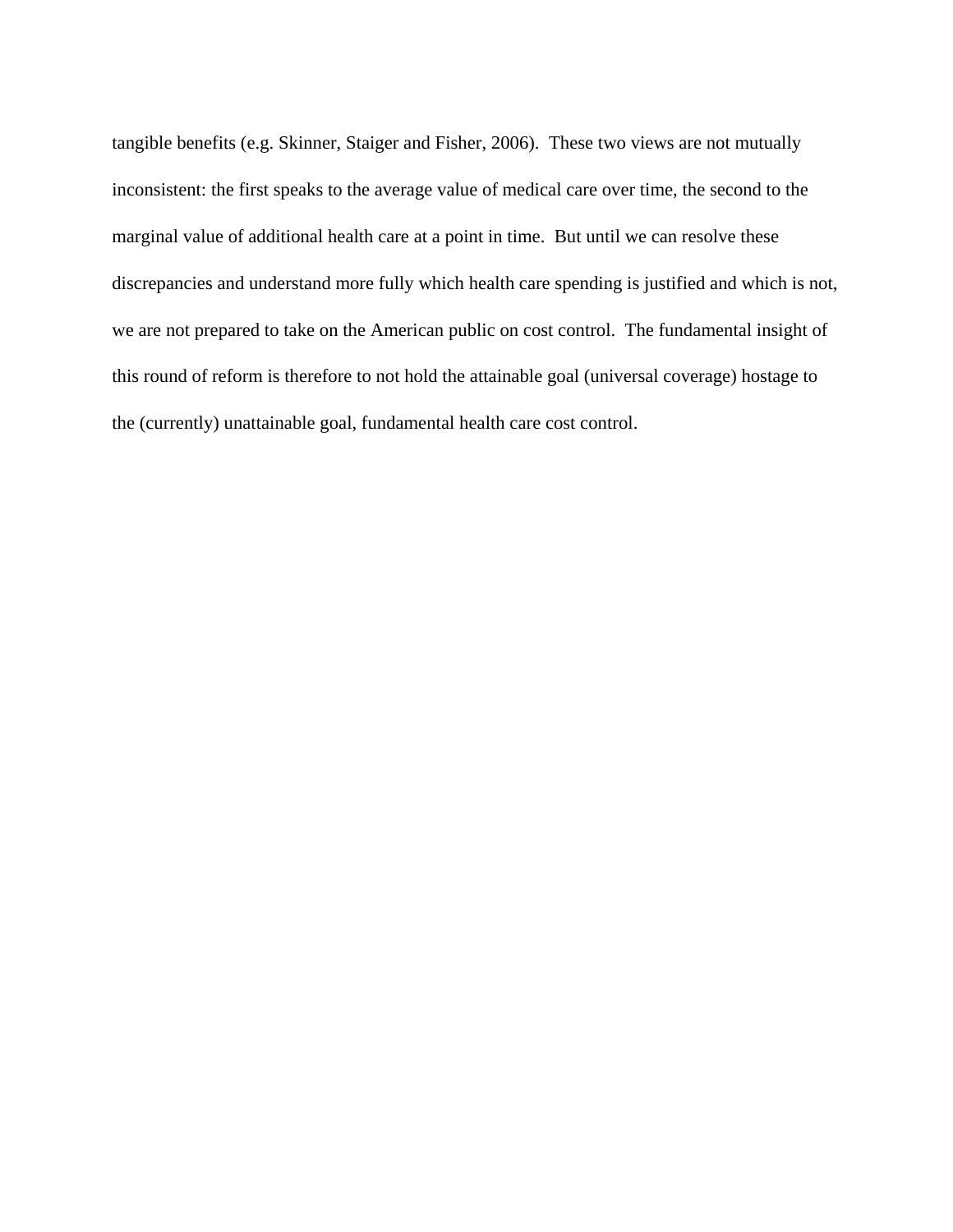### **References**

- Akerlof, George A.(1970). "The Market for Lemons: Quality Uncertainty and the Market Mechanism." *Quarterly Journal of Economics,* 84 (3): 488-500.
- Anderson, Patricia, and Bruce Meyer (1997) "Unemployment Insurance Take-up rates and the After-Tax Value of Benefits." *Quarterly Journal of Economics*, vol.112: 913-937.
- Arrow, Kenneth (1963). "Uncertainty and the Welfare Economics of Medical Care." *The American Economic Review*, 53 (5): 941-973.
- Buchmueller, T., Lo Sasso, A.(2004) "The Effect of the State Children's Health Insurance Program on Health Insurance Coverage," *Journal of Health Economics.* Vol 23, 5: 1059- 1082.
- David Card & Lara D. Shore-Sheppard (2004).. "Using Discontinuous Eligibility Rules to Identify The Effects of the Federal Medicaid Expansions On Low-income Children," *The Review of Economics and Statistics*, 86, 752-766.
- Congressional Budget Office (2007). "The Long Term Outlook for Health Care Spending". CBO, November 2007.
- Currie, Janet, and Jonathan Gruber (1996a). "Saving Babies: The Efficacy and Cost of Recent Expansions of Medicaid Eligibility for Pregnant Women," *Journal of Political Economy*, 104, p. 1263-1296
- Currie, Janet, and Jonathan Gruber (1996b). "Health Insurance Eligibility, Utilization of Medical Care, and Child Health," *Quarterly Journal of Economics*, 111, p. 431-466.
- Cutler, David (2004). *Your Money or Your Life: Strong Medicine for America's Health Care System*. New York: Oxford University Press.
- Cutler, David, and Jonathan Gruber (1996). "Does Public Insurance Crowd Out Private Insurance?," *Quarterly Journal of Economics*, 111, p. 391-430
- Cutler, David M., and Sarah J. Reber. "Paying for Health Insurance: The Trade-off between Competition and Adverse Selection." *Quarterly Journal of Economics* 113 (2): 433-66.
- Cutler, David and Richard Zeckhauser (2001). "The Anatomy of Health Insurance", in Anthony Culyer and Joseph Newhouse, eds., *Handbook of Health Economics*, Volume IA, Amsterdam: Elsevier, 563-643.
- Feldman, Roger, and Bryan E. Dowd. (1991). "A New Estimate of the Welfare Loss of Excess Health Insurance." *American Economic Review,* 81 (1): 297-301.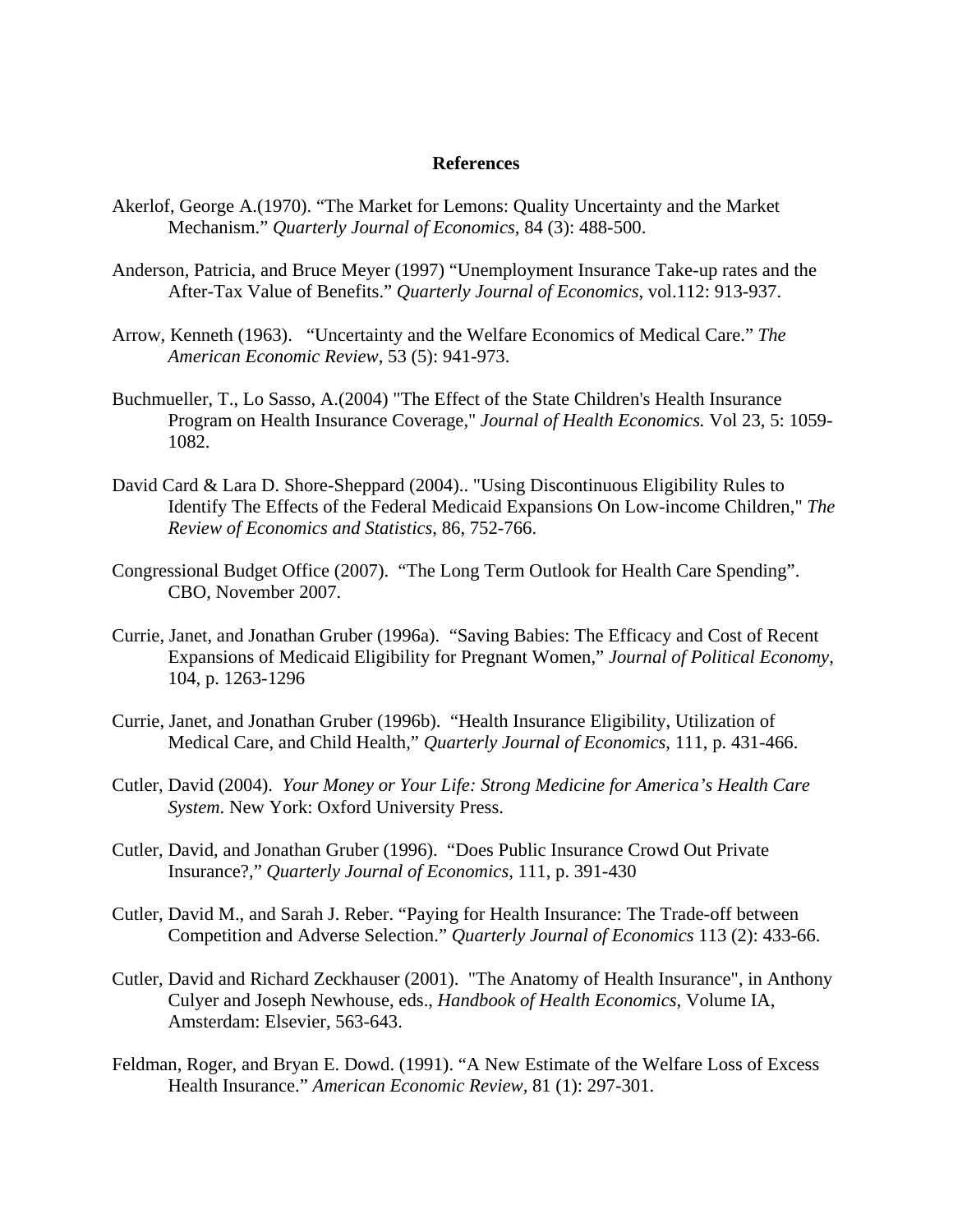- Feldstein, Martin (1971). "A New Approach to National Health Insurance," *Public Interest*, 23, 93-105.
- Feldstein, Martin (1973). "The Welfare Loss of Excess Health Insurance." *Journal of Political Economy,* 81(2): 251-80.
- Fendrick, A. Mark, Dean G. Smith, Michael E. Chernew and Sonali N. Shah (2001). "A Benefit-Based Copay for Prescription Drugs: Patient Contribution Based on Total Benefits, Not Drug Acquisition Costs," *American Journal of Managed Care*, 7, 861-867.
- Finkelstein, Amy (2002). "The Effect of Tax Subsidies to Employer-Provided Supplementary Health Insurance: Evidence from Canada," *Journal of Public Economics*, 84, 305-340.
- Gruber, Jonathan (1994). "State Mandated Benefits and Employer Provided Insurance," *Journal of Public Economics*, 55, p. 433-464.
- Gruber, Jonathan (2001). "Health Insurance and the Labor Market," in Joseph Newhouse and Anthony Culyer, eds., *The Handbook of Health Economics*. Amsterdam: North Holland, p. 645-706.
- Gruber, Jonathan (2002). "Taxes and Health Insurance," in James Poterba, ed., *Tax Policy and the Economy 16*, Cambridge: MIT Press, 2002, p. 37-66.
- Gruber, Jonathan (2003). "Medicaid," in Robert Moffitt, ed., *Means Tested Transfer Programs in the U.S.* Chicago: University of Chicago Press, 2003, pp. 15-77.
- Gruber, Jonathan (2005a). *Public Finance and Public Policy*, 1<sup>st</sup> Edition. New York: Worth Publishers, 2005.
- Gruber, Jonathan (2005b). "Tax Policy for Health Insurance," in James Poterba, ed., *Tax Policy and the Economy 19*. Cambridge, MA: MIT Press, 2005, p. 39-63.
- Gruber, Jonathan (2006). "The Role of Consumer Copayments for Health Care: Lessons from the RAND Health Insurance Experiment and Beyond". Report for the Kaiser Family Foundation, October 2006. Available at http://www.kff.org/insurance/7566.cfm
- Gruber, Jonathan (2007a). "Taking Massachusetts National: Incremental Universalism for the U.S.," mimeo, Hamilton Project of the Brookings Institution.
- Gruber, Jonathan (2007b). "Evidence on Affordability From Consumer Expenditures and Employee Enrollment in Employer-Sponsored Health Insurance," mimeo, MIT.
- Gruber, Jonathan (forthcoming). "Incremental Universalism for the U.S.: The States Move First," *Journal of Economic Perspectives*, forthcoming.

Gruber, Jonathan and Michael Lettau (2004). "How Elastic is the Firm's Demand for Health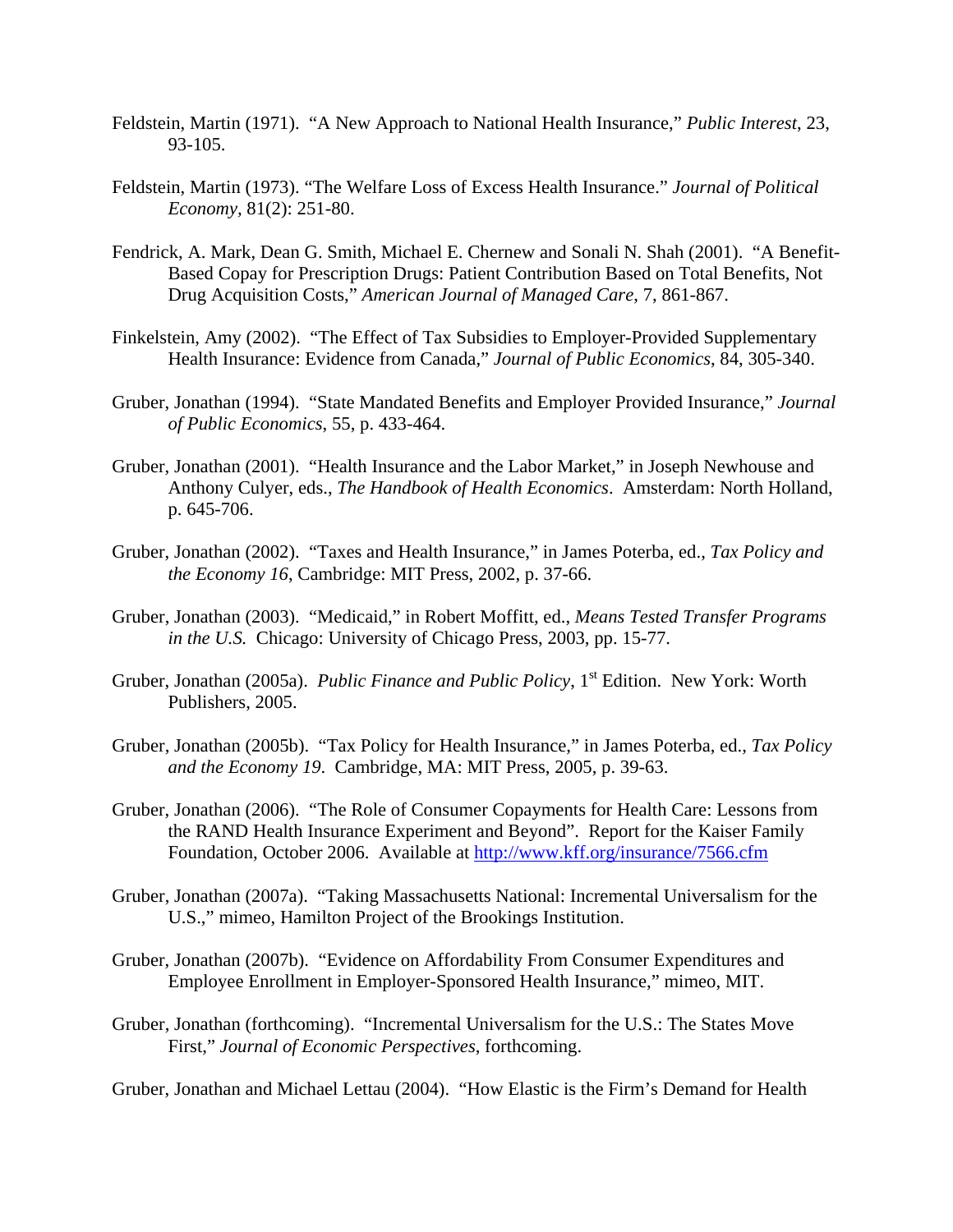Insurance?," *Journal of Public Economics*, 88, p. 1273-1294

- Gruber, Jonathan and Brigitte Madrian (1996). "Health Insurance and Early Retirement: Evidence from the Availability of Continuation Coverage," in *Advances in the Economics of Aging*, David Wise, ed., 1996, p. 115-143.
- Gruber, Jonathan and Brigitte Madrian (2004). Health Insurance, Labor Supply, and Job Mobility: A Critical Review of the Literature," in Catherine McLaughlin, ed., *Health Policy and the Uninsured*. Washington, D.C.: Urban Institute Press, p. 97-178
- Gruber, Jonathan and Ebonya Washington (2005). "Subsidies to Employee Health Insurance Premiums and the Health Insurance Market," *Journal of Health Economics,* 24, p. 253- 276.
- Gruber, Jonathan and David Rodriguez (forthcoming). "How Much Uncompensated Care do Doctor's Provide?," *Journal of Health Economics*, forthcoming.
- Gruber, Jonathan and Kosali Simon (forthcoming). "Crowd-Out Ten Years Later: Have Recent Public Insurance Expansions Crowded Out Private Insurance," *Journal of Health Economics*, forthcoming.

Hanratty, Maria. (1996). "Canadian National Helath Insurance and Infant Health." *American Economic Review.* 86: 276-84.

- Herring, Bradley (2005). "The Effect of the Availability of Charity Care to the Uninsured on the Demand for Private Health Insurance." *Journal of Health Economics*, 24,: 225-252.
- Kaiser Family Foundation (2005). *Employer Health Benefits 2005 Annual Survey*. Available at http://www.kff.org/insurance/7315/index.cfm
- Laibson, David (1997) "Golden Eggs and Hyperbolic Discounting," *Quarterly Journal of Economics*, 62, May 1997, 443-77.

Lurie, Nicole et al. (1984). "Termination from Medi-Cal–Does It Affect Health?" *New England Journal of Medicine* 311: 480-4.

- Madrian, Brigitte C. (1994) "Employment-Based Health Insurance and Job Mobility: Is There Evidence of Job-Lock?" *Quarterly Journal of Economics.* 109: 27-54.
- Manning, Williard et al. (1987). "Health Insurance and the Demand for Medical Care: Evidence from a Randomized Experiment," *American Economic Review*, 77, 251-277.
- Marquis, Susan, and Stephen H. Long (1995). "Worker Demand for Health Insurance in the Non-Group Market," *Journal of Health Economics*, 14, 47-63.

Nyman, John A (1999). "The Economics of Moral Hazard Revisited," *Journal of Health*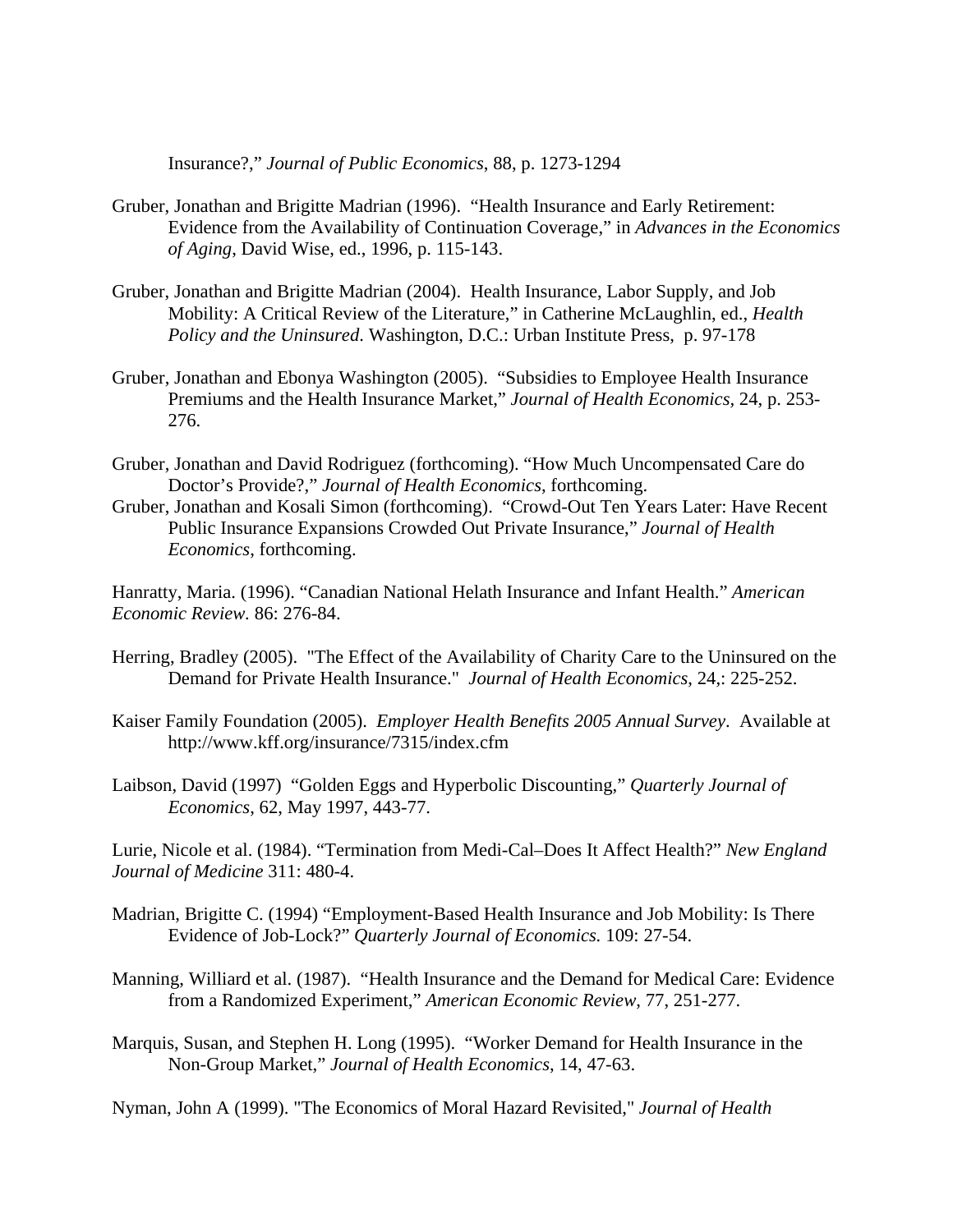*Economics*, 18 (6): 811-824.

- O'Donoghue, Ted and Matthew Rabin (1999). "Doing it Now or Later," *American Economic Review*, 89, 103-124.
- Pauly, Mark (1974) "Overinsurance and Public Provision of Insurance: The Roles of Moral Hazard and Adverse Selection," *The Quarterly Journal of Economics*, 88, pp. 44-62.
- Rask, K.N. and K.J. Rask (2000) "Public Insurance Substituting for Private Insurance: New Evidence Regarding Public Hospitals, Uncompensated Care Funds, and Medicaid," *Journal of Health Economics*, 19, pp. 1-31.
- Remler, D., Rachlin, J., and Glied, S. (2001) "What can the take-up of other programs teach us about how to improve take-up of health insurance programs?" NBER Working Paper No. 8185.
- Skinner, Jonathan, Douglas Staiger, and Elliot Fisher (2006). "Is Technological Change in Medicine Always Worth It? The Case of Acute Myocardial Infarction," *Health Affairs* web exclusive, February 2006.
- Woolhandler, S. et al. (2003). "Costs of Health Care Administration in the United States and Canada." *New England Journal of Medicine* 349: 768-75.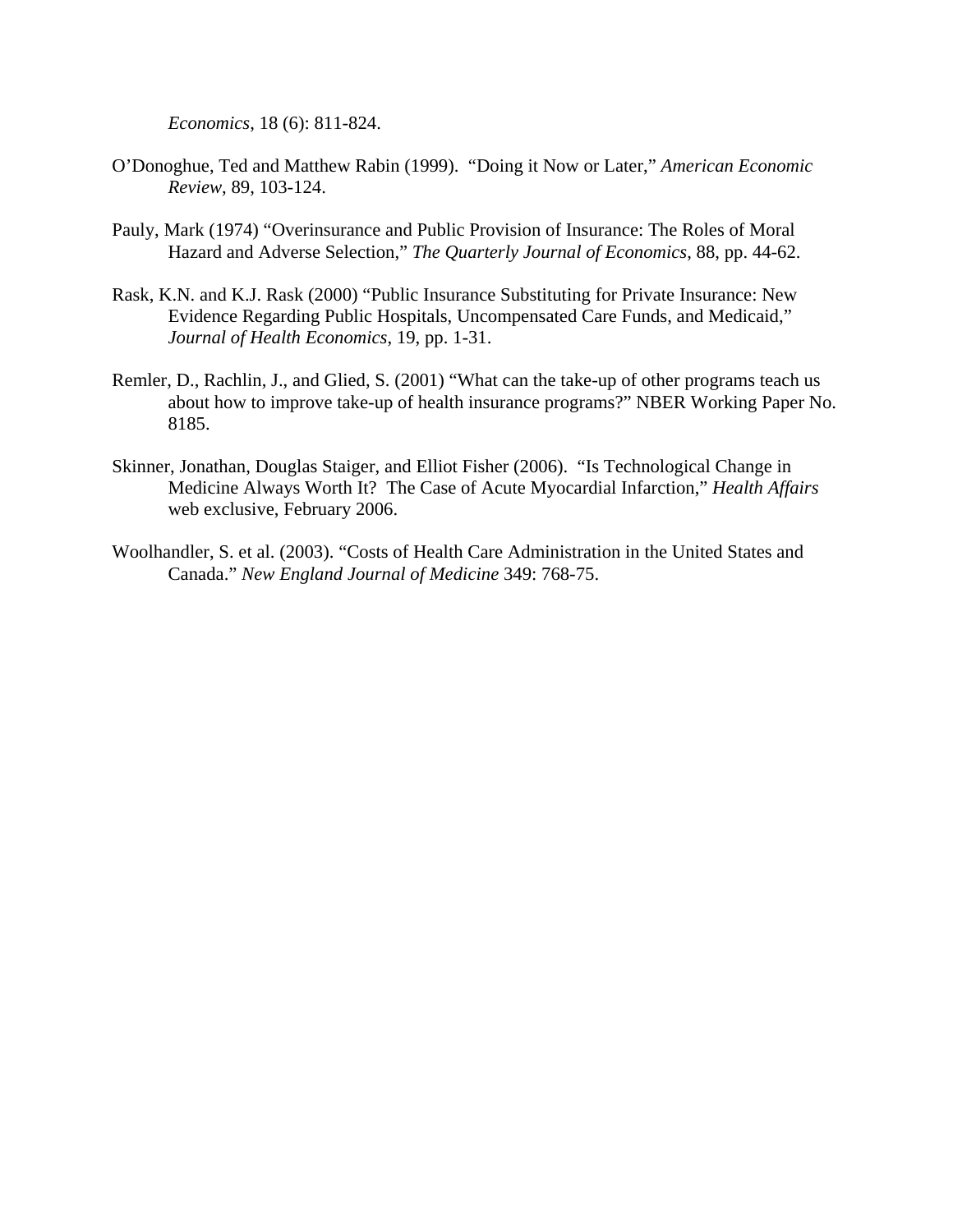| Table 1: Non-Elderly Americans' Source of Health Insurance Coverage |                   |                          |  |  |
|---------------------------------------------------------------------|-------------------|--------------------------|--|--|
|                                                                     | People (Millions) | Percentage of Population |  |  |
| <b>Total Population</b>                                             | 260.0             | 100.0%                   |  |  |
| Private                                                             | 179.4             | 69.0%                    |  |  |
| Employment-based                                                    | 161.7             | 62.2%                    |  |  |
| Individually purchased                                              | 17.7              | 6.8%                     |  |  |
| Public                                                              | 45.5              | 17.5%                    |  |  |
| Medicare                                                            | 6.5               | 2.5%                     |  |  |
| Medicaid                                                            | 34.9              | 13.4%                    |  |  |
| TRICARE/CHAMPVA                                                     | 7.1               | 2.7%                     |  |  |
| Uninsured                                                           | 46.5              | 17.9%                    |  |  |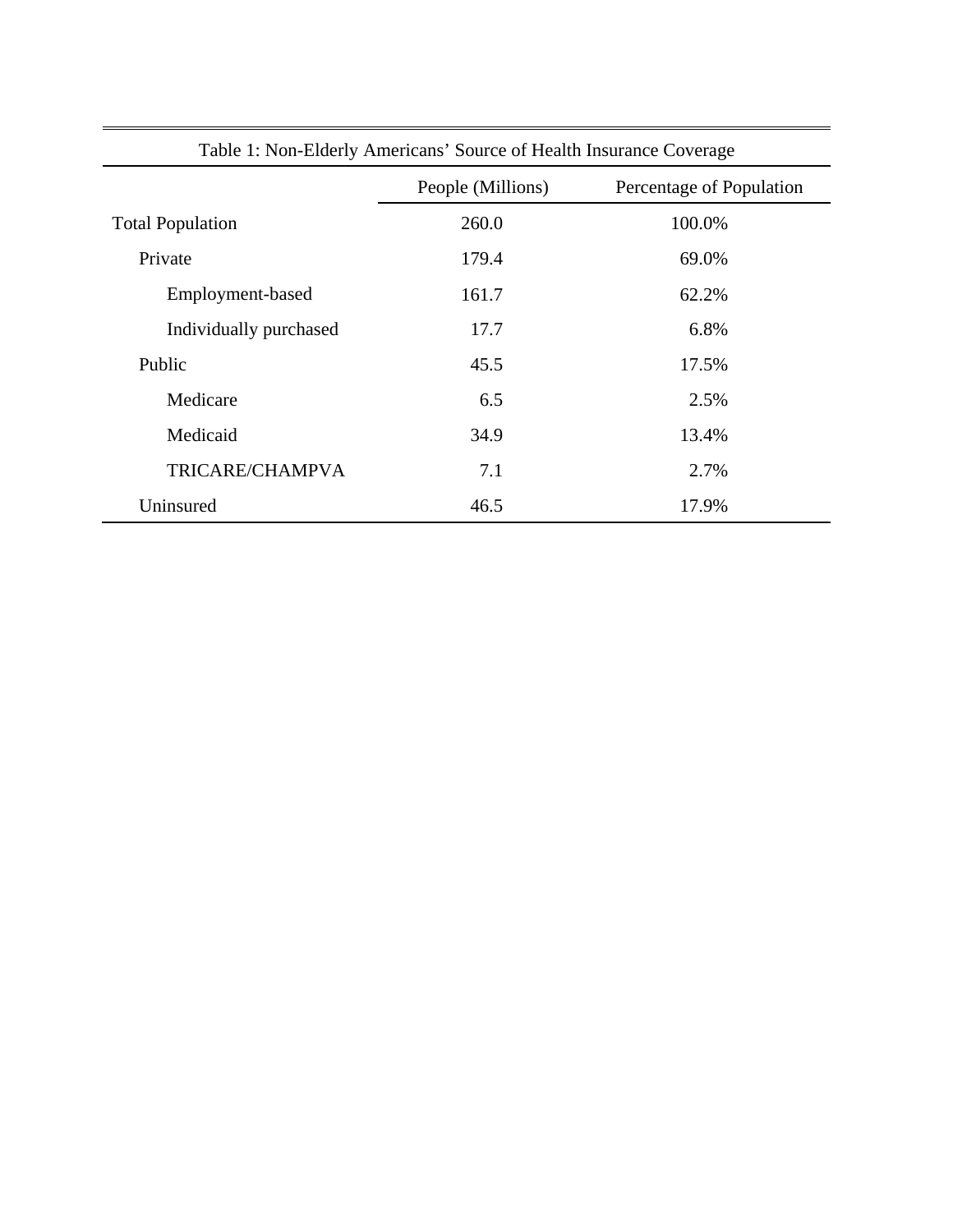| <b>Family Income</b>  | Total | Employment<br>-Based<br>Coverage | Individually<br>Purchased | Public | Uninsured |  |
|-----------------------|-------|----------------------------------|---------------------------|--------|-----------|--|
| Population (Millions) |       |                                  |                           |        |           |  |
| Total                 | 260   | 161.7                            | 17.7                      | 45.5   | 46.5      |  |
| Under \$10,000        | 20.5  | 2.2                              | 2.1                       | 9.5    | 7.3       |  |
| \$10,000-\$19,999     | 22.8  | 4.9                              | 2.1                       | 9.1    | 7.8       |  |
| \$20,000-\$29,999     | 25    | 9.8                              | $\overline{2}$            | 6.8    | 7.6       |  |
| \$30,000-\$39,999     | 25.6  | 13.4                             | 1.9                       | 5.5    | 6.1       |  |
| \$40,000-\$49,999     | 23.4  | 15                               | 1.6                       | 3.6    | 4.5       |  |
| \$50,000-\$74,999     | 48.9  | 36.6                             | 3                         | 5.2    | 6.4       |  |
| \$75,000 and over     | 93.8  | 79.9                             | 5                         | 5.7    | 6.7       |  |

Table 2: Nonelderly Population With Selected Sources of Health Insurance, by Family Income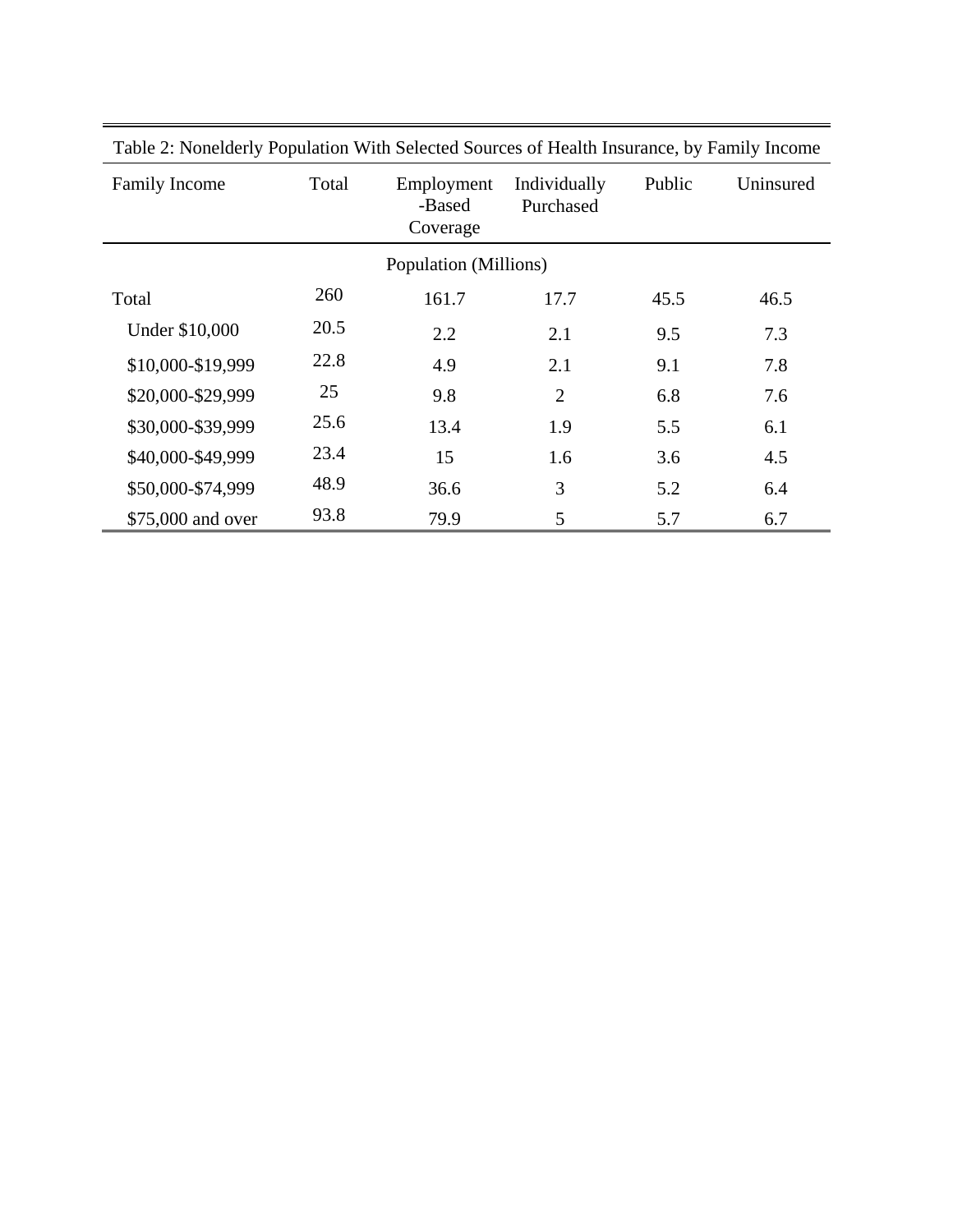| Table 3: Public Insurance Expansions as a Benchmark                                                                                                                                                                       |                                                      |                                                       |  |  |  |  |  |
|---------------------------------------------------------------------------------------------------------------------------------------------------------------------------------------------------------------------------|------------------------------------------------------|-------------------------------------------------------|--|--|--|--|--|
| Policy                                                                                                                                                                                                                    | Expand to 100% of<br>Poverty                         | Expand to 185% of<br>Poverty                          |  |  |  |  |  |
| Changes in Population (Millions of Persons)                                                                                                                                                                               |                                                      |                                                       |  |  |  |  |  |
| <b>Uninsured Takeup</b><br>Uninsured Share of Takeup (%)<br><b>Uninsured Increase</b><br>Net Decrease in Uninsured<br>Net Change in Employer Insured<br>Net Change in Non-group Insured<br>Net Change in Publicly Insured | 5<br>84%<br>$\overline{0}$<br>5<br>$-1$<br>$-1$<br>6 | 11<br>78%<br>$\mathbf{1}$<br>10<br>$-3$<br>$-1$<br>14 |  |  |  |  |  |
| Costs (\$2006 Millions)                                                                                                                                                                                                   |                                                      |                                                       |  |  |  |  |  |
| <b>Total Cost Per Year</b><br>Cost Per Newly Insured (\$)                                                                                                                                                                 | \$26,000<br>\$5,000                                  | \$47,000<br>\$9,000                                   |  |  |  |  |  |
| Targeting                                                                                                                                                                                                                 |                                                      |                                                       |  |  |  |  |  |
| Average Age of Newly Insured<br>% of Newly Insured in Fair/Poor Health<br>Average Cost of Newly Insured<br>Spending Per Dollar of Insurance Provided                                                                      | 38<br>21%<br>\$5,400<br>\$0.93                       | 37<br>17%<br>\$4,700<br>\$0.99                        |  |  |  |  |  |
| Distribution of Federal Spending Benefits (%)                                                                                                                                                                             |                                                      |                                                       |  |  |  |  |  |
| $<100\%$ Poverty<br>100 - 200% Poverty<br>200 - 300% Poverty<br>300 - 400% Poverty<br>400 - 500% Poverty                                                                                                                  | 100%<br>0%<br>0%<br>0%<br>0%                         | 54%<br>46%<br>0%<br>0%<br>0%                          |  |  |  |  |  |
| $> 500\%$ Poverty                                                                                                                                                                                                         | 0%                                                   | 0%                                                    |  |  |  |  |  |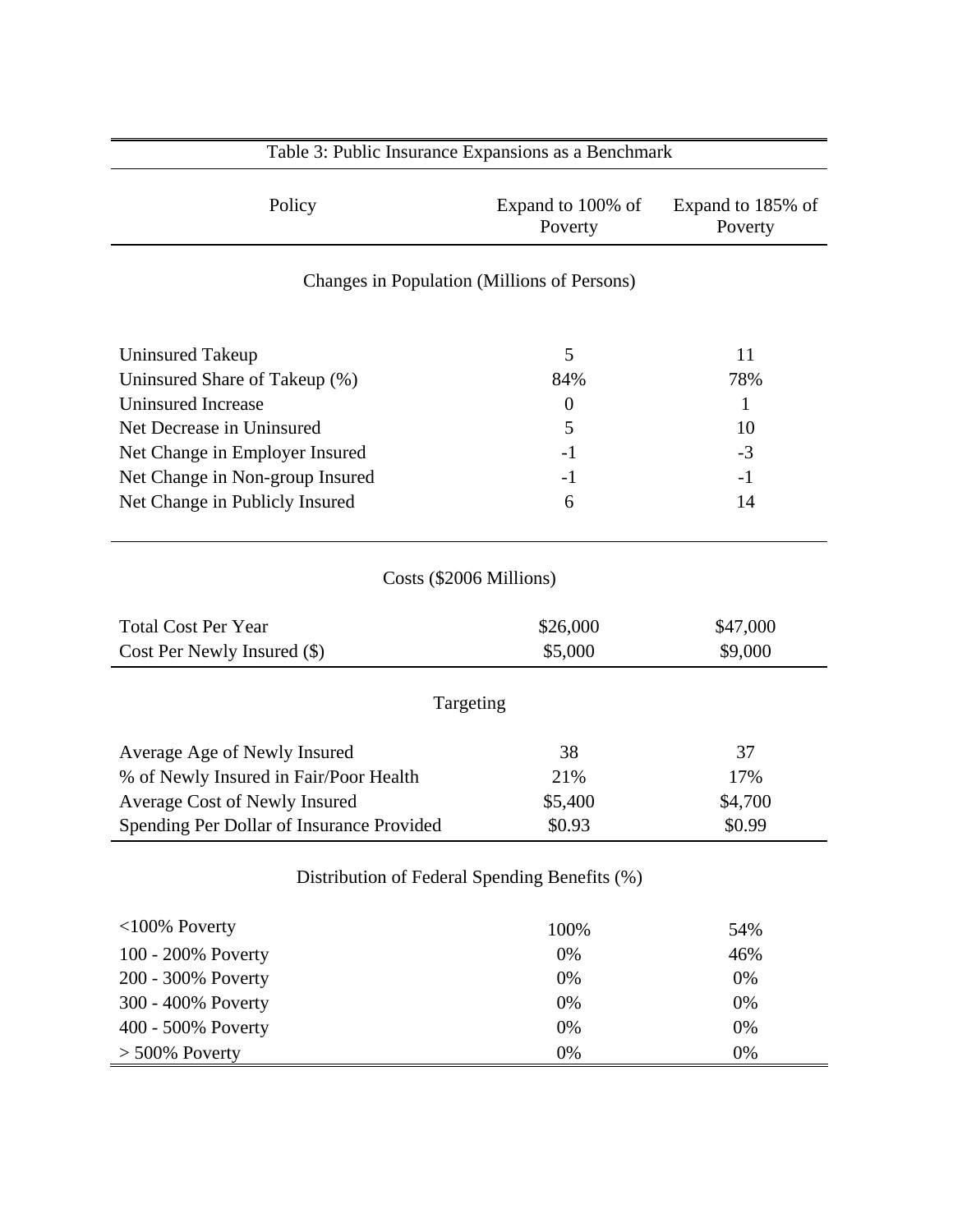| Table 4: Non-group Credits                  |                         |                    |                        |                    |  |  |
|---------------------------------------------|-------------------------|--------------------|------------------------|--------------------|--|--|
| Targeting                                   | Tight (15-30k/30-60k)   |                    | Loose (25-50k/50-100k) |                    |  |  |
| Target                                      | 5 Million               | 10 Million         | 5 Million              | 10 Million         |  |  |
| <b>Credit Amount</b>                        | \$2500/<br>\$6250       | \$6000/<br>\$15000 | \$2200/<br>\$5500      | \$4300/<br>\$10750 |  |  |
| Changes in Population (Millions of Persons) |                         |                    |                        |                    |  |  |
| <b>Uninsured Takeup</b>                     | $\tau$                  | 13                 | 9                      | 16                 |  |  |
| Uninsured Share of Takeup (%)               | 44%                     | 49%                | 37%                    | 40%                |  |  |
| <b>Uninsured Increase</b>                   | $\mathfrak{2}$          | 3                  | $\overline{4}$         | 6                  |  |  |
| Net Decrease in Uninsured                   | 5                       | 10                 | 5                      | 10                 |  |  |
| Net Change in Employer Insured              | $-5$                    | $-10$              | $-11$                  | $-20$              |  |  |
| Net Change in Non-group Ins.                | 12                      | 22                 | 17                     | 32                 |  |  |
| Net Change in Publicly Insured              | $-1$                    | $-2$               | $-1$                   | $-2$               |  |  |
|                                             | Costs (\$2006 Millions) |                    |                        |                    |  |  |
| <b>Total Cost</b>                           | \$22,600                | \$61,500           | \$29,300               | \$79,100           |  |  |
| Cost Per Newly Insured (\$)                 | \$4,400                 | \$6,100            | \$5,900                | \$7,900            |  |  |
|                                             | Targeting               |                    |                        |                    |  |  |
| Average Age of Newly Insured                | 27                      | 28                 | 27                     | 29                 |  |  |
| % Newly Insured Fair/Poor Health            | 5%                      | 7%                 | 5%                     | 6%                 |  |  |
| <b>Average Cost of Newly Insured</b>        | \$2,400                 | \$2,700            | \$2,400                | \$2,700            |  |  |
| Spending Per \$ of Insurance                | \$2.35                  | \$2.50             | \$4.01                 | \$3.67             |  |  |

## Distribution of Federal Spending Benefits (%)

| $<100\%$ Poverty   | 29% | 27% | 17% | 16% |
|--------------------|-----|-----|-----|-----|
| 100 - 200% Poverty | 48% | 45% | 33% | 32% |
| 200 - 300% Poverty | 20% | 22% | 29% | 29% |
| 300 - 400% Poverty | 3%  | 5%  | 14% | 15% |
| 400 - 500% Poverty | 0%  | 0%  | 5%  | 6%  |
| $> 500\%$ Poverty  | 0%  | 0%  | 2%  | 2%  |